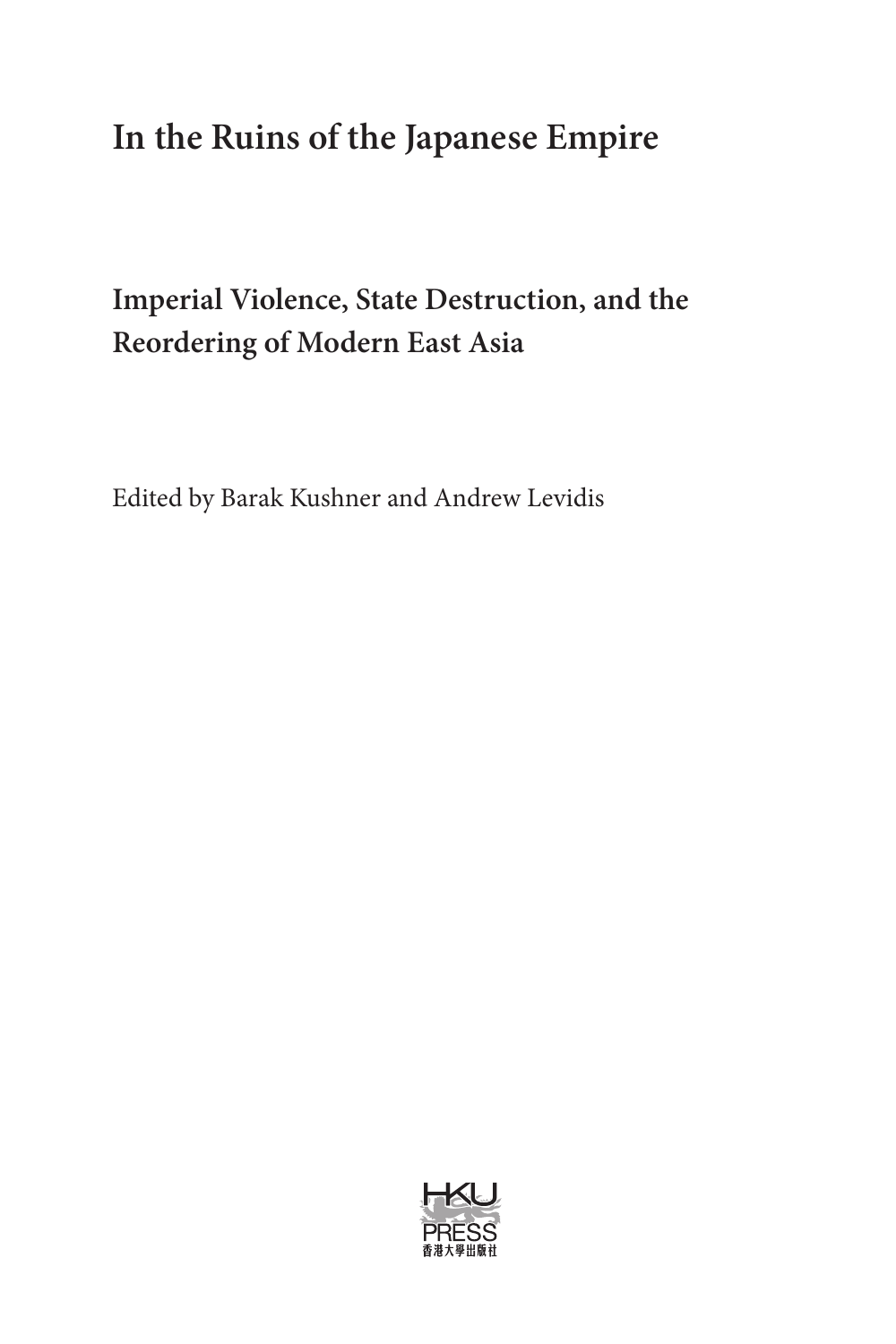Hong Kong University Press The University of Hong Kong Pokfulam Road Hong Kong https://hkupress.hku.hk

© 2020 Hong Kong University Press

ISBN 978-988-8528-28-8 (*Hardback*)

All rights reserved. No portion of this publication may be reproduced or transmitted in any form or by any means, electronic or mechanical, including photocopying, recording, or any information storage or retrieval system, without prior permission in writing from the publisher.

British Library Cataloguing-in-Publication Data A catalogue record for this book is available from the British Library.

Cover image: Box 15. Image of American propaganda from Psychological Warfare Branch, Kunming, China, Book B, 1944–1945, No. 89, US Army Manila, Karl G. Yoneda Papers (Collection 1592). Library Special Collections, Charles E. Young Research Library, UCLA (USA).

#### 10 9 8 7 6 5 4 3 2 1

Printed and bound by Paramount Printing Co., Ltd. in Hong Kong, China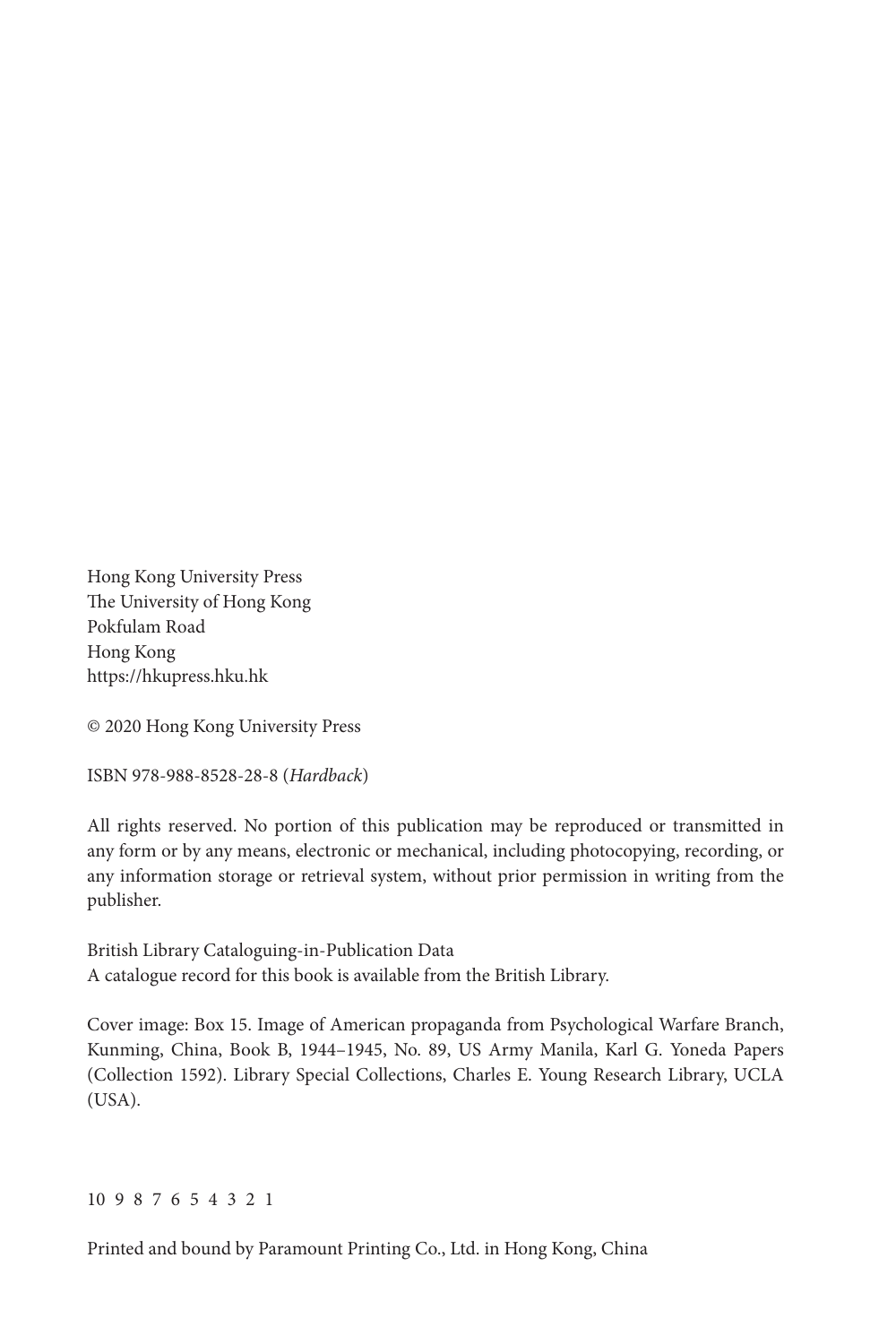# **Contents**

|    | Introduction: The Search for Meaning in Defeat and Victory<br>Barak Kushner                                             | $\mathbf{1}$ |
|----|-------------------------------------------------------------------------------------------------------------------------|--------------|
|    | Section 1: Collaboration and Dilemmas of Deimperialization                                                              |              |
| 1. | The Politics of Collaboration in Post-liberation Southern Korea<br>Mark E. Caprio                                       | 27           |
| 2. | Punishing Han Traitors beyond Chinese Borders<br>Yun Xia                                                                | 50           |
| 3. | Colonial Legacies, War Memories, and Political Violence in Taiwan,<br>1945-1947<br>Victor Louzon                        | 76           |
| 4. | Bullets of a Defeated Nation: The 1946 Shibuya Incident<br>Adam Cathcart                                                | 98           |
|    | Section 2: Negotiating Past and Present in the Military and Political Realms                                            |              |
| 5. | The Repatriation of Surrendered Japanese Troops, 1945-1947<br>Rotem Kowner                                              | 121          |
| 6. | Ordered to Disarm, Encouraged to Rearm: Japan's Struggles with<br>the Postwar<br>Garren Mulloy                          | 139          |
| 7. | Politics in a Fallen Empire: Kishi Nobusuke and the Making of the<br>Conservative Hegemony in Japan<br>Andrew Levidis   | 161          |
|    | Section 3: Returning to the Continent, Japan's Relations with New China                                                 |              |
| 8. | Diplomatic Salvation: Buddhist Exchanges and Sino-Japanese<br>Rapprochement<br>Lauren Richardson and Gregory Adam Scott | 187          |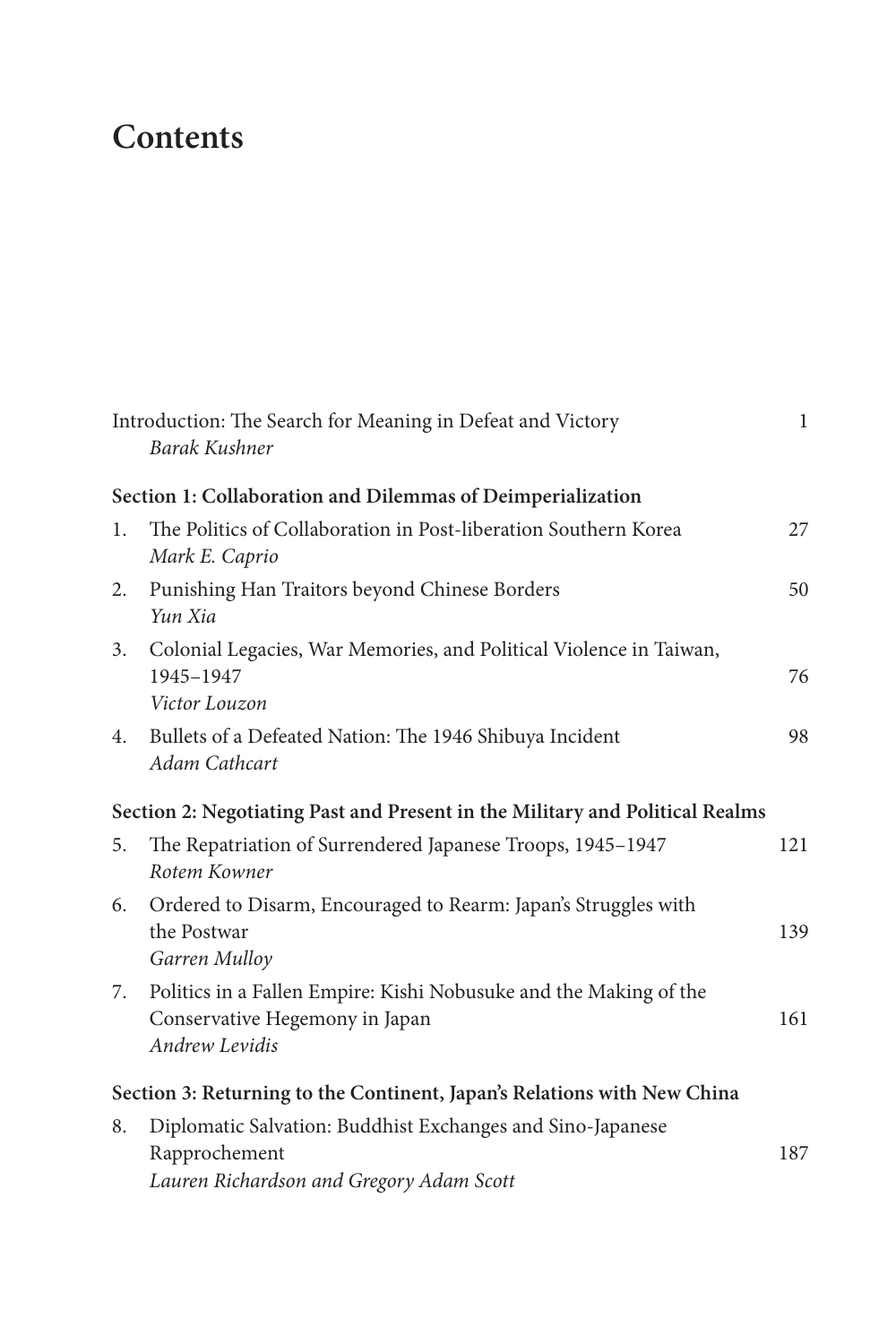|                      | 9. Reconstructing Sino-Japanese Friendship: East Asian Literary |     |
|----------------------|-----------------------------------------------------------------|-----|
|                      | Camaraderie in Postwar Japan's Sinitic Poetry Scene             | 204 |
|                      | Matthew Fraleigh                                                |     |
| List of Contributors |                                                                 | 225 |
| Index                |                                                                 | 229 |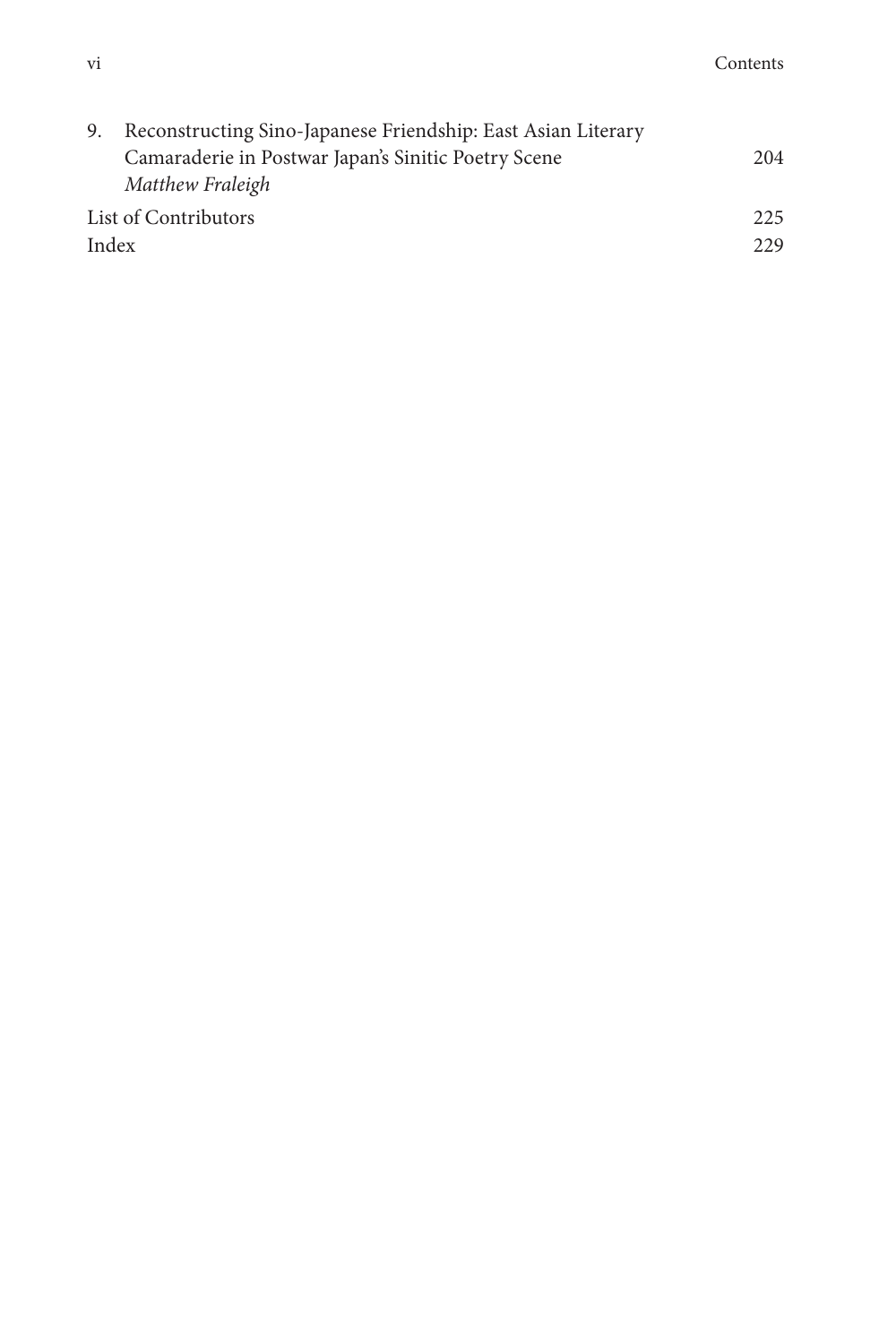## **Introduction: The Search for Meaning in Defeat and Victory**

Barak Kushner1

World War II dragged on in East Asia for three more months than in Europe, where the Allies declared victory on May 8, 1945. The formation of the United Nations was announced in San Francisco on June 26, 1945, and soon it became clear that Japan's imperial demise would be entirely different from the Nazi collapse. World War II fractured the political spectrum in East Asia: the result was a cacophony of groups vying for postimperial authority in a situation where nothing was preordained and where no result was inevitable.

The Cold War would more solidly divide these new alliances and political fissures during the ensuing years, but it was the end of Japan's dominance across the regions that lit the initial fuse of imperial destruction for both the European colonial powers and Japan in East and Southeast Asia. In response, we need to examine how imperial violence and the war intersected with the ensuing civil wars, and how such events gave birth to new military and political strategies, modes of anticolonial governance, peoples' wars, and additional cultural and media spheres of influence. Accordingly, the legacy of that imperial control wielded an immeasurable influence on subsequent decades. But while the façade of empire had crumbled, the remnants of the old networks of power and political legitimacy took a while to be reestablished and reconstructed. We are dealing with the consequences of violent alteration of both the physical environment and geographical boundaries, but the thick continuities associated with colonialism, mobilization, industrialization, and technology complicate the relationship between 1945 imperialism and subsequent decolonization.2 Japan's surrender involved all sorts of administrative and military machinations among the various authorities to ensure their upper hand in the initial power vacuum.

<sup>1.</sup> I would like to thank the European Research Council for its support with a six-year grant (2013–2019) to conduct the research, workshops, and conferences with funds to draw together an excellent cohort of scholars as part of the project, "The Dissolution of the Japanese Empire and the Struggle for Legitimacy in Postwar East Asia, 1945–1965" (DOJSFL 313382). The project website is warcrimesandempire.com.

<sup>2.</sup> See Hiromi Mizuno, Aaron Stephen Moore, and John Paul DiMoia, *Engineering Asia: Technology, Colonial Development and the Cold War Order* (London: Bloomsbury Academic, 2018).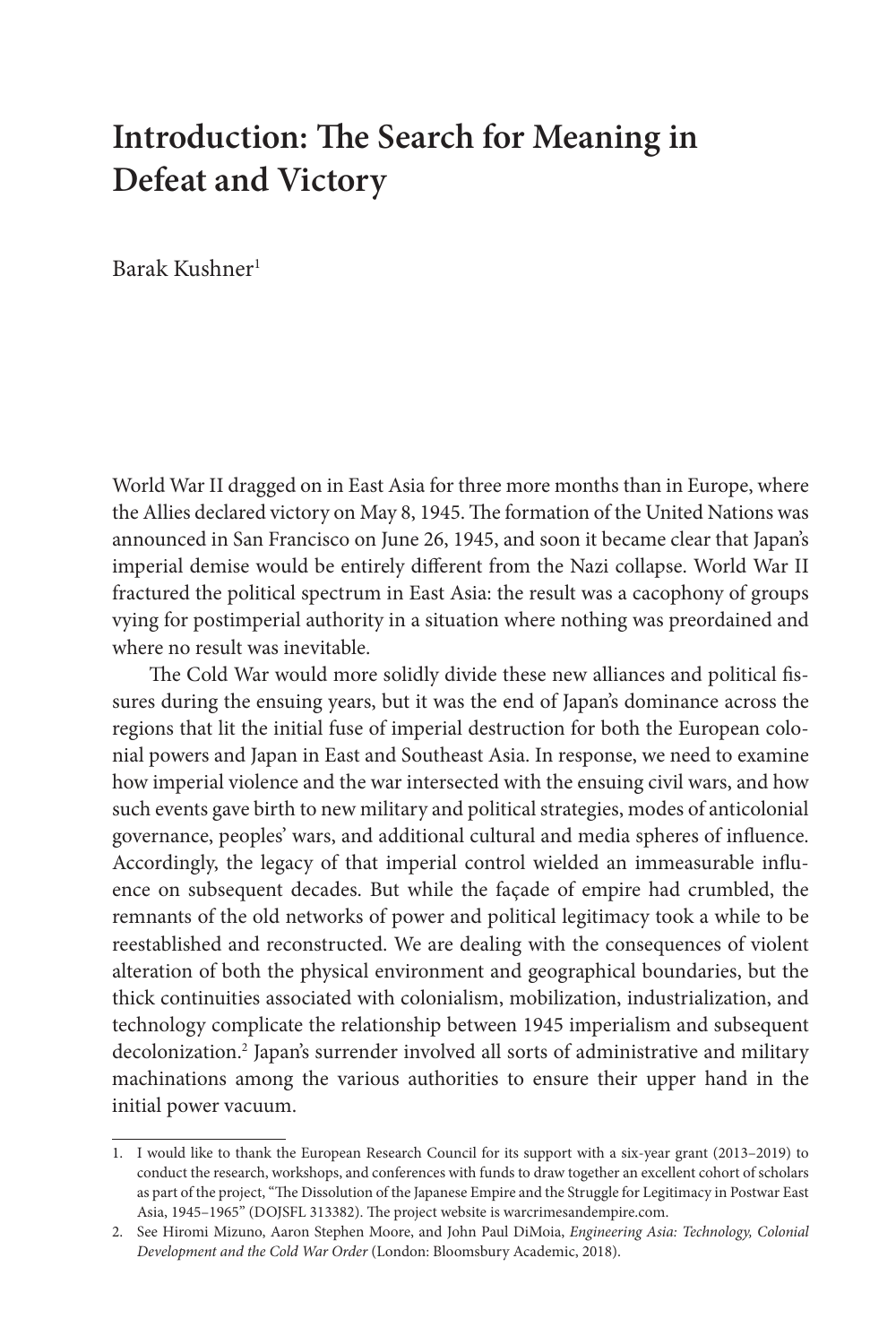The research collected in this volume aims to generate new dialogues on the history of the collapse of the Japanese Empire and the ensuing history of the early postimperial years in East Asia. The goal is to examine how political systems and society were rebuilt and in what manner. In part, we need to establish alternative paths for exploring history after violent conflict in ways that do not merely place weight on victory or defeat.<sup>3</sup> We achieved this by gathering a diverse group of scholars who work on a wide spectrum of historical and geographical perspectives, focusing on China, Japan, Korea, and Taiwan, and who research aspects of military demobilization, law and responsibility, the reorganization of authority and new political ideologies, transformations in postwar societies, culture, and other related topics. The underlying theme that connects these topics is captured in the way in which the collapse of the Japanese Empire affected the region, and how a host of different and often competing groups struggled to remap and reenvision East Asia in the aftermath of the breakdown of empire. These chapters engage in a conversation across the dividing lines of individual national histories concerning the significance of how the Japanese Empire dissolved and then how its legacy was reconstituted elsewhere.

Even with the economic rise and growing importance of contemporary China, East Asia's understanding of its own past and its internal dynamics remain deeply rooted in the contours of the manner in which World War II ended. The Chinese mainland witnessed the Chinese Communist Party (CCP) pitted against the Chinese Nationalist Party (KMT) in a civil war that divided loyalties. On the Korean Peninsula, Kim Ku was a popular choice for president of South Korea but lost to the seventy-year-old US-backed Syngman Rhee, who would go on to win the 1948 election. In the north of the peninsula, the USSR initially sponsored Cho Man-sik then switched to propping up Kim Il-sung, whose family dynasty still rules. Ho Chi Minh, the ardent Vietnamese nationalist, tried to move preemptively while the French were on the back foot with their loosening imperial hold on Indochina. These moves discombobulated the former colonizers; French general Charles de Gaulle had to dispatch non-French officials to several sites in the colony to receive the Japanese papers of surrender. These moves included using the British in Saigon in the south of Vietnam and KMT general Lu Han, who secured Hanoi in the north.

These narratives became exceedingly important to the rise of numerous leaders and served as ballast for their authority. This was surely the case for the creation of the myth of the Kim dynasty in North Korea, if not in part helpful to Mao's rise due to his designation as the central force behind China's war of resistance against

<sup>3.</sup> Yoshida Yutaka very ably explored the myriad ways Japanese elites tried to bring the war and empire to a conclusion that best suited Japan's own interpretations. See Yoshida Yutaka, *Shōwa tennō no shūsenshi* (Iwanami shoten, 1994; originally published 1992). See also Hatano Sumio's article that analyzes the various ways Japanese officials at the end of war orchestrated policies and discussions to feature the idea that they were pursuing peace in the early postwar. Hatano Sumio, "Kokutai hoji to hachigatsu kakumei–sengo nihon no heiwashugi no seisei," *Kokusai nihon kenkyū* (Tsukuba daigaku daigakuin jinbun shakai kagaku kenkyūka) 6 (January 2014): 1–15.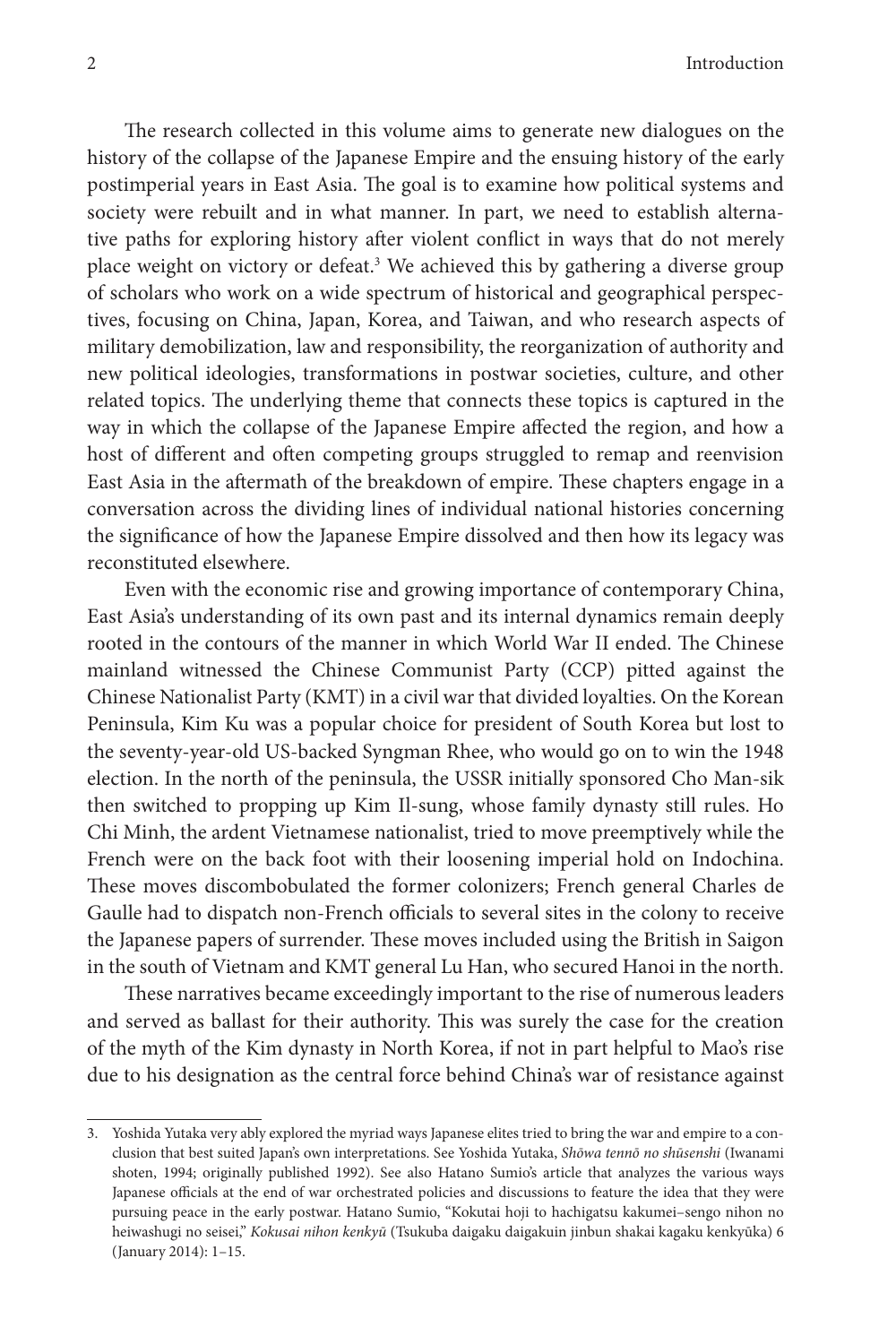Japan.4 While the KMT and other political parties in East Asia did not necessarily maintain a sharp focus on their 1945 victory over the Japanese military as propaganda fodder for their contemporary political ideology, for many groups it is still an element of their founding ethos. Such stories and mythology were not limited to East Asia. In the Philippines, Ferdinand Marcos's popularity was built on the edifice of his having fought valiantly against the Japanese, even though such stories were later found to be false.<sup>5</sup> Even in Malaya, a stronghold of British imperial authority until the 1940s, Tim Harper elucidates that Japanese political ideological education and propaganda, in part, shaped "the Malay radicalism of the post-war years."6

These stories are often linked to the process of how Japanese imperial rule was dismantled at the local level, often by those who had opposed Japan, but also by collaborators.7 Our new research also makes clear that Japan's sudden surrender in no way signified that the country would immediately disavow its deeply rooted imperial ideology. Similar dilemmas developed in formerly occupied lands, which suffered as much trauma in trying to recover their claims to authority as they did while pursuing justice against their former Japanese overlords and those they defined as national "traitors." Such adjudication was necessary, it was believed, to ascertain which groups or individuals were appropriate to place in the seat of power in the immediate postwar.

Historian of Japan, Yoshimi Shunya, reminds us that even the terminology we use to describe how Japan went from "defeat" to "occupation" does not stretch adequately to cover the actual transformations that occurred. As Yoshimi writes, "a certain consistency remained during the war and in the postwar in many Japanese behavioral customs and systems of mobilization. Moreover, the fact is that the 'defeat' had already emerged smack in the middle of the war."8 Yoshimi underscores the issue that Japan had already begun to lose in key battles in the Pacific, with the March 1945 fire bombings of Tokyo, and with the colossal loss of life in the battle of Okinawa, long before Japan's official surrender—and the public felt this. In his view, the use of words such as "end of war" and "postwar" thus tend to mask the real continuities that remained in place and the general malaise and discomfort that went along with this dramatic transition following imperial implosion. I would venture a further historiographical problem when we discuss surrender or defeat as just the short sliver of time during which these formalities occurred before quickly moving on to the idea of postwar. Building on what Yoshimi is saying, we too easily dismiss

<sup>4.</sup> Hans van de Ven challenged this idea of the failure of the KMT in *War and Nationalism in China, 1925–1945* (London: Routledge, 2003).

<sup>5.</sup> "Marcos's Wartime Role Discredited in U.S. Files," January 23, 1986, *New York Times*.

<sup>6.</sup> T. N. Harper, *The End of Empire and the Making of Malaya* (Cambridge: Cambridge University Press, 1999), 46.

<sup>7.</sup> We first broached this issue in Barak Kushner and Sherzod Muminov eds., *The Dismantling of Japan's Empire in East Asia: Deimperialization, Postwar Legitimation and Imperial Afterlife* (London: Routledge, 2017).

<sup>8.</sup> Yoshimi Shunya, "1940 nendai haisen to sengo no aida de," in Hitobito no seishinshi series, vol. 1, *Haisen to senryō—1940nendai*, edited by Yoshimi Shunya and Kurihara Akira (Tokyo: Iwanami shoten, 2015), 15.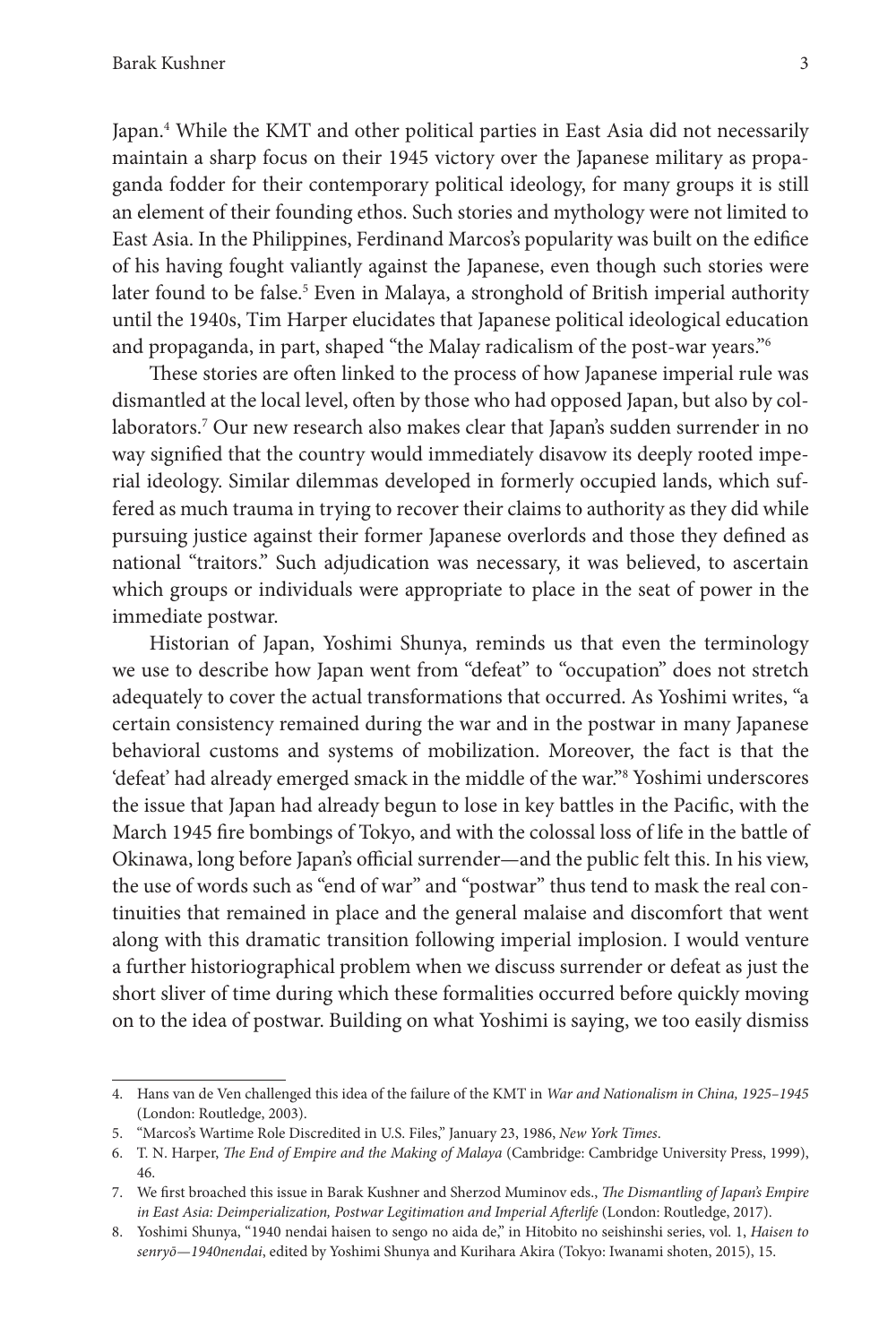events before that moment and then what follows. This book is about what comes after in the space for which we currently have no real adequate linguistic phrase.

Perhaps poetry or artistic creations can better serve. Japanese poet Ibaraki Noriko captures the incredulity and self-doubt that occurred in that interval between the end of war and postwar. Space does not permit me to use her entire poem but a few stanzas reveal, in part, the outlook of disappointment and the absurdity of the moment from the perspective of a young woman.

. . . When I was at my prettiest, many people around me were killed, in factories, at sea, and on nameless islands. I lost the chance to dress myself up When I was at my prettiest, no one offered me thoughtful gifts. The men only knew how to salute in military fashion. They all departed, leaving only their beautiful gazes. . . . When I was at my prettiest,

my country lost the war. Can anything be so ridiculous? Rolling up the sleeves of my blouse, I strode through the abject town<sup>9</sup>

In the same way that Yoshimi Shunya analyzes our vocabulary deficit to alert us to problems in sketching the contours of the fall of imperial Japan, Asano Toyomi, historian of the Japanese legal imperial maze, suggests a similar oversight when discussing the colonies. Asano informs us about the slipperiness of terminology when referring to those of authority in the empire. At the apogee of empire, Japanese imperial subjects were colonials (in Japanese, *shokuminchi no hito* 植民地の人) before suddenly becoming "returnees," (*hikiagesha*, 引揚者), with all the ensuing ideas of victimization and a lack of connection with any imperial responsibility. In Asano's words, it is noteworthy that returnee associations continued to lobby the Japanese government for return of their private property and assets until the 1980s.10 We also need to consider the processes of what might be better regarded as the longer story of "deimperialization." Yamamuro Shin'ichi offers us one solution through this confusing labyrinth. He investigates the Japanese-created imperial kingdom of Manchukuo and how its labeling shapes our historical mindset. In China, Manchukuo (or Manzhouguo in Chinese) is known as the "fake" or puppet kingdom, *weimanzhouguo* (偽滿洲國). Yamamuro, however, believes this is a misnomer because Manchukuo was neither a puppet state nor strictly a colony but something entirely different. As such, he chooses to identify Manchukuo as a

<sup>9.</sup> Yoshimi discusses this poet in his previously cited chapter. The original Japanese can be read at http://koppuno-ohanashi.com/2017/06/09/茨木のり子の愛%E3%80%80戦争と、戦後を生き抜いた女性/.

<sup>10.</sup> Asano Toyomi, *Teikoku nihon no shokuminchi hōsei: hōiki tōgō to teikoku chitsujo* (Nagoya: Nagoya daigaku shuppankai, 2008), 620–21.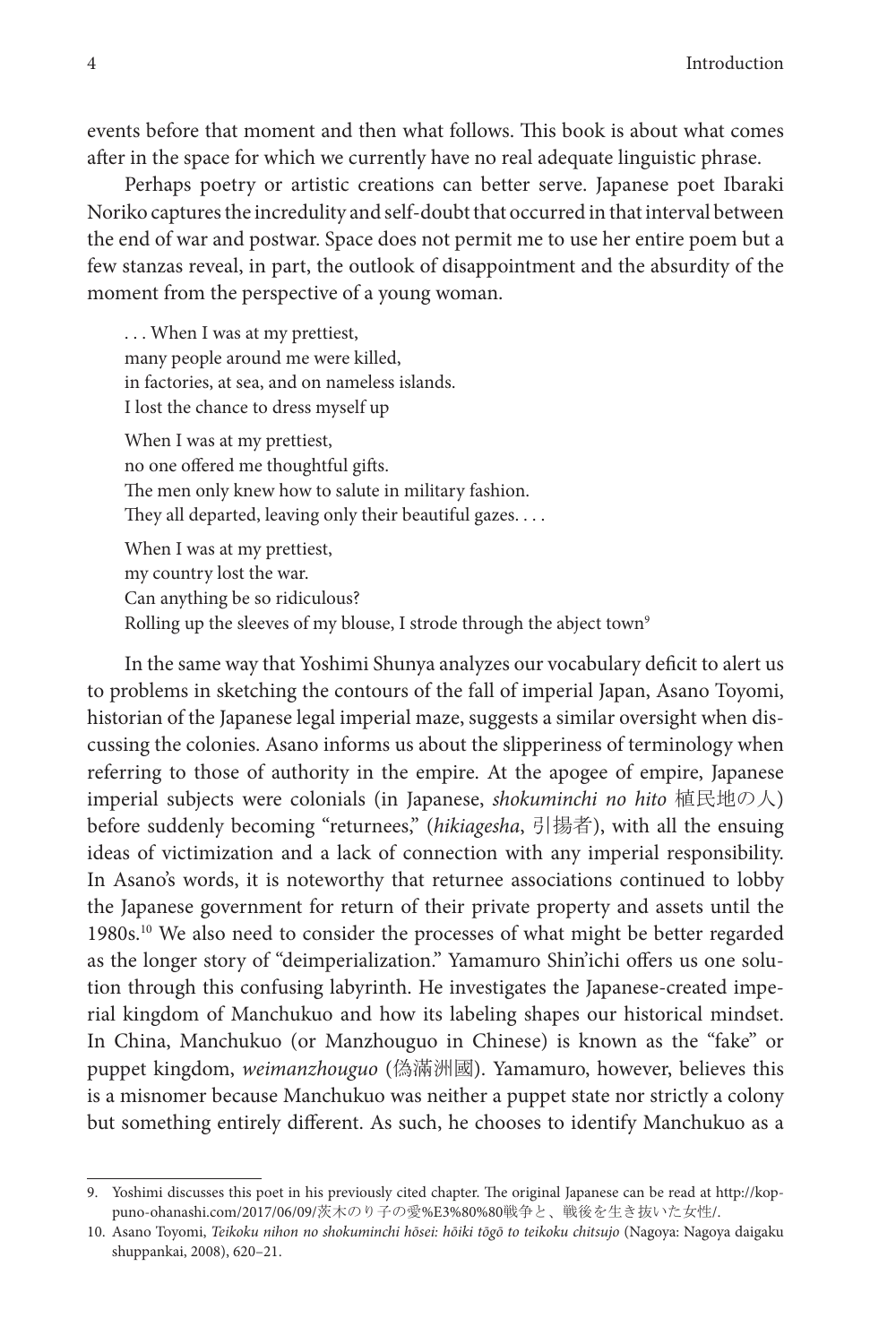chimera, an artificial beast constructed of many elements created in the pursuit of a utopian dream. The Japanese novelist, Abe Kōbō, penned the absurdist *Beasts Head for Home*, a short story depicting the end of Manchukuo and the listless masses shifting around the barren landscape unsure of where to go, like a herd of animals on the move.11 Yamamuro explains that to merely denigrate Manchukuo as a puppet state denies any of its legacy, mirroring Yoshimi's caution against simplistic vocabulary standing in for historical analysis. By contrast, Yamamuro suggests that we need to investigate the full complexity of Manchukuo to understand its administrative residue within East Asia. For Yamamuro, the deeper question is not to facilely label Manchukuo as a puppet state but to consider how individuals were and remained tied to or opposed to Manchukuo's history and ideals. This was especially true in light of the fact that both during the imperial reign and at the end of the war, in his words, these were times "in which sacrifices called for were truly immense."<sup>12</sup>

The importance of unraveling the history of Manchukuo and Japan's empire cannot be overstated. In the 1930s, Manchuria was called "the cockpit of Asia," demonstrating that whichever power controlled it dominated the destiny of the region. What happened to that notion upon Japan's imperial downfall? We need to dive into and probe how the death of imperial control in that region was a necessary prerequisite for the birth of postwar East Asia and what that entailed. What were the parameters of this crucible for rebirth and what did Japan's empire mean for East Asia's twentieth century? We cannot and should not just fold such a complex moment away with the brusque terms of *defeat* and *postwar*.

#### **Unexpected Winners and Losers**

The general understanding of the Japanese Empire was mainly that it was an accelerant of human misery and violence. This is most probably correct on many levels but rendering judgment does not bring us closer to a deeper historical understanding and often hides the contours of the more significant story. Carter Eckert puts this more dramatically, particularly in reference to Korea, but the example holds for the entire region. "Whatever the topic—social groups and classes, political or cultural movements, governments and other institutions, individual figures, novels, poems, films, scholarship, even ideas themselves—all have been screened through a myopic nationalist lens that is as judgmental as it is pervasive."<sup>13</sup>

There is immense serendipity in this gap between the end of war and the postwar, not necessarily yet accounted for. And the history of this moment in time

<sup>11.</sup> Abe Kōbō, *Beasts Head for Home*, trans. Richard F. Calichman (New York: Columbia University Press, 2017).

<sup>12.</sup> "Interview with the *Journal Kan: rekishi, kankyō, bunmei*" (2002) [How shall we understand Manchuria and Manzhouguo?"], in Yamamuro Shin'ichi, *Manchuria under Japanese Dominion*, trans. Joshua A. Fogel (Philadelphia: University of Pennsylvania Press, 2006), 242.

<sup>13.</sup> Carter Eckert, "Epilogue: Exorcising Hegel's Ghost, Toward a Postnationalist History of Korea," in *Colonial Modernity in Korea*, ed. Gi-Wook Shin and Michael Robinson (Cambridge, MA: Harvard University Asia Center, 1999), 366.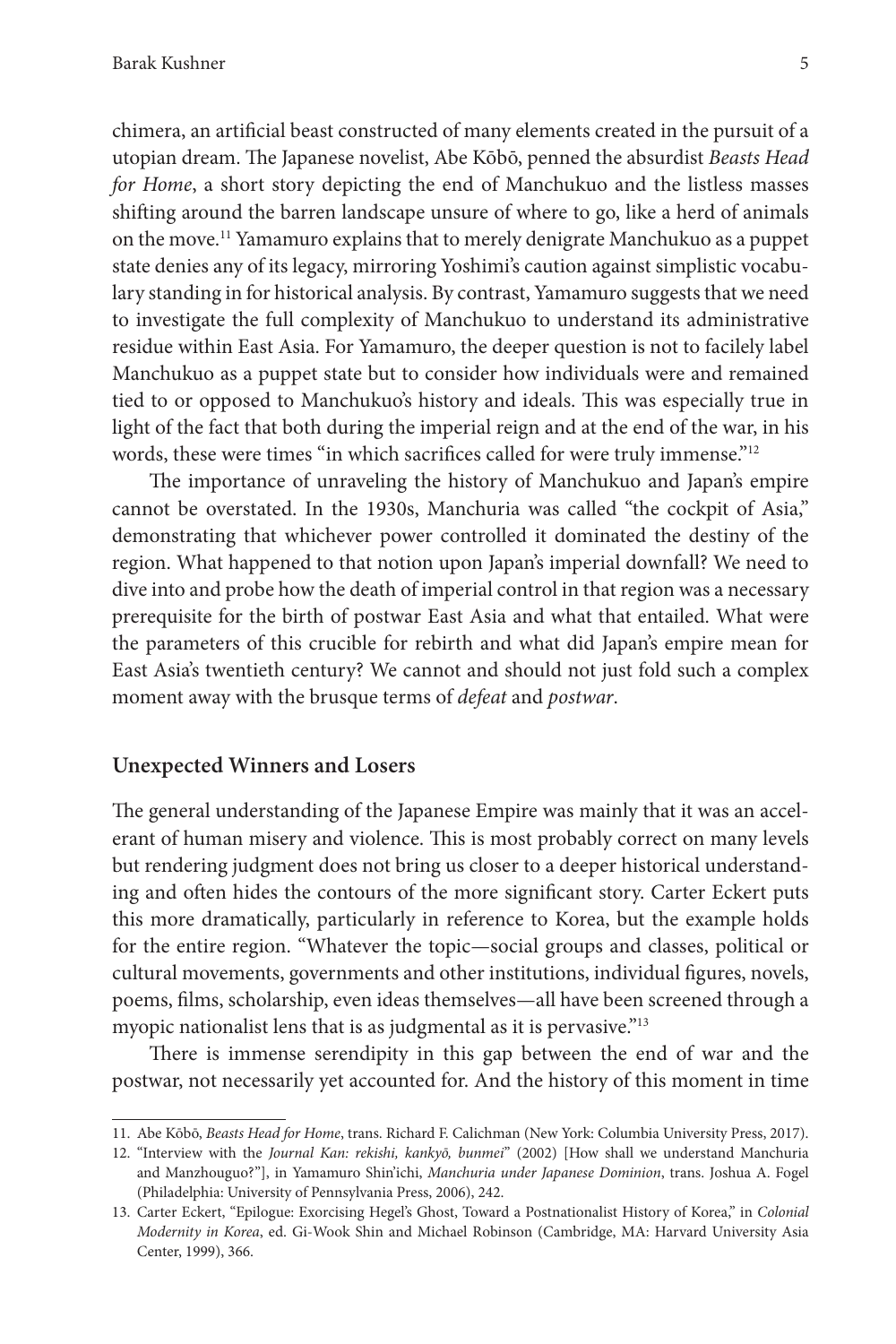forces might race into North Korea to secure weapons of mass destruction, while PLA special forces might race to secure the North Korea archives!"<sup>52</sup> The point is China has for so long painted its volunteer army as martyrs for North Korea during the Korean War that if any historical information were declassified that showed the story to be false an entire national paradigm would disintegrate.

#### **The Central Themes of This Book**

The chapters in this book grapple with precisely the elements outlined above, where newly independent entities, or states reclaiming independence, struggled with assigning responsibility (or blame) for Japan's imperial programs. Additionally, they wrestle with related questions of how Japanese and other constituent elements of the former empire tried to reestablish some form of relationship with prior enemies or recast their own memory of the empire and war. The key to grasping the complex history of post–World War II East Asia is to recall that, in August 1945, when Emperor Hirohito announced surrender in his shortwave radio broadcast, Japan was not merely a nation—it was an empire. It was a fragile colossus that stretched almost from the tip of Alaska to the eastern fringes of India and touched down almost to the shores of northern Australia. Japanese imperial rule covered an immense set of seas, oceans, peoples, languages, and cultures. Obviously, to gain control of such vast possessions Japan had mobilized a massive army and numerous societies. To imagine for a moment that the multiple ideologies that underpinned this quest disappeared overnight and accepted defeat is to miss the larger picture.

Early Cold War East Asian history should be examined as postimperial history, but how that postimperial order emerged still remains unclear. These processes included reformatting all the messy imperial-era relationships that would transform the postwar world order but that often get lost when writing within the narrow confines of the national histories of each country in East Asia. This is what noted historian Prasenjit Duara suggested when he called for "rescuing history from the nation."53 In our present state of knowledge, it is hard to be dogmatic about how the domestic situation in the two Koreas affected China or Japan, and the reverse. We have little insight into the internal dynamics, though diplomatic historians have been able to seize on recent troves of documents to delineate much of the manner in which individual state actors in East Asia related to the United States and, to some extent, to the United Kingdom and Soviet Union.<sup>54</sup>

<sup>52.</sup> Thomas J. Christensen, *The China Challenge: Shaping the Choices of a Rising Power* (New York: W.W. Norton & Company, 2015), 127–28.

<sup>53.</sup> Prasenjit Duara, *Rescuing History from the Nation: Questioning Narratives of Modern China* (Chicago: University of Chicago Press, 1995).

<sup>54.</sup> Tsuyoshi Hasegawa, ed., *The Cold War in East Asia, 1945–1991* (Washington, DC: Woodrow Wilson Center Press, 2010), and Melvyn P. Leffler and Odd Arne Westad's multi-volume edited series *The Cambridge History of the Cold War* (Cambridge: Cambridge University Press, 2010) are two important studies along such lines.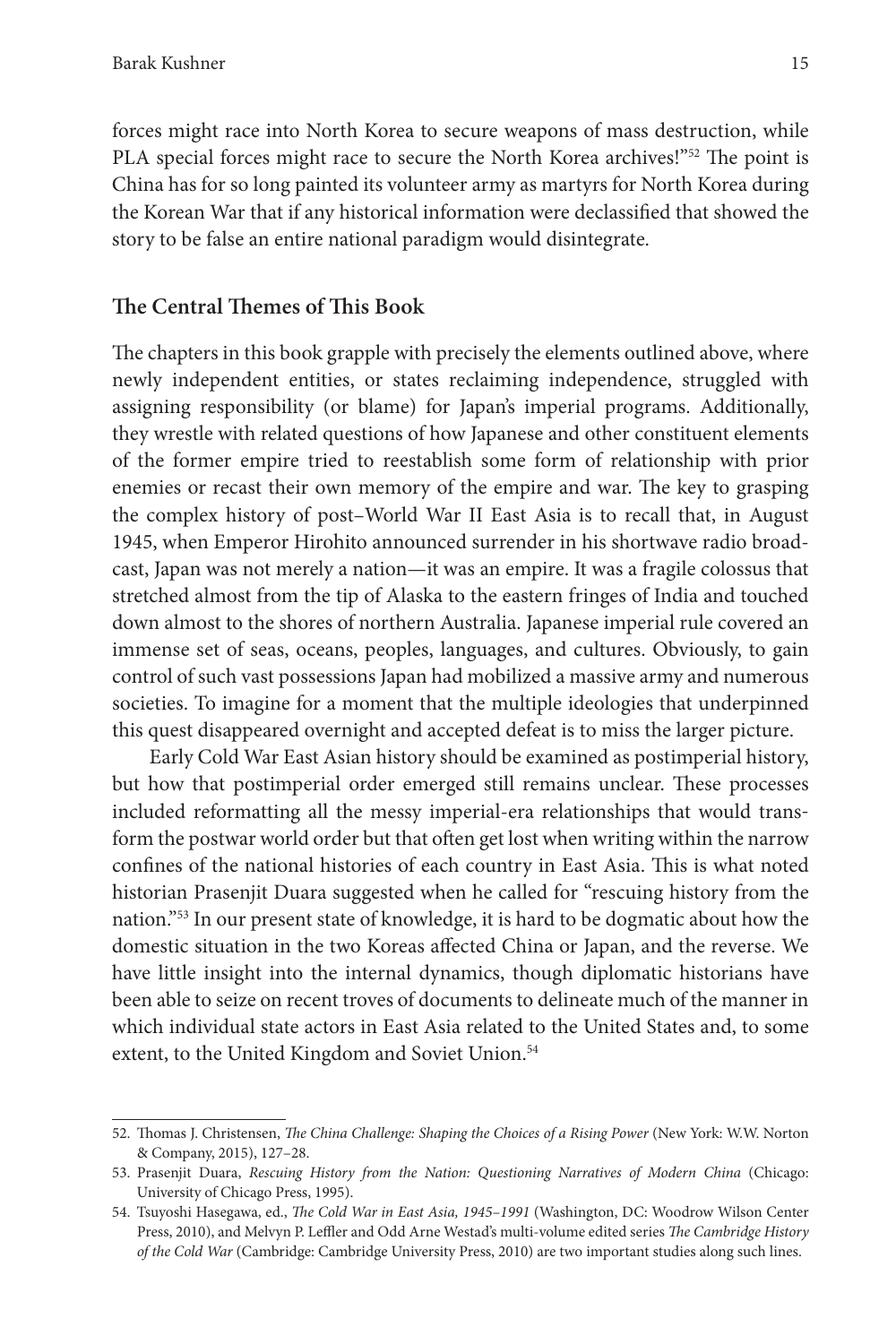The lag and difficulties encountered in dismantling Japanese rule in East Asia after the surrender, in contrast to the alacrity of the US assumption of authority in the Japanese home islands, demonstrates that East Asian political and military policies did not always follow the American lead. This divergence underscores the fact that, at the end of World War II, no one region was under the control of any one major military force; former imperial Japanese forces also continued to vie for power in determining the trajectory of East Asia, along with the Soviet Union in Manchuria and what became North Korea. However, the Cold War is not just about superpower struggles but equally concerns how the newly rising states, freed from Japanese imperialism, found direction and geopolitical room to work out their new policies.

At the end of World War II in East Asia, according to the popular understanding, the Japanese failure was celebrated and power quickly changed hands. But many Japanese wished to remain where they were in the empire, as did many other imperial subjects who hoped to reside in Japan or in other parts of the empire where they believed they were comfortable. There was of course also violence focused on righting the wrongs of empire.55 The three sections into which this volume is divided demonstrate the nature of postwar violence as it remained couched within the legacy of imperial power, which was extremely difficult to dislodge even after Japan's military fiasco. Section 1 details the intricate calculus required by the need to judge responsibility for empire, which rested not just on Japanese shoulders but also on those of other former colonized subjects. The two more central groups in this, Koreans and Taiwanese, seemingly could never resolve their links with decolonization; the chapters here outline the cost to postcolonial societies trying to disarm and demilitarize after supposed liberation. In Section 2, we encounter the way in which the disruption of militarism within Japan and throughout the empire influenced the memorialization of empire, and also served as a catalyst for how the past was invoked when redrafting Japanese military power. As we see in the last portion, Section 3, while political impasses remained in Sino-Japanese relations, on the cultural front nongovernment actors reclaimed hitherto unexplored avenues for exchange, as occurred in literary and religious circles.

Below are more concrete introductions to the scholastic aims and format of each chapter, as divided into the three sections.

#### **Section 1: Collaboration and Dilemmas of Deimperialization**

Ideally, we need to find another term for this span of time because, as mentioned previously, the idea of "postwar" overemphasizes a moment of change that had not yet occurred, and terms such as *postwar* are almost synonymous with the American

<sup>55.</sup> Deokhyo Choi, "Crucible of the Post-empire: Decolonization, Race, and Cold War Politics in U.S.-Japan-Korea Relations, 1945–1952" (PhD diss., Cornell University, 2013).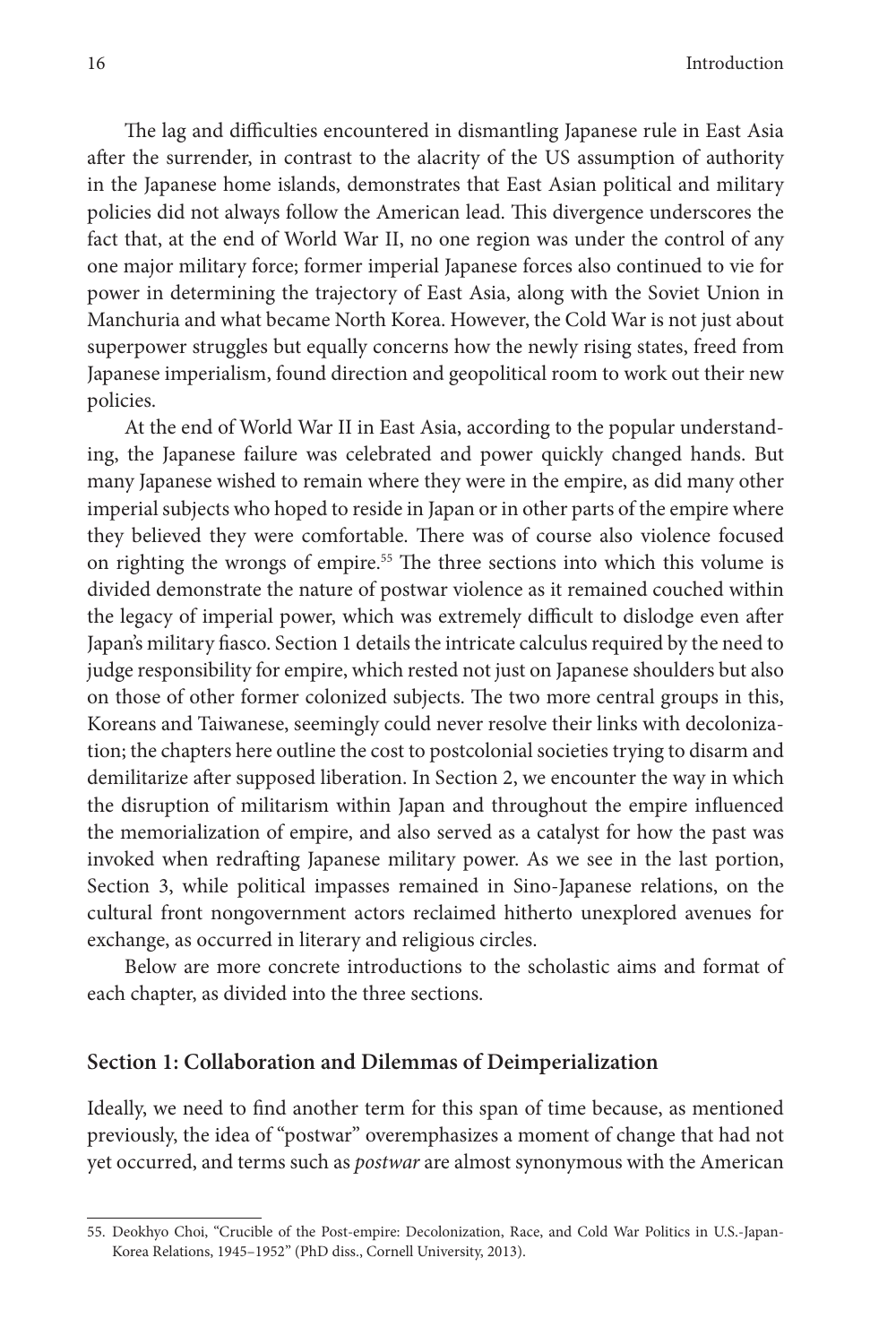occupation of Japan. At stake, fundamentally, was the point that Koreans were not in control of their own territory after supposed liberation because while the Western Allies could not yet really agree whether Koreans were "mature" enough to govern themselves, the Allies actually still preferred the Japanese to rule. No one party was in control; the Japanese were being employed as temporary security forces here and there until the new rules about authority were implemented, as Mark Caprio discusses at length in Chapter 1, "The Politics of Collaboration in Post-Liberation South Korea." Caprio details how, in the midst of this chaotic situation, the initial set of Korean responses emerged to consider what form justice might take on the postimperial peninsula.

Within Korea, according to Charles Armstrong, Japan in some ways created the colonial canvas but North Koreans responded to the fact that few "painters," or architects of the original project, remained once empire ended. The Japanese "left behind the basis of an industrial economy, especially in the northern part of the peninsula; a highly fragmented nationalist movement, decimated by years of heavyhanded repression; a relatively weakening Korean landlord class (particularly in the North) and a mass of disenfranchised farmers." The leadership class attempted to deal with each of these negative legacies.<sup>56</sup>

Anna Louise Strong, the left-wing journalist who visited North Korea at the moment of liberation, breathlessly recalled the atmosphere in a much more positive light as she interpreted the situation:

The idyllic, and rather unrealistic self-assurance that one finds among the North Koreans is due, in my judgment, to the ease with which farmers got land and workers got jobs and the people got the Japanese industries, houses and summer villas without any class struggle. And this in turn is due to the events of the last month of the war.

When the Red Army entered Korea in early August 1945, heavy battles took place in the north, but the Japanese rule remained tranquil in the south, for the Russians stopped by the Yalta agreement at the 38th parallel, while the Americans came several weeks after the surrender of Japan, and ruled at first through the Japanese and then through the Japanese-appointed Korean officials and police. So naturally all of the pro-Japanese Koreans—former police and officials, landlords and stockholders in Japanese companies—fled south to the American zone.<sup>57</sup>

And yet, by the 1960s, this supposed socialist utopia had developed a three-tiered system that locked one into a social class according to how one's relatives had behaved during the colonial era and the Korean War: there was a core class, a wavering class, and a hostile class.

<sup>56.</sup> Charles Armstrong, *The North Korean Revolution, 1945–1950* (Ithaca, NY: Cornell University Press, 2003), 5–6.

<sup>57.</sup> Anna Louise Strong, "In North Korea: First Eye-Witness Report," *Marxists Internet Archive*, https://www. marxists.org/reference/archive/strong-anna-louise/1949/in-north-korea/ch03.htm.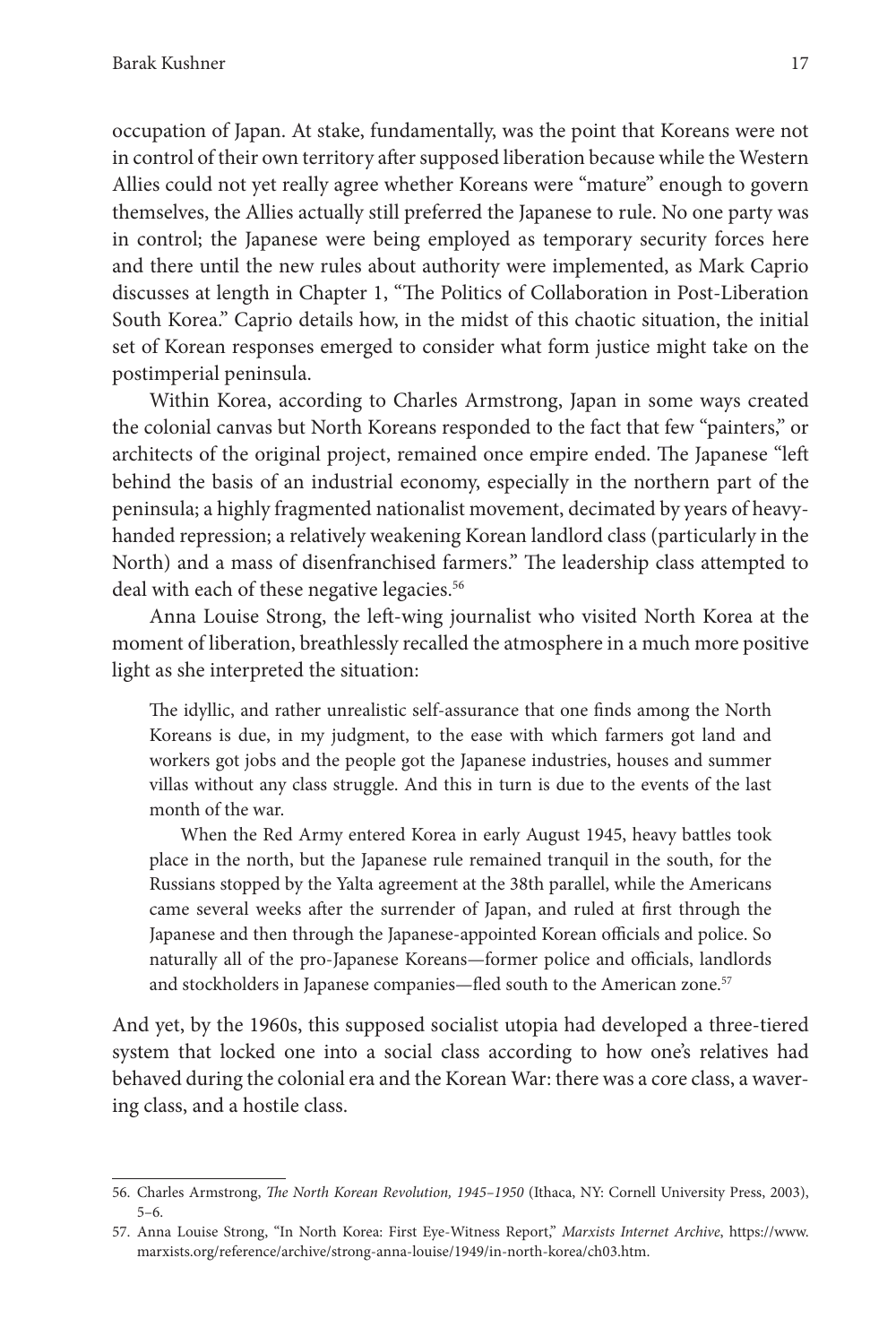Similarly, in Chapter 2, "Punishing Han Traitors beyond Chinese Borders," Yun Xia investigates the tangled web of how internal Chinese definitions of justice were applied at times unequally across the spectrum of Chinese geography toward those designated as imperial Japanese collaborators. At times, KMT officials even attempted to seek justice for Chinese across borders into neighboring countries in ways that suggest the KMT believed ethnic affinity was stronger than laws dealing with national sovereignty. Who controlled what domains and the manner in which justice should be meted out was as difficult to gauge in China as it was in Korea, but the Chinese did manage to implement large numbers of trials.

When we are overly concerned with the broader context of the Cold War, there is a danger of forgetting the regional side of the story, or at least what happened at the fringes of former empires while we focus on diplomatic relations that occurred in the nations' capitals. While this volume did not have space to examine the massive 1948 revolts on Cheju Island, off of Korea's southern coast, or the popular backlash to the war on Okinawa, we have tried to bring attention back to the spaces where imperial control ceased but was not really replaced. For instance, the Chinese Nationalists were not really in control of Taiwan soon after Japan's surrender, as evidenced in what is known as the February 28 Incident.<sup>58</sup> As described above, many areas previously under Japanese control were chaotic, to say the least, and what lay ahead was anyone's guess. Overall, Taiwan's economy was in free fall with the arrival of Chinese mainland forces. From 1946 to 1947, the KMT tried to control the markets at fixed prices, with draconian punishments for not following the new regulations. In January 1947, food prices were up 700 percent, fuel by 1,400 percent, and fertilizer by 25,000 percent. This led, in part, to the February 28, 1947 incident. Military pacification was the only way to quell the uprising; KMT leaders were surprised by its ferocity.<sup>59</sup> Victor Louzon details this watershed in Chapter 3, "Colonial Legacies, War Memories, and Political Violence in Taiwan, 1945–1947."

The instability that the end of Japan's empire caused in East Asia and in Southeast Asia, as well as in Europe, where governments scrambled to reassert power domestically by shoring up their attempts to reclaim their far-flung colonial territories, saw the very nature of imperial rule drastically weakened. The United Kingdom's ability to maintain its domain over distant holdings was seriously threatened: in Hong Kong, the Chinese Nationalists initially made it clear they wanted the territory back. The KMT said it would accept Japanese surrender there, to the consternation of the British. European powers tried to rebuild the same imperial structures that had been conquered by the Japanese several years earlier. The very term we now use for some of the regions stems from this war. Southeast Asia comes from the label

<sup>58.</sup> See Victor Louzon, "From Japanese Soldiers to Chinese Rebels: Colonial Hegemony, War Experience, and Spontaneous Remobilization during the 1947 Taiwanese Rebellion," *The Journal of Asian Studies*, 77, Issue 1 (February 2018): 1–19. See also Qiu Guozhen, *Jindai taiwan canshi dangan* (Taipei: Qianwei, 2007).

<sup>59.</sup> Hsiao-ting Lin, *Accidental State: Chiang Kai-shek, The United States, and the Making of Taiwan* (Cambridge, MA: Harvard University Press, 2016), 45–48.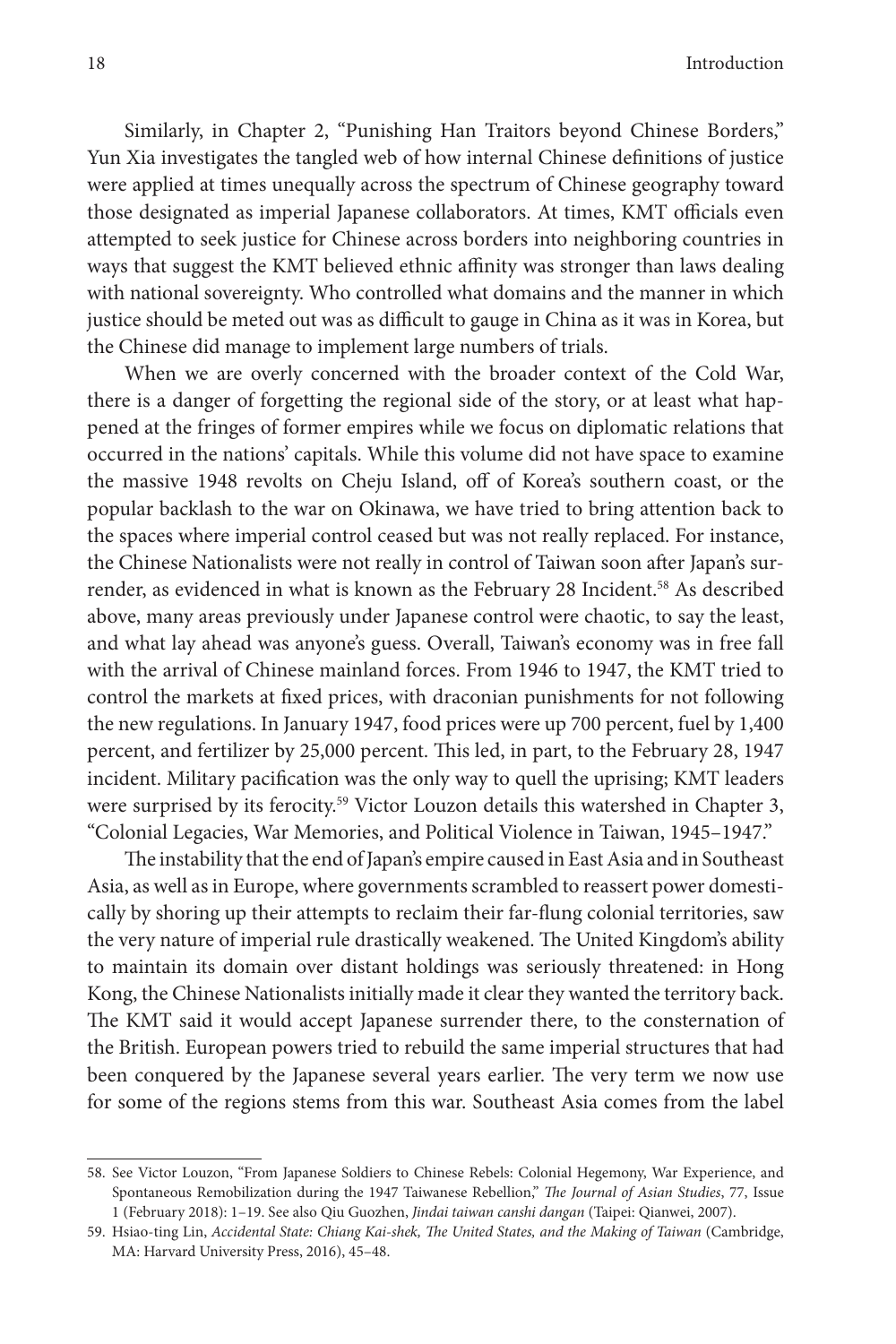"Southeast Asian Command" (SEAC), established by the allies in 1943 to designate forces that were maneuvered there to fight. Others joked that the acronym actually stood for "Save England's Asiatic Colonies." The tragedies of the immediate postwar in Indonesia, where "Japanese troops in Semarang in Java fought with Indonesian rebels in October 1945 in a battle in which dozens, perhaps hundreds, were killed," was one example where lines between competing imperial levers of control also blurred.<sup>60</sup> It was not clear who was in control and on what this authority was based. These skirmishes were part of a larger effort, such as in Indochina and numerous areas where surrendering Japanese forces were employed, to help recolonize lands the European powers had previously lost at the start of World War II. East Asia was unstable but Japan, which later became the stalwart economic power that in many ways fed regrowth and stability in a region that it had once greatly destabilized, served as the lynchpin almost from the start of the postwar in a manner that suggests its imperial control was not really ever fully vanquished.

Domestically, Japan also witnessed profound division, frequently between layers of society—such as immigrants from Korea, Taiwan, or Manchukuo—or different ideological camps—communists or socialists—that had been smoothed over or oppressed by imperial rule. Drugs, lawlessness, and displeasure ran deep since authority and the future had all been turned on their heads. To escape the horrors of defeat, many Japanese resorted to altering their reality: "The methamphetamine addict was a symbol of the postwar nation: a powerless victim, a prisoner of anxiety, a bullied inferior, and above all, a deeply flawed, even strange personality."<sup>61</sup> While drugs were not the cause of the social unrest sketched in Chapter 4, "Bullets of a Defeated Nation: The 1946 Shibuya Incident," Adam Cathcart analyzes the way Japanese gangs ran into conflict with former imperial subjects, namely the Taiwanese. In their mutually competitive efforts both groups came into conflict while trying to eke out a space for commerce in the black market areas that sprang up all over Tokyo.

#### **Section 2: Negotiating Past and Present in the Military and Political Realms**

What happened to the weaponized sectors of imperial Japan that supported the Japanese Empire, in various measures for a multitude of reasons, after the fall? In some ways this section ties back to Victor Louzon's Chapter 3, on the militarized young Taiwanese whose life skills were challenged by imperial disintegration. The West was fairly ignorant of what was going on in East Asia during the war, even though the Americans had made great efforts in some areas such as planning for the

<sup>60.</sup> Sandra Wilson, Robert Cribb, Beatrice Trefalt, and Dean Aszkielowicz, *Japanese War Criminals: The Politics of Justice after the Second World War* (New York: Columbia University Press, 2017), 50.

<sup>61.</sup> Miriam Kingsberg, "Methamphetamine Solution: Drugs and the Reconstruction of Nation in Postwar Japan," *The Journal of Asian Studies* 72, no. 1 (February 2013): 142.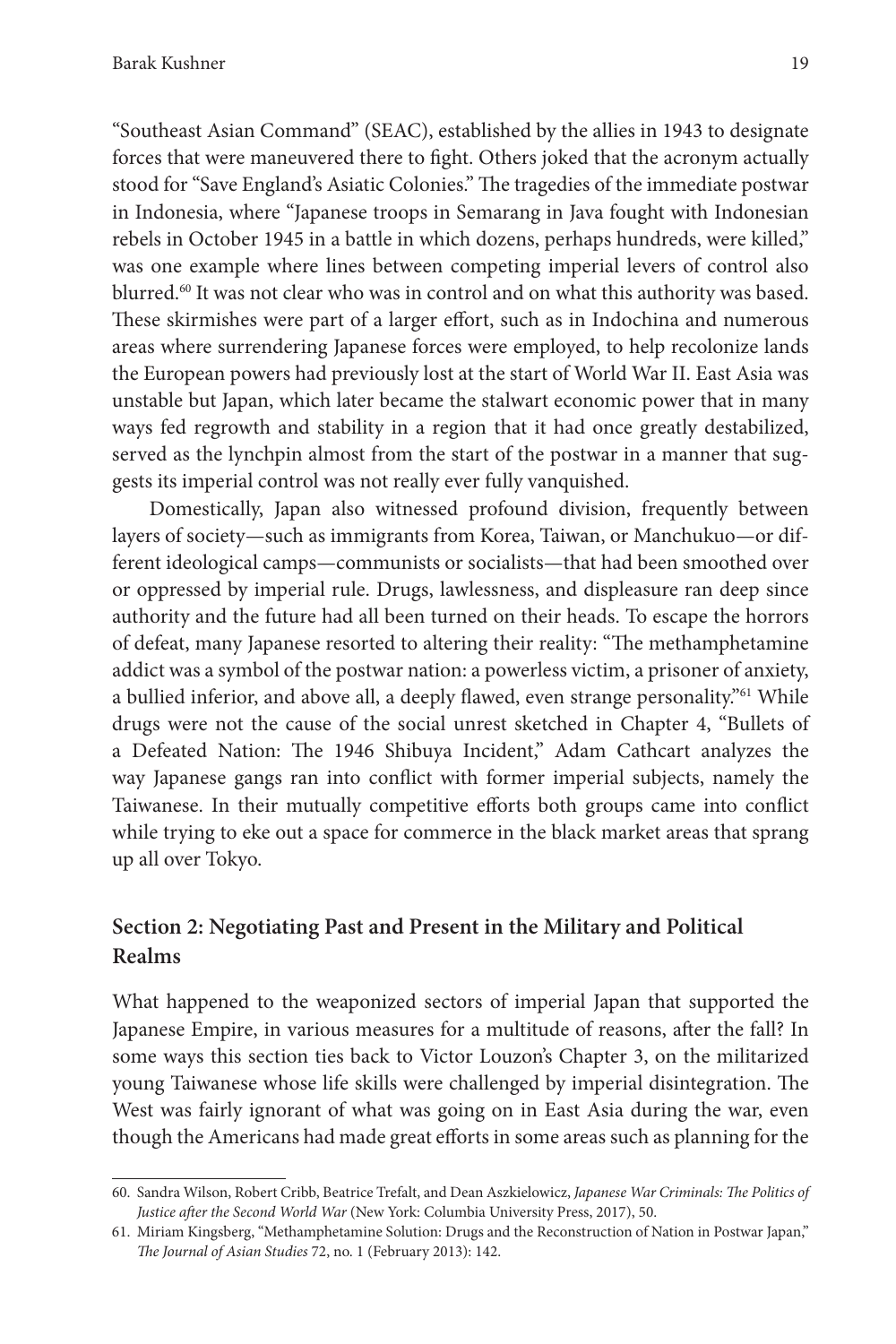Japanese occupation. Elsewhere, however, the road ahead was challenging. In 1945, on the heels of surrender, Charles Bonesteel, future commander of forces in Korea, and Dean Rusk, future secretary of state under American presidents Kennedy and Johnson, used a *National Geographic* map and in one night set the 38th parallel as the dividing boundary between what would become North and South Korea.<sup>62</sup> Such folly shows that the fate of the regions was precarious on many levels and often merely depended on serendipity.

Rotem Kowner, in Chapter 5, "The Repatriation of Surrendered Japanese Troops, 1945–1947," investigates what happened to the militaries left behind across the great swath of the crumbling Japanese Empire. Kowner details the variety of ways surrendering Japanese were utilized to help restore European imperial power, but also to serve postwar Japanese goals of "liberation" from Western hegemony in other sectors. In Chapter 6, Garren Mulloy digs into how the Japanese military evolved after its defeat. In his chapter, "Ordered to Disarm, Encouraged to Rearm: Japan's Struggles with the Postwar," Mulloy identifies the twists and turns of the story regarding Japanese remilitarization after surrender and how such moves also had to deal with the imperial issues of honor and defeat. On one hand, former imperial officers found themselves back in charge within a few years after the end of war, but the constitution and makeup of Japan had changed in the interim. What sort of influence would that have on the nation at large, and Japan's foreign policy specifically? Andrew Levidis, in Chapter 7, "Politics in a Fallen Empire: Kishi Nobusuke and the Making of the Conservative Hegemony in Japan," throws a wrench in our understanding of Japan's major postwar party, the Liberal Democratic Party (LDP). Levidis examines its imperial conception, and like Mulloy's investigation of the continuity from war to postwar, unravels a story that suggests that maybe we should not even conceive of the LDP as a postwar political force, but one that closely aligned itself with imperial policies.

#### **Section 3: Returning to the Continent, Japan's Relations with New China**

The immediate postwar was not just about violence but also about rebuilding a new international order based on trade and restoring infrastructure.<sup>63</sup> A fairly hazy border existed between the USSR and China, perhaps reflective of the dubious relations the two nations shared until a more clarified legal status for the latter developed at the end of 1949, with Mao Zedong's first official visit to Moscow. Northern China was key to both the Soviet Union and China due to the ideology of stateassisted economic development; this was bolstered by the tangible industrialization

<sup>62.</sup> Sheila Jager, *Brothers at War: The Unending Korean Conflict* (London: Profile, 2013), 18–19.

<sup>63.</sup> Sören Urbansky, "A Very Orderly Friendship: The Sino-Soviet Border under the Alliance Regime, 1950–1960," in *Eurasia Border Review* 3 (2012), special issue, ed. David Wolff: "China's Postrevolutionary Borders, 1940s– 1960s," 35–52.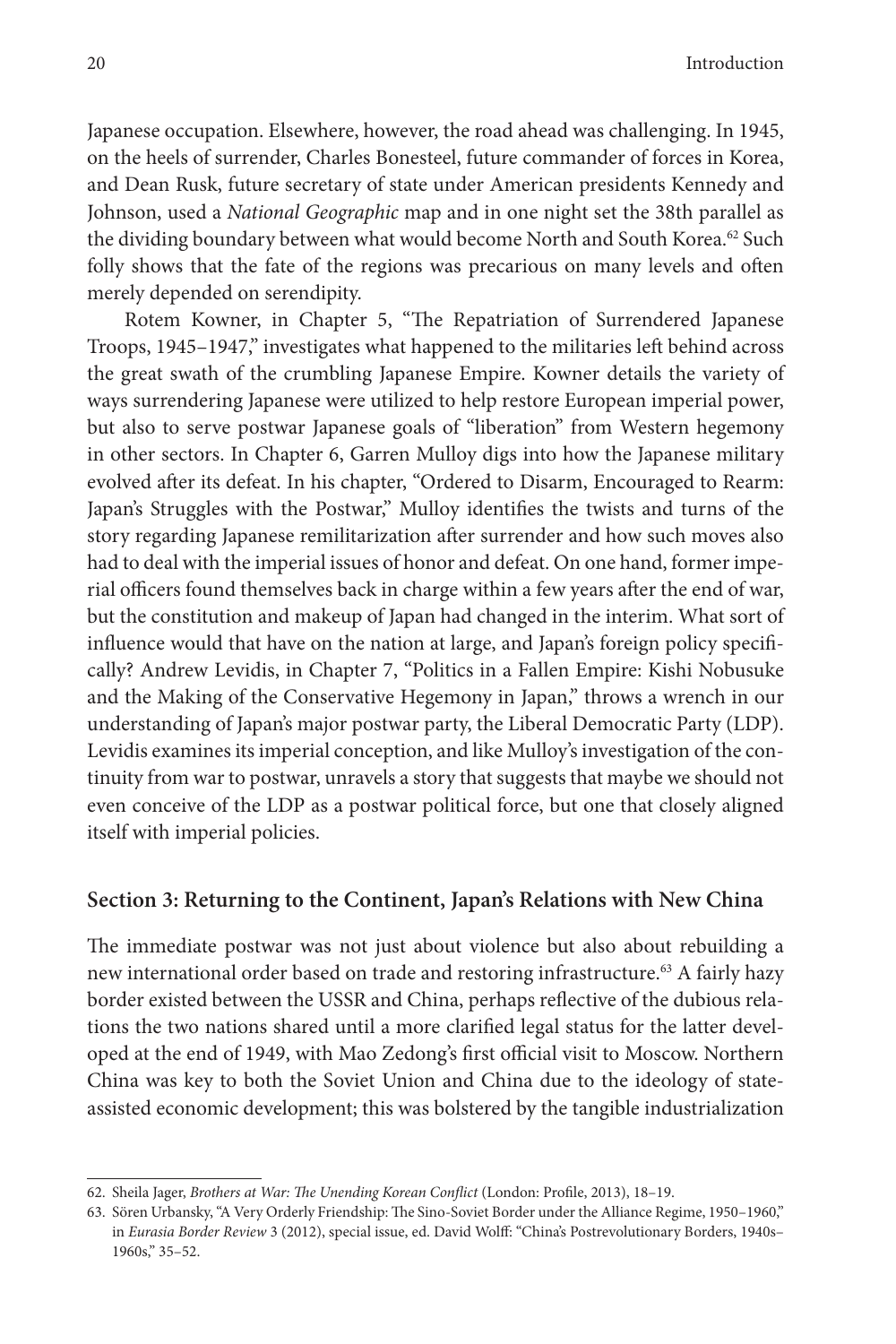that the Japanese left behind in their former puppet kingdom of Manchukuo.64 Mao and others realized the potential of the Manchukuo industrial base and that the workers there, previously trained by the Japanese, could provide an excellent jumpstart for China's own national strategy.<sup>65</sup> Mainland China was in desperate need of skilled labor and technicians; this overall lack of industrialization came to the fore as a glaring issue for national security once the Korean War broke out in the summer of 1950. The Korean War exacted a staggering cost to China both in human and economic terms. The Chinese might have been wary of Japan reindustrializing since that signified for many the former enemy's potential to pose a future economic threat, but during this era, at the start of the Korean War, China still traded with Japan—the Chinese literally believed they had to, to keep afloat. The Korean War was also one reason why Japanese were not all repatriated from China until 1954. Only then did China assess that it had fully employed the skills of Japanese technicians. By contrast, Chinese soldiers would not depart from North Korea until 1958.

It is within this mix of both trying to remove Japanese imperial influence from the Asian mainland and attempting to seek out a new relationship with the Japanese that Sino-Japanese efforts to bridge numerous wartime obstacles were born. One relatively unexplored aspect of this postwar cultural gambit is described in Lauren Richardson and Gregory Adam Scott's and co-authored Chapter 8, "Diplomatic Salvation: Buddhist Exchanges and Sino-Japanese Rapprochement." The religious angle was exceedingly important to both wartime Japanese propaganda and postwar ideas of salvation in terms of how to cope with imperial guilt and in the search for portals to mutual cooperation. Chapter 8 examines some key nodes of these efforts and unlocks their significance for the postwar.

The volume closes with Chapter 9 by Matthew Fraleigh, "Reconstructing Sino-Japanese Friendship: East Asian Literary Camaraderie in Postwar Japan's Sinitic Poetry Scene." In a rare piece of scholarship Fraleigh offers us a masterful translation of the sort of cross-border exchanges in Japanese-produced Chinese-language poetry, where Japanese look at the end of empire and the beginning of Japan's new postwar relations with the world. While employing a classical form of poetry that harkens back to Japan's love for traditional Chinese literature, Chapter 9 produces atypical insight into the remnants of this literary connection, which had played such an important historical role for Japanese intellectuals until the postwar era saw Japan more intimately orient itself culturally toward the United States.

#### **Conclusion**

Years after the war was over and Japan regained a cherished position in the international community, the narrative of Japan's empire in China, Taiwan, Korea, and

<sup>64.</sup> Amy King, *China-Japan Relations after WWII* (Cambridge, UK: Cambridge University Press, 2016), 33.

<sup>65.</sup> Amy King, *China-Japan relations after WWII*, 59.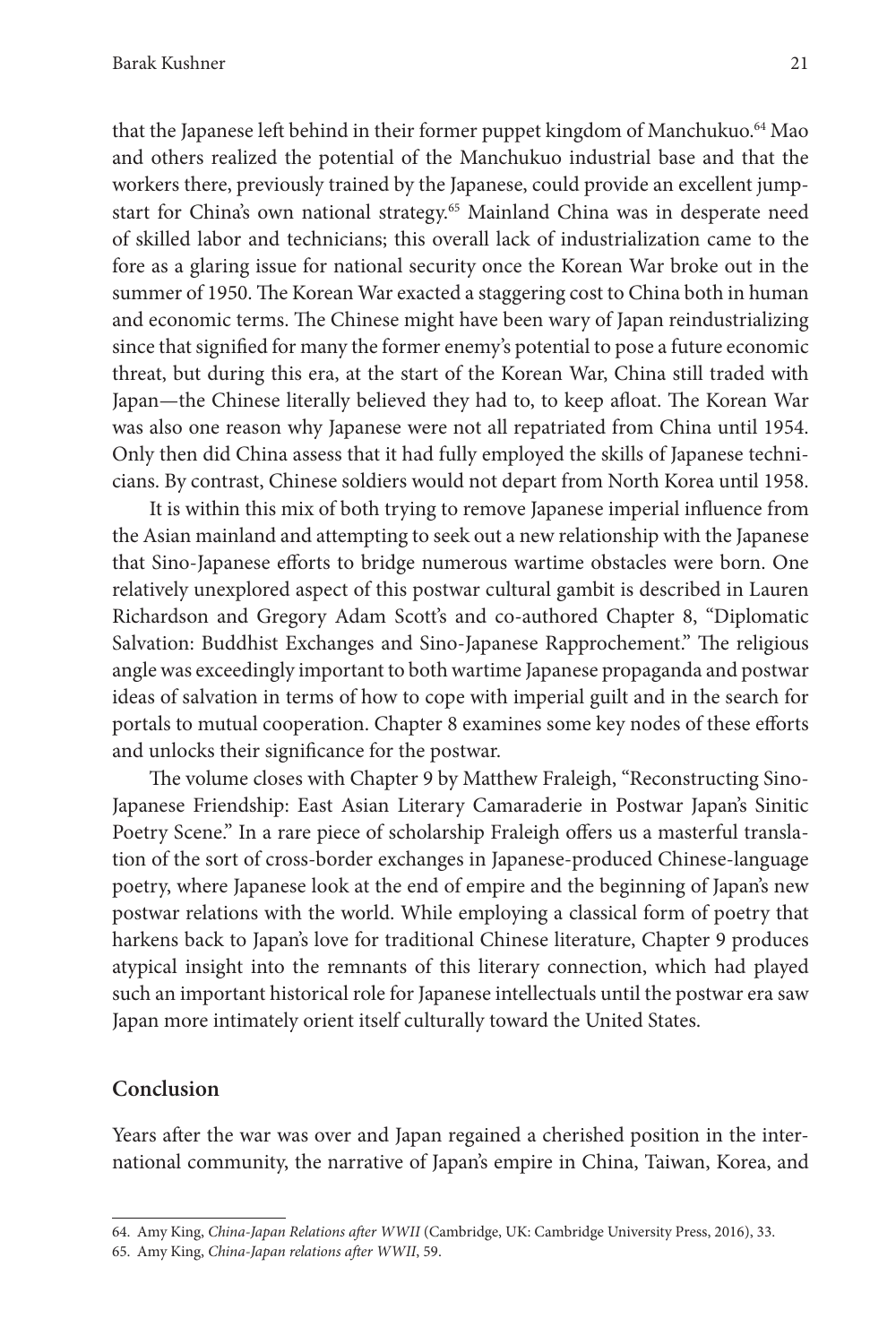elsewhere appeared to have been quickly forgotten. Why do we not know more about this important juncture in the history of East Asia? The short answer is that, as soon as the main issues relating to imperialism were resolved in much of East Asia (with the exception of Japan, which had to deal with its own ambivalent state of victimhood), the region fell into various forms of legal anarchy and had other more vexing social and political issues to worry about. There was famine, fear of the Soviets, as well as disconcerting social upheaval all around. China and Korea were geographically split along Cold War lines, while Taiwan suffered for decades under martial law and what is known as the age of the "white terror." Our volume seeks to explore what propelled nascent governments at the moment of Japan's surrender—certainly ones immediately struggling to stay afloat in a reshuffled world order in postimperial East Asia—to pursue costly, cumbersome, and sometimes contradictory policies that were initially supposed to help stabilize the nation-state after the debacle of Japan's empire.

This book focuses on the East Asian context and how these challenges set the stage for unexpected intraregional alliances and relations, as well as animosities, in the early years of the Cold War. The chapters aim to enhance our understanding of the precise measures that were enacted and how authority reformed and reasserted itself after the fall of the Japanese Empire in East Asia, from 1945 until the Cold War solidified in the mid-1960s. This study offers a fresh analysis based on a new kind of East Asian history that will put postimperial history and the process of decolonization back at the forefront of the postwar narrative. The thrust of the research brought together in this volume centers on analyzing the repercussions of the military, political, social, and diplomatic maneuvers to unravel the Japanese Empire and reorder East Asia society, just after the war and during the first tentative decades of the postwar. We need to focus on the international context in which Japan abandoned its decades-long imperial quest and investigate how those political bodies and groups that stepped into the postwar vacuum strove to resolve many of the problems that Japan's empire had created.

Dissecting the issue of how East Asians understood the war and its end differently from the Western imperial powers is crucial to comprehending how they envisaged the postwar and what a restructuring of the international order would require. This approach parallels what Timothy Snyder discussed in his book, *Bloodlands*. Snyder argues that our singular and mostly nationalistic approach to historical investigation has obscured the largest historical errors or atrocities, which in his opinion were carried out in what he terms the "bloodlands," a region wedged in between Stalin and Hitler. While I am not arguing that we have missed the historical record of Japanese atrocities, I would agree with Snyder's assessment that the general nature or extent of the destruction during World War II in central and eastern Europe was relatively uninvestigated because it was divided up into competing blocs, which succeeded in historically "keeping these parts from touching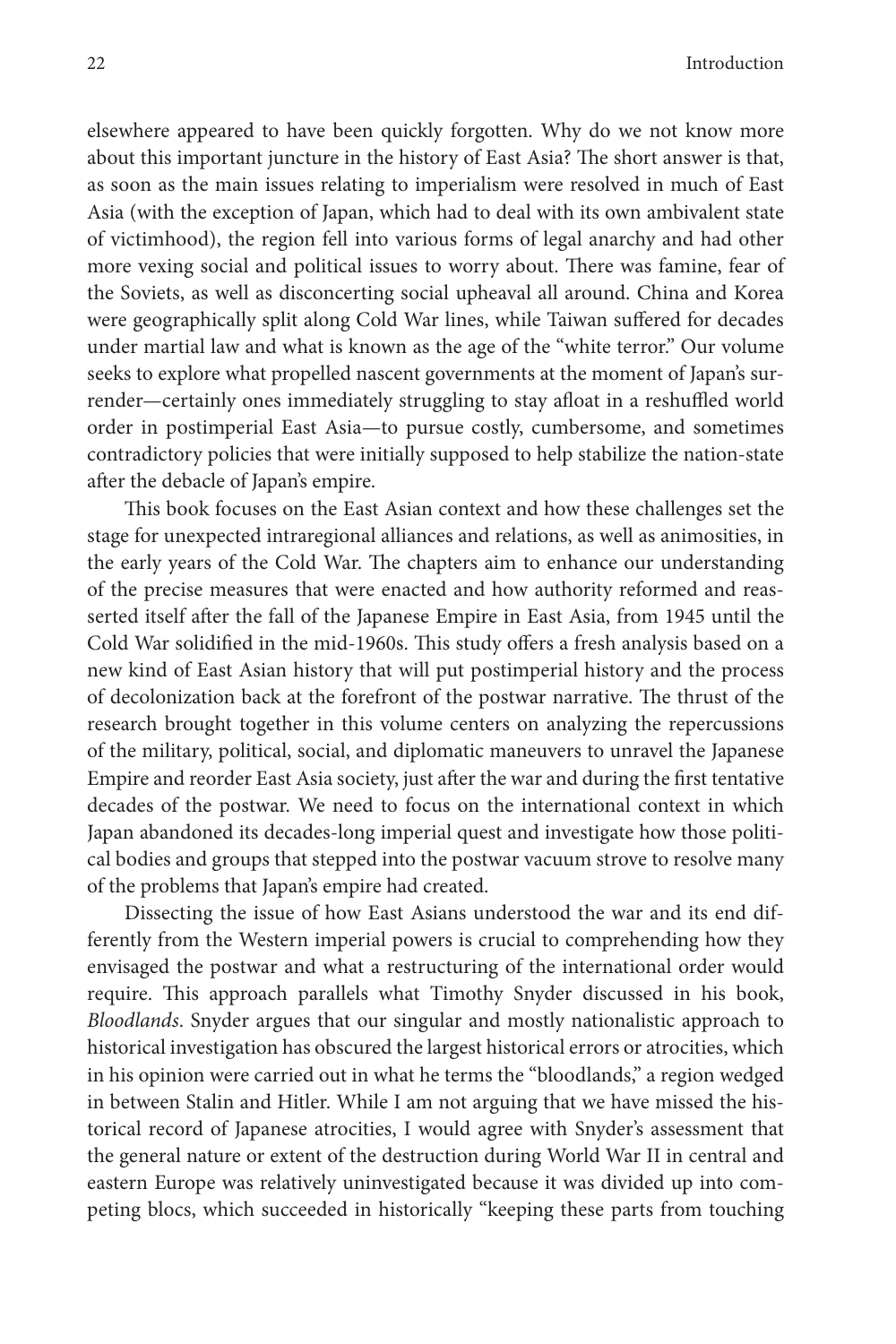each other."66 Snyder makes an appeal for taking a supranational and more regional approach to cut across the competitive nationalist histories that dominate, and to avoid a US-centered approach. This could not be more necessary than in the case with Japan and East Asia, where national suffering or victory is remembered and sanctified over all else, creating an easy-to-digest yet monochromatic version of history that essentially whitewashes the complex and uncomfortable actual events. Hiroshima is certainly foremost in the minds of many Japanese as a memory of the end of war, a recollection that feeds a victimhood mentality, while that is not the case outside the main islands in former areas of empire. We need to correlate more of the domestic history against a regional and international backdrop to ascertain a more holistic narrative of what the history of deimperialization and decolonization looked like. This sort of historical methodology will bring into relief how the new world order emerged and how political agents were able to construct innovative lines of power and authority after empire dissolved.

The end of Japan's empire left an indelible mark on national state formation at an even more global level. In the Far East, the Korean Peninsula was divided in two, and China remains split between two competing dominions to this day the Chinese Communist Party (CCP) that rules mainland China and the Chinese Nationalist Party (KMT) that until the start of the twenty-first century ruled Taiwan as a one-party state. In Southeast Asia, out of eleven countries that exist today, nine became independent on the heels of Japan's defeat and during the Cold War. Indonesia declared independence in 1945 but did not achieve it until 1949. The Philippines managed this feat in 1946, while Burma separated from the British Empire in 1948, Cambodia from the French in 1953 but more formally in 1954 with the Geneva Accords. Laos became independent but eventually slid into a civil war that lasted until 1975. Vietnam had quickly announced its independence after the Japanese defeat but then was also subjected to a long series of wars until unity under the communists in 1975. Malaya divorced itself from the United Kingdom in 1957, while Singapore lingered until 1965, and Brunei completed the process in 1984. East Timor gained sovereignty only in May 2002. It is rather telling that the power vacuum brought about by Japan's destruction of European colonial hegemony in this region, and the ensuing Cold War competition for authority across the geographic landscape, saw the United States, China, and the USSR take certain measures to bolster their postwar power. In fact, the postwar for many was more violent and destructive than the mortal combat of World War II. The American military dropped three times more bombs on Indochina than all the participants had used in World War II. On Cambodia alone, three times the number of bombs were dropped than had been used on Japan.<sup>67</sup>

International relations specialists espouse the idea that hegemons rewrite the rules of world order and that subsequent rivals do similarly when they take over,

<sup>66.</sup> Timothy Snyder, *Bloodlands: Europe between Hitler and Stalin* (London: Bodley Head, 2010), xix.

<sup>67.</sup> Philip Short, *Pol Pot: The History of a Nightmare* (London: J. Murray, 2005), 216.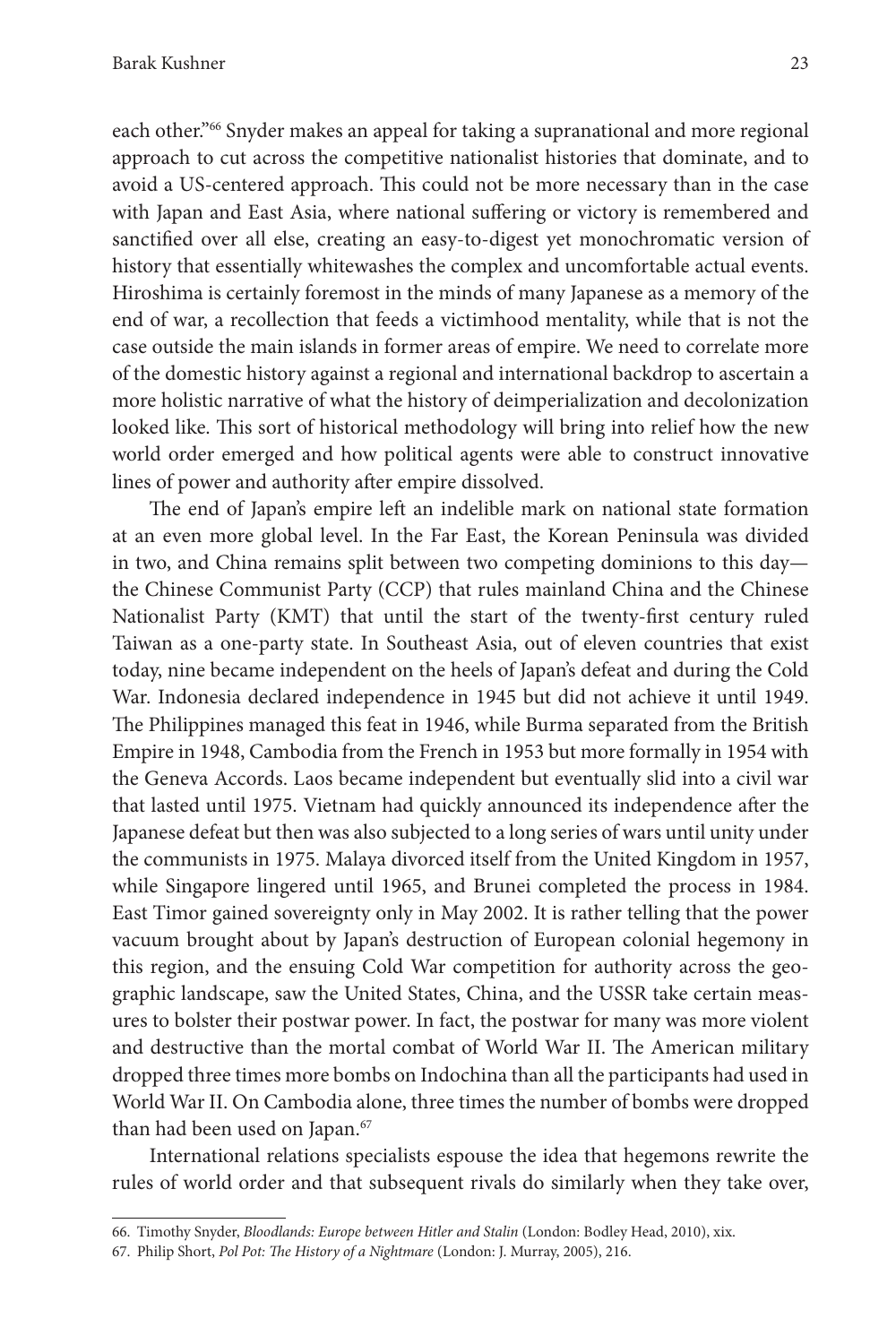attempting to reorient power or at least restructure the order in their favor. However, this new world order was not even one in which East Asia was fully invested during the first several decades after the end of the war. The creation of the United Nations had been announced in the summer of 1945, though Japan would not be allowed to join until 1956 and the PRC would not become a member until 1972. Neither North nor South Korea formally became part of the General Assembly until 1991, the delay mostly stemming from an inability to agree on whether the seat would be represented by one Korea or dual Koreas.

In short, these pages are deeply concerned with the ways in which Japan's empire was employed, deconstructed, and then memorialized, not just in Japan but also throughout the former empire. In particular, these settings were then sculpted to provide an emotive and historical ideology that fed a variety of nation-oriented histories. It remains our duty to uncover these hitherto unexplored links.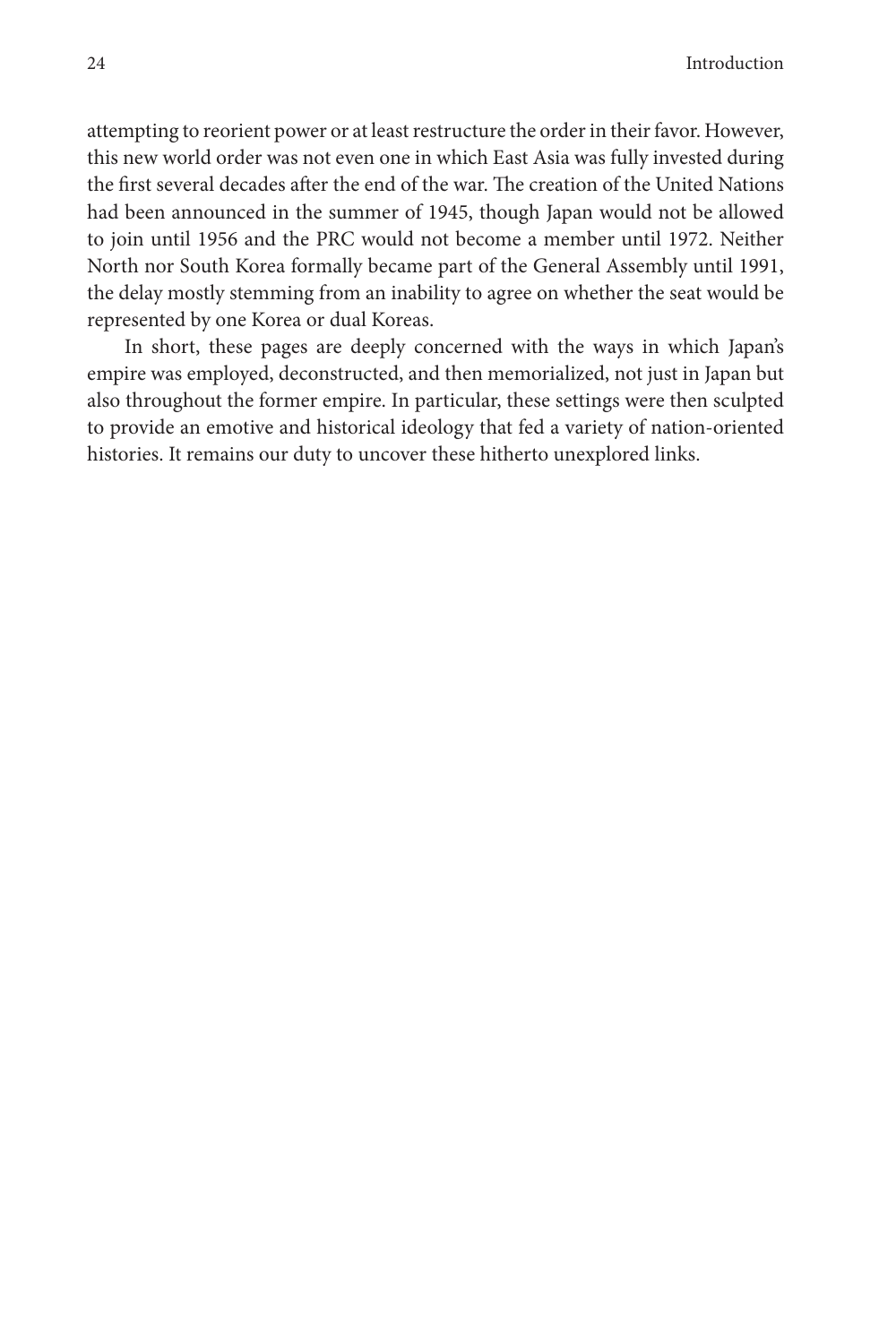*7*

# **Politics in a Fallen Empire: Kishi Nobusuke and the Making of the Conservative Hegemony in Japan**

Andrew Levidis

The creation of the Liberal Democratic Party (LDP) in November 1955 remains one of the most significant moments in modern Japanese political history. The political stability inaugurated in 1955, followed by more than seventy years of mostly unbroken conservative government, has inured us to the striking persistence and durability of conservative ideas, institutions, and men across the political divide of 1945. At war's end, imperial Tokyo was a city under foreign occupation; war and revolution engulfed much of northeast Asia, while in Japan socialism and communism seemed on the verge of removing Japan's monarchical mode of government. By the early 1950s, however, the situation was reversed, as a powerful constellation of center-right political and ex-bureaucratic forces came to the political landscape, unifying conservative forces and reshaping preexisting political traditions to forge a comprehensive postimperial political order.

Historical narratives on the end of empire have focused on imperial bureaucrats, soldiers, policemen, engineers, and technicians. They paint a harrowing picture of the imperial state caught in its death throes as the consequences of war and empire in mainland Asia came home.<sup>1</sup> Recently, international historians have looked in detail at the afterlives of former Japanese soldiers and multiethnic graduates of the empire's far-flung military academies in the militarization of the Cold War.2 What is missing in the way we think and write about the end of Japanese imperium, however, is the role of the wartime political elites who negotiated the domestic political reordering of the Japanese state in the mid-1950s. Kitaoka Shin'ichi, Nakakita Kōji, and Masumi Junnosuke have almost unanimously characterized the moment the Cold War political order—captured by the phrase "the 1955-system" crystallized in Japan due to watershed changes in the international environment

<sup>1.</sup> Yang Daqing, "Chūgoku ni tomaru nihonjin gijutsusha," in *1945-nen no rekishi ninshiki: shūsen o meguru Nitchū taiwa no kokoromi*, ed. Liu Jie and Kawashima Shin (Tokyo: Tokyo daigaku shuppankai, 2009).

<sup>2.</sup> Carter J. Eckert, *Park Chung Hee and Modern Korea: The Roots of Militarism 1866–1945* (Cambridge, MA: Harvard University Press, 2016); for the graduates of the National Foundation University, see Hamaguchi Yūko, *Manshūkoku ryūnichi gakusei no Nitchū kankeishi: Manshū jihen*, *Nitchū sensō kara sengo minkan gaikō e* (Tokyo: Keisō shobō, 2015).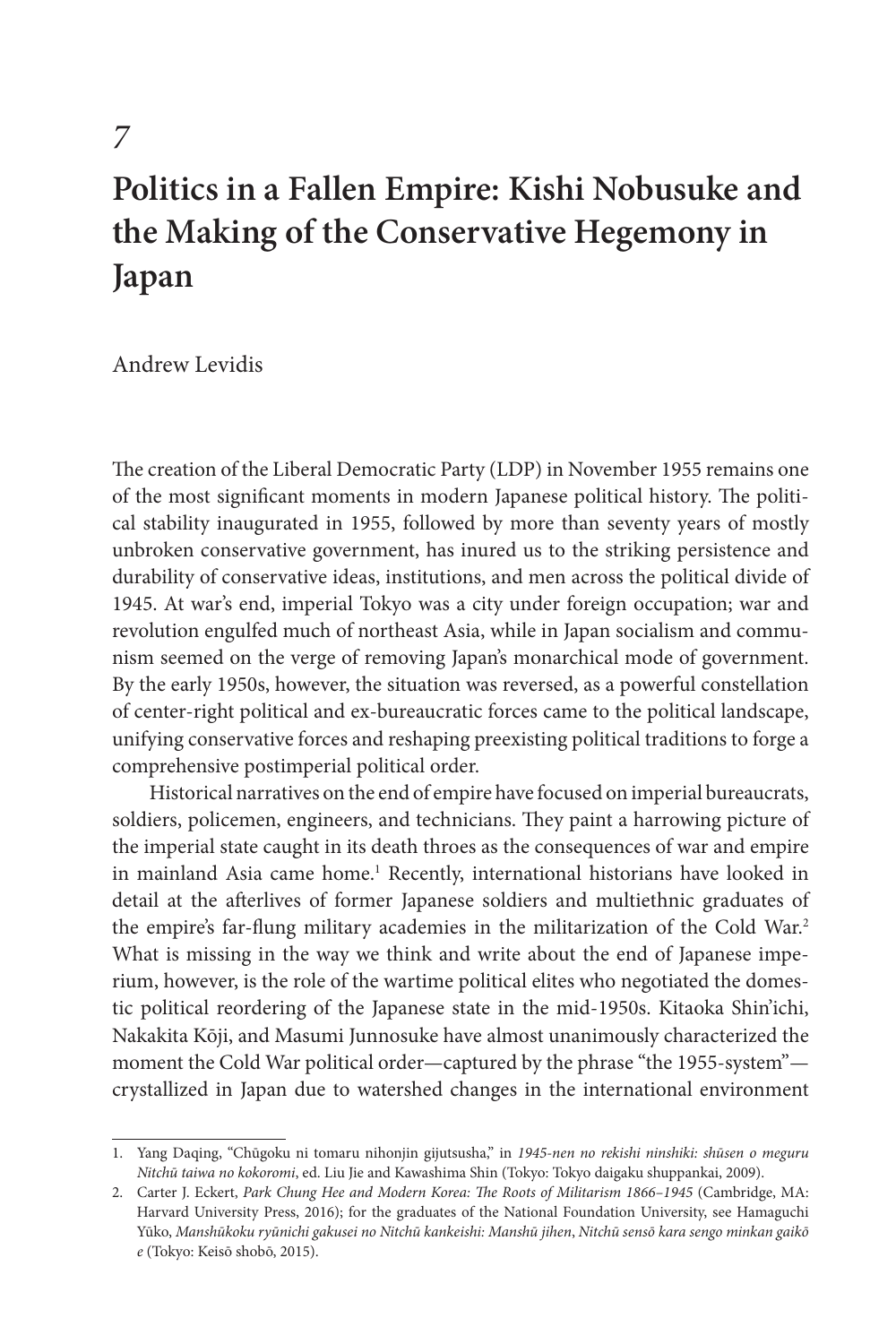following the Korean War (1950–1953).<sup>3</sup> Less appreciated has been the process by which older patterns of party politics, parliamentary practices, and electioneering in the metropole and countryside were resuscitated and successfully reconfigured to the new democratic age of the 1950s.<sup>4</sup> In prison cells, political clubs, parliamentary offices, and pages of major daily newspapers and highbrow magazines debates reverberated, as the wartime elite of the Japanese empire—party politicians, high bureaucrats, technocratic planners, and colonial businessmen—waged an internecine and violent struggle over the reorganization of the political world of the 1940s and 1950s. The hallmarks of the political regime and bureaucratic state they forged in November 1955 intersected with the grand forces of the era: disintegration of imperial hierarchies, ascension of the nation-state, and reordering of global institutions by the Anglo-Americans.<sup>5</sup> It was overlaid by the experience of the national decline of the political parties after 1931, and by the drive for mass mobilization and integration at the end of the 1930s. This chapter examines the conservative reconstruction of political order in 1955 and the vehicle of that hegemony—the Liberal Democratic Party—through the career and writings of its most unlikely of proponents, the suspected class-A war criminal and premier, Kishi Nobusuke.

At the "zenith" of the Japanese wartime empire, Kishi was an elite imperial bureaucrat (bolstered by right-wing and pan-Asianist political views) and key technocratic planner in the total-war, state-led economic development of the Japanese client-state of Manchukuo. From 1941 to 1944, Kishi served as architect of the Japanese wartime economy in the General Tōjō Hideki cabinet; under his leadership, military and civil technocrats oversaw the material mobilization of the Japanese Empire into an effective machine of modern war. At war's end in 1945, Kishi was branded a class-A war criminal. He was rehabilitated three years later, and in 1957 named postwar Japan's ninth prime minister. His political cunning, managerial skill, and fierce anticommunism earned Kishi the sobriquet "The Monster of the Shōwa era." At his death in 1987, he was eulogized by then prime minister Nakasone Yasuhiro: "a great star has fallen."<sup>6</sup> Kishi's life crossed the malleable borders of impe-

<sup>3.</sup> Kitaoka Shin'ichi, *Jimintō: seikentō no 38-nen* (Tokyo: Yomiuri shinbunsha, 1995); Nakakita Kōji, *1955-nen taisei no seiritsu* (Tokyo: Tokyo daigaku shuppankai, 2002); Masumi Junnosuke, *Sengo seiji: 1945-55-nen* (Tokyo: Tokyo daigaku shuppankai, 1983). More recent works include Tezuka Yūta, *Kingendai Nihon ni okeru seitō shiji kiban no keisei to henyō: kensei jōdō kara 55-nen taisei e* (Kyoto: Mineruva shobō, 2017).

<sup>4.</sup> Gordon Berger's study of political parties between 1931 and 1941 explicitly emphasized how postwar party politicians "capitalized on the knowledge" of the prewar parties and hence the significance of extending the boundaries of imperial and Cold War history. See Gordon Mark Berger, *Parties Out of Power in Japan*, *1931– 1941* (Princeton NJ: Princeton University Press, 1977), 356–57. Other important studies of politics under the empire are Andrew Gordon, *Labor and Imperial Democracy in Prewar Japan* (Berkeley: University of California Press, 1991) and Peter Duus, *Party Rivalry and Political Change in Taishō Japan* (Cambridge, MA: Harvard University Press, 1968). An important work on transwar continuities and discontinuities is Laura Hein, *Post-Fascist Japan: political culture in Kamakura after the Second World War* (New York: Bloomsbury Academic/SOAS studies in modern and contemporary Japan, 2018).

<sup>5.</sup> See Or Rosenboim, *The Emergence of Globalism: Visions of World Order in Britain and the United States*, *1939–*1950 (New York: Oxford University Press, 2017).

<sup>6.</sup> Nakasone Yasuhiro, cited in Kishi Nobusuke denki hensan iinkai, ed., *Ningen Kishi Nobusuke haran no kyūjūnen* (Tokyo: Kishi Nobusuke itoku kenshōkai, 1989), 240.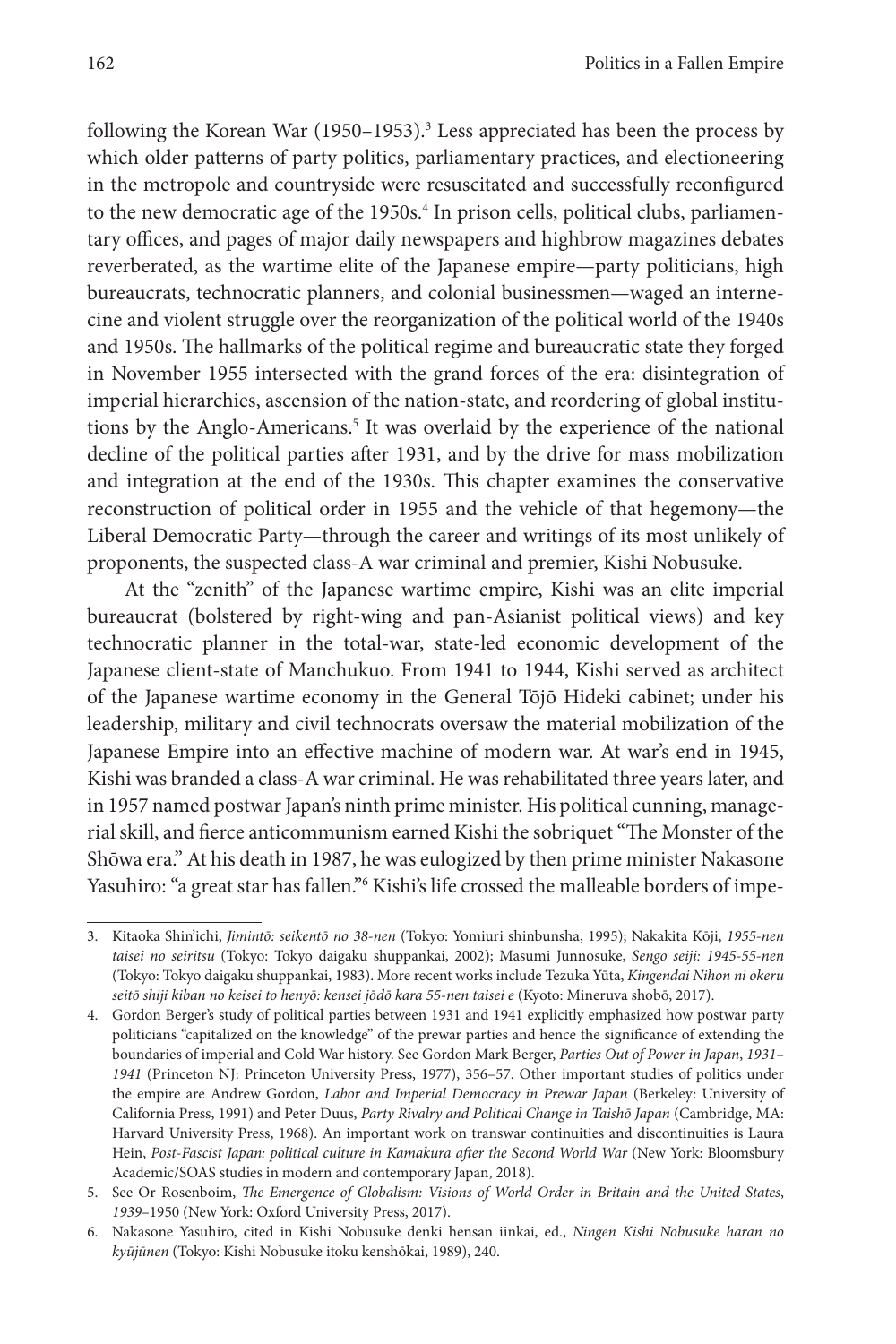rial and Cold War history, offering new insights into the transwar ideas, institutions, and historical forces that shaped Japanese politics across the transom of 1945.

The founders of the Liberal Democratic Party in 1955 did not work on a tabula rasa. Rather they were the survivors of rivalries, power struggles, and political purges, and carried with them the scars of political upheaval in the autumnal phase of the Japanese Empire. In the last decades of the empire, many embraced options ranging from military dictatorship to the totality of the one-party systems of Germany and the Soviet Union. To a man, Hatoyama Ichirō, Ogata Taketora, Miki Bukichi, and Kishi Nobusuke were born in the late nineteenth century and their lives crossed the tumultuous arc of Japan's imperial zenith geographically, politically, and militarily.<sup>7</sup> Their lives embodied the variegated experience of empire across three different monarchical eras, from the *fin de siècle* to the total wars of the twentieth century. As the occupation by the Allied Powers came to an end in 1952 after almost seven years, difficult questions were still to be confronted: what shape would the postimperial political order take? Was it feasible to restore the two-party system that had been terminated in 1932? What lessons could be drawn from the decline of the mainstream parties in the 1930s? What has been little explored in the histories of post–World War II Japanese politics is how the experience of traumatic political crisis and the fracturing of the democratic system of government after 1932 became, in effect, a "protracted historical and experiential condition."8 That is to say, we can see a distinct set of judgments about parliamentary government that coalesced in the 1930s projected onto debates concerning how to shape a credible postwar political order in the aftermath of world war and imperial disintegration.

#### **Restoration, Revolution, and Control**

Where does the history of the postwar conservative hegemony begin? The political regime and stability that Kishi helped forge in the 1950s traces its genealogy to the downfall of normal constitutional government (*kensei jōdō*) in the early 1930s.<sup>9</sup> As an imperial bureaucrat in the turbulent last decades of the Japanese Empire, Kishi watched as the curtains came down on the era of party cabinets (1924–1932) during the period of "national emergency" of the early 1930s. The reversal of eight continuous years of party-led government, rural immiseration, and the spectacle of frontier armies and zealots exerting influence on the elite politics of the empire left an indelible mark. In the 1920s, the conservative parties were seen as the main vehicles for political integration and national unification. However, by the early 1930s

<sup>7.</sup> For more on these figures, see Hatoyama Ichirō in Itō Takashi and Suetake Yoshiya, eds., *Hatoyama Ichirō kaoru nikki* (Tokyo: Chūō kōron shinsha, 1999–2005); Ogata Taketora denki kankōkai, ed., *Ogata Taketora* (Tokyo: Asahi shinbunsha, 1963); Shigemori Kyūji, *Miki Bukichi taikōki: ikita seijishi* (Tokyo: Shunyōdō, 1956); and Kishi Nobusuke, *Kishi Nobusuke kaikoroku: hoshu gōdō to anpo kaitei* (Tokyo: Kōbundō, 1983).

<sup>8.</sup> Janet Roitman, *Anti-Crisis* (Durham, NC: Duke University Press, 2014), 2.

<sup>9.</sup> For the political beginning of the two-party system in the 1920s, see Naraoka Sōchi, *Katō Takaaki to seijishi: ni-dai seitō-sei e no michi* (Tokyo: Yamakawa shuppansha, 2006).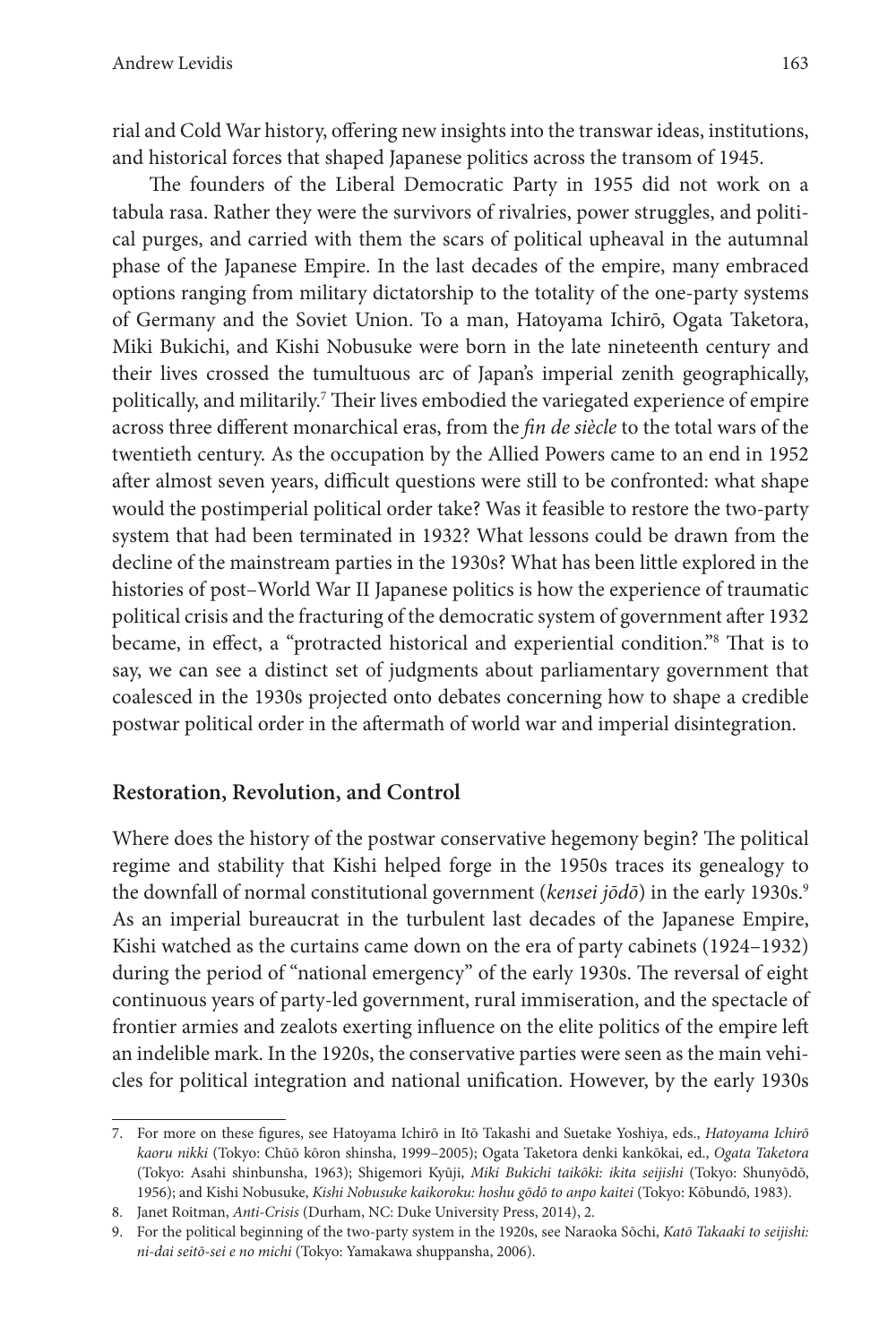the victorious completion of the Northern Expedition in China, world depression, revival of the Soviet Special Far Eastern Army, and decline of the system of cooperative imperial diplomacy with the Anglo-American naval powers, weakened the global system upon which the parties' command of government depended.10 Over a period of eighteen months between 1930 and 1931, the authority of the Hamaguchi Osachi Minseitō party government was shattered by the combined effect of world depression and the unilateral mobilization on September 18, 1931, by middle-echelon officers of the Kwantung Army.<sup>11</sup>

For almost sixty years since the Meiji Restoration in 1868, politics in the Japanese Empire had been characterized by international and civil wars, military insubordination, and political assassination. Even by this bloody legacy, the violence of the early 1930s was unprecedented.<sup>12</sup> Between 1930 and 1936, two serving premiers and two former premiers were murdered; another was left badly wounded after escaping his young assassins; serving army commanders in the senior leadership were maimed or killed; and key financial figures of the decade of postwar stabilization in the 1920s were murdered in broad daylight.<sup>13</sup> Two mutinous attempts by junior officers brought bloodshed into the halls of power and onto the streets of the imperial capital. Most notably, these included the May 15 incident of 1932, in which a group of naval officers and army cadets murdered the premier Inukai Tsuyoshi, and the February 26 incident of 1936, a "full-blown uprising" in which "rebel officers and troops launched assassination attacks on a number of high officials, killing several and occupied central Tokyo for four days before being dispersed."<sup>14</sup> The crises played out throughout the empire as newspapers, despite obvious censorship restrictions, carried articles on the military intervention into politics, while reports closely followed the course of the young officers' military uprising to "purify the political world."15 In the wake of the military mutiny, army commanders under General Terauchi Hisaichi and General Umezu Yoshijirō quashed the breach of military discipline through courts-martial, executions, transfers from the central

<sup>10.</sup> For more on the political background to this period see Itō Takashi, *Shōwaki seijishi kenkyū: Rondon kaigun gunshuku mondai o meguru shoseiji shūdan no taikō to teikei* (Tokyo: Tokyo daigaku shuppankai, 1969).

<sup>11.</sup> Kawada Minoru, *Manshū jihen to seitō seiji: gunbu to seitō no gekitō* (Tokyo: Kōdansha, 2010).

<sup>12.</sup> For more on the link between the Meiji Restoration, political violence, and military insubordination, see Danny Orbach, *Curse on This Country: The Rebellious Army of Imperial Japan* (Ithaca, NY: Cornell University Press, 2017).

<sup>13.</sup> The two serving premiers murdered were Hamaguchi Osachi (1931) and Inukai Tsuyoshi (1932); the former premiers included Viscount Admiral Saitō Makoto (1936) and Viscount Takahashi Korekiyo (1936); Admiral Okada Keisuke narrowly escaped murder at the hands of the young officers of February 26, 1936; Chief of the Army Ministry Military Affairs Bureau Nagata Tetsuzan was murdered in his office by Lt. Col. Aizawa Saburō (August 12, 1935); Mitsui financer Dan Takuma and Inoue Junnosuke, former finance minister and head of the Rikken Minseitō, were murdered at the time of the so-called League of Blood incident (*ketsumeidan jiken*) of 1932.

<sup>14.</sup> Eckert, *Park Chung Hee and Modern Korea*, 150. For more on the February 26 incident see Hayashi Shigeru, *Ni-niroku jiken hiroku* (Tokyo: Shōgakukan, 1971); and Ben-Ami Shillony, *Revolt in Japan: The Young Officers and the February 26*, *1936 Incident* (Princeton, NJ: Princeton University Press, 1973).

<sup>15.</sup> See the daily issues and flyers from the *Tonga ilbo* from February to March 1936 cited in Eckert, *Park Chung Hee and Modern Korea*, 159.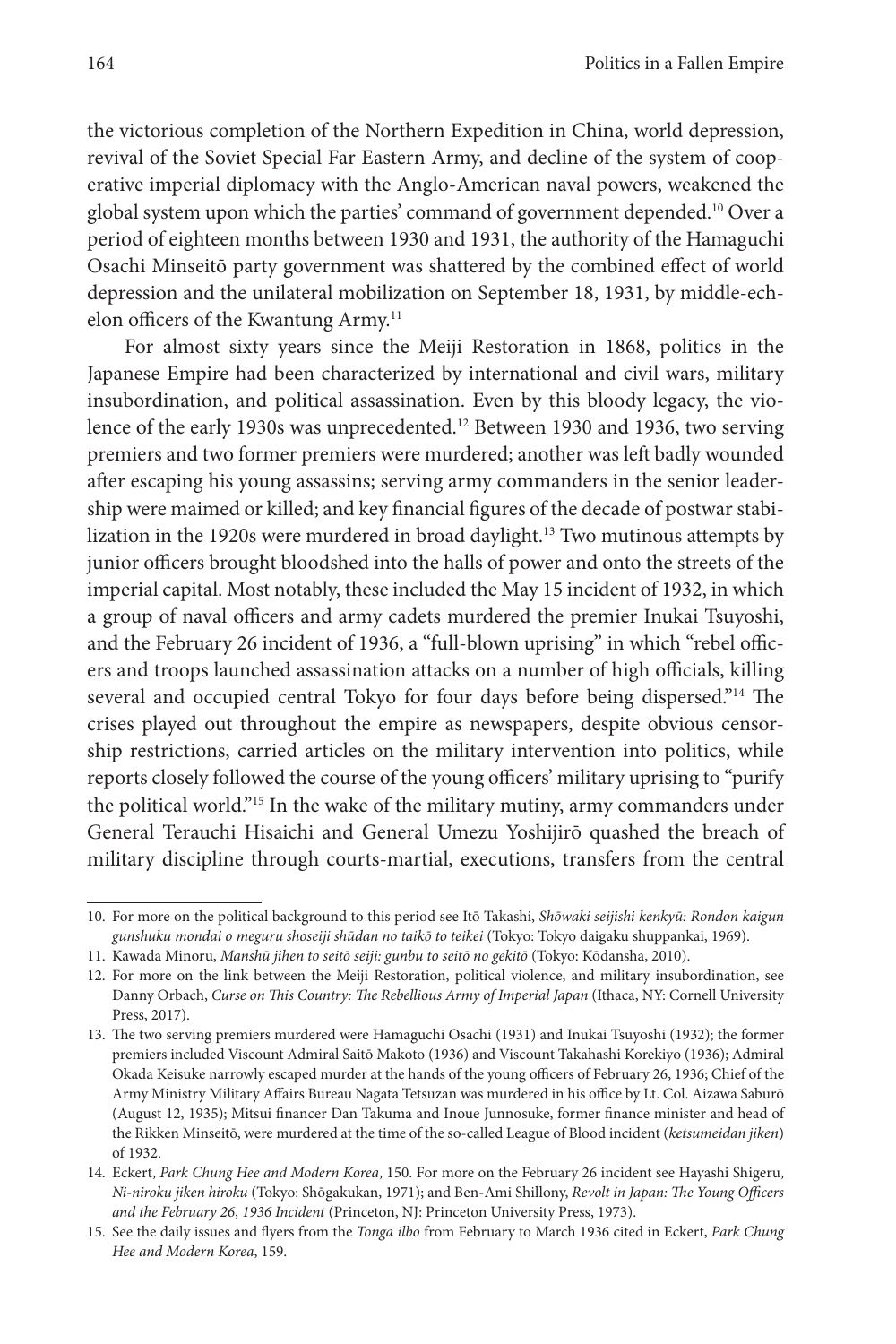headquarters, and retirements. They also placed stringent limits on army involvement in political activities.<sup>16</sup>

An imperial meridian was crossed in 1932, when the *genrō* Prince Saionji Kinmochi, with the agreement of court politicians and parliamentary leaders, suspended party government to "ameliorate" political polarization and stabilize state administration.<sup>17</sup> The suspension of party government mirrored international developments, most specifically the formation of the National government (1931–1935) under Ramsay MacDonald in Great Britain and German chancellor Franz von Papen's "cabinet of barons," which was independent of the parties.<sup>18</sup> By the mid-1930s, much of the Japanese ruling class had become skeptical of party rule as it had evolved over the previous decade. Even moderates such as the House of Peers member Minobe Tatsukichi, whose constitutional theory provided the legal foundation of party cabinets, started publicly to air doubts about the parties' ability to deal with the combination of financial, economic, imperial, and political crises facing Japan.<sup>19</sup> As the military assumed greater influence within the councils of state in response to deepening international insecurity, the fulcrum of policy-making shifted to technocrats such as Kishi Nobusuke, who assumed a pivotal role in the reorganization of the Japanese economy. Kishi was part of a generation of specialists trained at Tokyo Imperial University who entered the technical ministries (communications, commerce and industry, and railways) in the years immediately after World War I.20 His early career in the Ministry of Commerce and Industry (MCI) intersected with the zenith of party authority and prestige in the 1920s known as the "Taishō democracy." From the second movement for constitutional government in 1924 to the termination of party rule eight years later, his career flourished with the advance of democratization and the fortunes of the parties. He was, however, no ally of the parties nor of the principles of Western democratic politics. In the last years of party rule—at the height of the world crisis of capitalism—Kishi came to national prominence in the industrial rationalization campaigns of the progressive Minseitō government (1929–1931); he spearheaded the Major Industries Control Law (1931), which instituted industrial cartels and extensive controls over production, sales, and pricing in the metropolitan economy.<sup>21</sup> Kishi's reputation was further solidified by the publication of the 1935 army ministry pamphlet, "On the

<sup>16.</sup> See the account in Katō Yōko, *Mosaku suru 1930 nendai: Nichi-Bei kankei to rikugun chūkensō* (Tokyo: Yamakawa shuppansha, 2012), 187*–*94; one of the most interesting accounts of the military rebellion is Katakura Tadashi, *Katakura sanbō no shōgen: hanran to chinatsu* (Tokyo: Fuyō shobō, 1981).

<sup>17.</sup> Berger, *Parties Out of Power in Japan*, *1931–1941*, 50–53.

<sup>18.</sup> Arima Manabu, *Teikoku no Shōwa* (Tokyo: Kōdansha, 2010), 131–34.

<sup>19.</sup> Minobe Tatsukichi, "Hijōji Nihon to kokunan dakai," *Chūō kōron* (January 1933): 53–58.

<sup>20.</sup> Roger Brown, "The Bureaucracy and Politics," in *Routledge Handbook of Modern Japanese History*, ed. Sven Saaler and Christopher W. A. Szpilman (New York: Routledge, 2017), 217.

<sup>21.</sup> For more on the particulars of the industrial rationalization campaigns of the Minseitō government and the control laws of the early 1930s, see Kishi Nobusuke, "Sangyō gōrika undō ni arawaretaru keiken kōkan," *Kōgyō keizai kenkyū* (July 1932): 99–120; and Kishi Nobusuke, "Jūyō sangyō tōsei hō kaisetsu," *Kōgyō keizai kenkyū* 1 (April 1932): 51–76.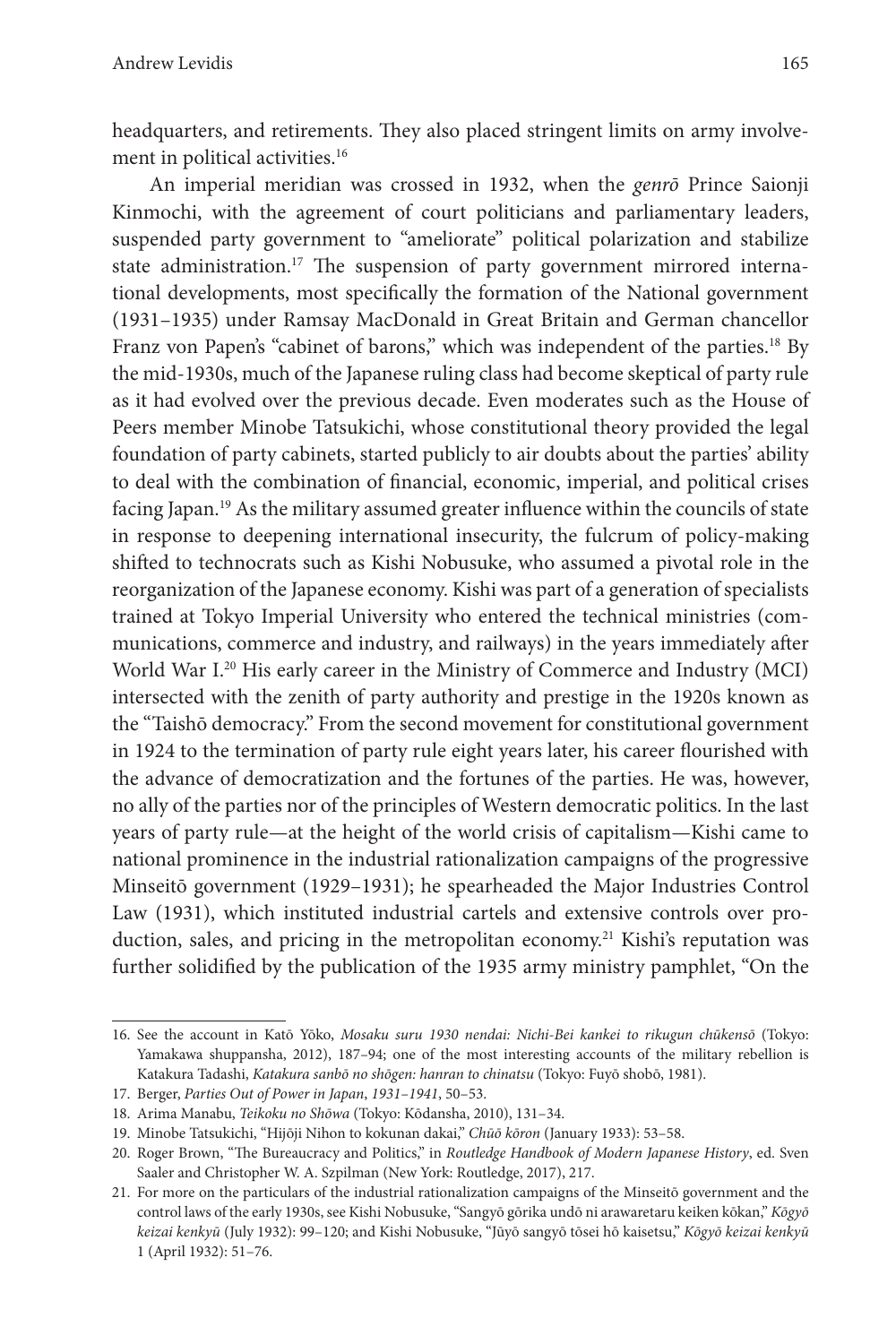basic principles of national defense and its intensification" (*Kokubō no hongi to sono kyōka no teishō*), and the broadening of the economic aspects of national defense in the 1930s.<sup>22</sup>

Kishi's ideas on the centrally planned and controlled economy meshed perfectly with the socialistic thrust of army national defense plans in the early 1930s. At the height of the world crisis of capitalism in the early 1930s, he enhanced his stature at the center of bureaucratic politics as the highest-ranking member of a group of officials known as "revisionist bureaucrats" (*kakushin kanryō*), who viewed themselves as the vanguard of a new direction in world history toward the centralized planning and command economics of National Socialist Germany and the Soviet Union.23 The revisionists' writings, of which they left a rich empirical record, reveal a virulent anticapitalist and technological mindset hostile to concentrated wealth, entrenched cartels, excessive competition, and the glorification of the pursuit of individual profit.<sup>24</sup> Unfettered capitalism, Kishi bluntly observed, was akin to a vision of state and society where the "strong devour the weak"—a system without discipline, where private enterprise and men of landed property dominate and where the "rule of force" led to "class conflict and other social divisions that threatened national unity."25

Kishi's explicit critique of party government followed from his anticapitalist orientation and was a direct corollary of the elitist milieu of the imperial civil bureaucracy as a bastion of national leadership above the narrow compromises of party politicians, businessmen, and financiers.<sup>26</sup> Unlike the young soldiers of May 15 and February 26 who launched their military mutinies in the name of loyalty to the emperor, Kishi never embraced the idea of violent revolution or military rule by coup d'état as the means of restructuring the state and economy. As a graduate of the meritocratic high school system and imperial university, Kishi recognized the necessity of popular mass mobilization for national goals, yet he did not welcome the involvement of party politicians nor their local allies' disruption of precise and rationalized administration. Revisionists' commitment to technocratic solutions for the empire's deteriorating international position in the 1930s pushed many towards

<sup>22.</sup> Reproduced in Takahashi Masae, ed., *Gendaishi shiryō*, vol. 5: *Kokkashugi undō* (Tokyo: Misuzu shobō, 1964), 268.

<sup>23.</sup> The most important works are Furukawa Takahisa "Kakushin kanryō no shisō to kōdō," *Shigaku zasshi* 99, no. 4 (1990): 1–38; Janis Mimura, *Planning for Empire: Reform Bureaucrats and the Japanese Wartime State* (Ithaca, NY: Cornell University Press, 2011); and Shibahara Yoshio, "Kakushin kanryō: Kishi Nobusuke-ron parts 1–3," *Jiyū* (September–November 1993): 56–69.

<sup>24.</sup> For more on revisionist bureaucratic views see Okumura Kiwao, *Nihon seiji no kakushin* (Tokyo: Ikuseisha, 1938); Akinaga Tsukizō, Hoshino Naoki, Mōri Hideoto, Shiina Etsusaburō et al., "Manshūkoku keizai no genchi zadankai," *Tōyō keizai shinpō* (October 1936): 26–39; and Kishi Nobusuke, "Shin Tōa kensetsu e no kakugo," *Kōgyō kumiai* (January 1940): 5–10.

<sup>25.</sup> Hara Yoshihisa, ed., *Kishi Nobusuke shōgenroku* (Tokyo: Mainichi shinbunsha, 2003), 358.

<sup>26.</sup> For more on the elitist ethos of the modern bureaucracy, see Shimizu Yuichirō, *Kindai Nihon no kanryō: ishin kanryō kara gakureki erito e* (Tokyo: Chūō kōron shinsha, 2013); see also Roger Brown, "(The Other) Yoshida Shigeru and the Expansion of Bureaucratic Power in Prewar Japan," *Monumenta Nipponica* 67, no. 2 (2012): 283–327.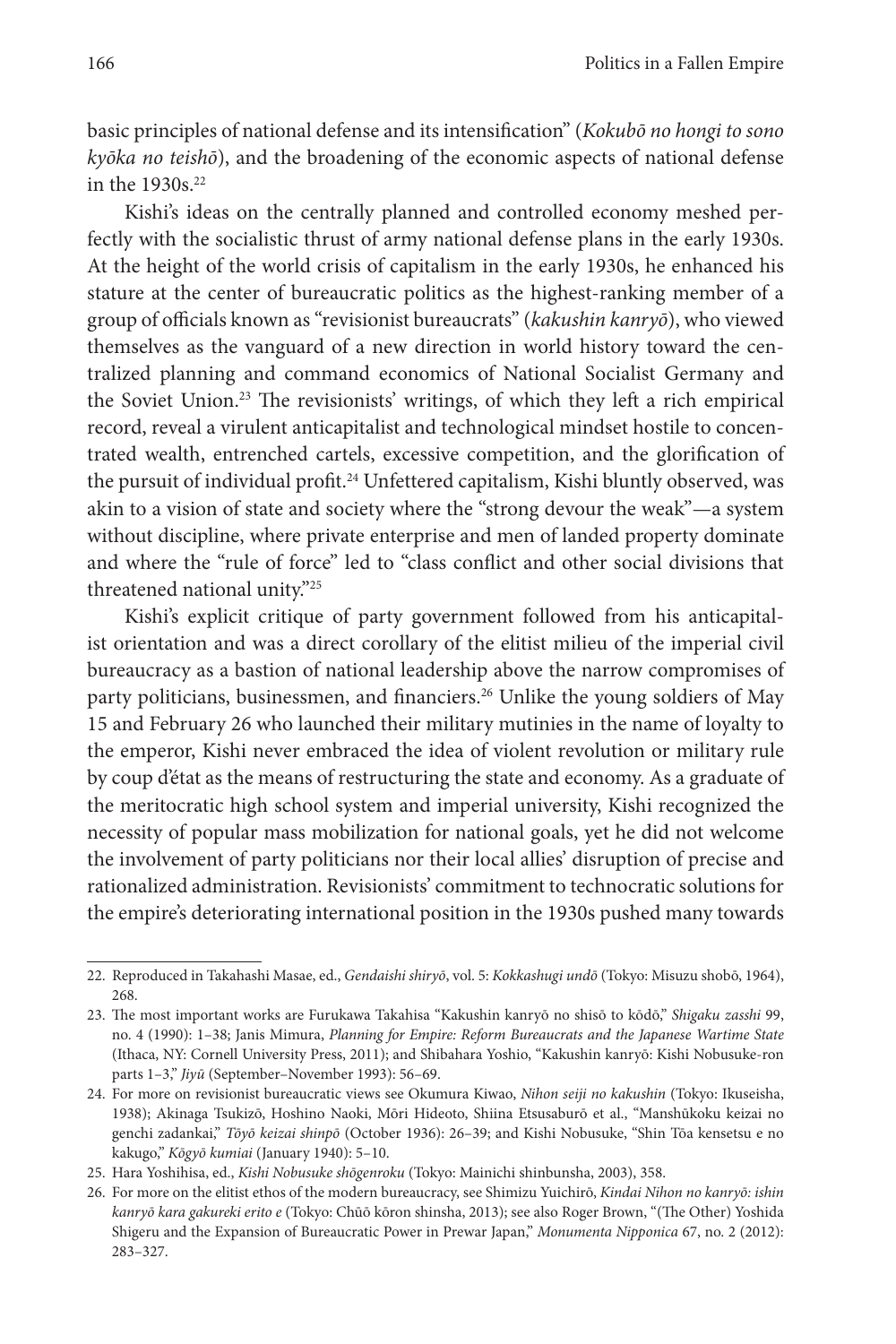cooperation with the proponents of total war within the army control faction (*tōseiha*), including Akinaga Tsukizō, Suzuki Teiichi, and Ikeda Sumihisa, who preferred to reconcile national mobilization with the existing structure of civilian government.27

#### **Soldiers, Revolutionaries, and Technocrats**

By the late 1930s, reformists were increasingly central to the governance of the empire's three major metropolitan centers of power—Tokyo, Xinjing (the city was known by the Japanese as Shinkyō and is now labeled as Changchun in modern China), and Keijō (Seoul)—yet the systems of economic guidance and control they advocated did not command majorities in the councils of empire, nor were revisionists ever preponderant in political power or prestige. In the metropole, conservative party leaders—buttressed by their control of the Lower House, alliance with *zaibatsu* capital, and robustness of traditional mobilization structures—served as a powerful countervailing force against reformist plans to alter established forms of political, economic, and social organization. Despite the termination of party cabinets, party politicians in the seventy-third Imperial Diet extracted significant compromises over major pieces of enabling legislation, specifically the National General Mobilization Bill (1938) and Electric Power Nationalization Bill (1938), which preserved (with modification) the capitalist system and principle of private ownership.

It was only far from the metropole in Manchuria, where the army exercised more or less direct political control, that the model of the national defense economy reached its "imperial apogee."28 On the periphery of Japanese Empire in September 1931, radical military officers in the Kwantung Army, horrified by the disruption of global depression, intensified military threat from the Soviet Union, and committed ideologically to a Shōwa Restoration, launched the invasion of Manchuria.<sup>29</sup> In the hands of prominent Japanese imperial army commanders—Ishiwara Kanji, Itagaki Seishirō, Honjō Shigeru, and Sasaki Tōichi—the Manchurian Incident was transformed into a highly militarized, fourteen-year state-building enterprise "wedding" military necessity to anticapitalism and "agrarianism to empire," the ideological repercussions of which drove the politics of the metropole in the early 1930s, collapsing political cabinets in Tokyo and reconstituting the discourse, priorities, and orientation of Japanese empire-building.<sup>30</sup> In the years after the Manchurian

<sup>27.</sup> For more on army officers' views on total war mobilization, see Akinaga Tsukizō, "Dai Tōa kyōeiken no kōsō," *Kōa kyōiku* (April 1943): 2–11; Ikeda Sumihisa, *Gunji gyōsei* (Tokyo: Tokiwa shobō, 1934); and Suzuki Teiichi, *Suzuki Teiichi shi danwa sokkiroku* (Tokyo: Nihon kindai shiryō kenkyūkai, 1971). See also Mori Yasuo, *Nagata Tetsuzan: heiwa iji wa gunjin no saidai sekimu nari* (Kyoto: Mineruva shobō, 2011).

<sup>28.</sup> Eckert, *Park Chung Hee and Modern Korea*, 216.

<sup>29.</sup> Yamamuro Shin'ichi, *Manchuria under Japanese Domination*, trans. Joshua A. Fogel (Philadelphia: University of Pennsylvania Press, 2006), 18–33.

<sup>30.</sup> Emer O'Dwyer, *Significant Soil: Settler Colonialism and Japan's urban empire in Manchuria* (Cambridge, MA: Harvard University Asia Center, 2015), 317.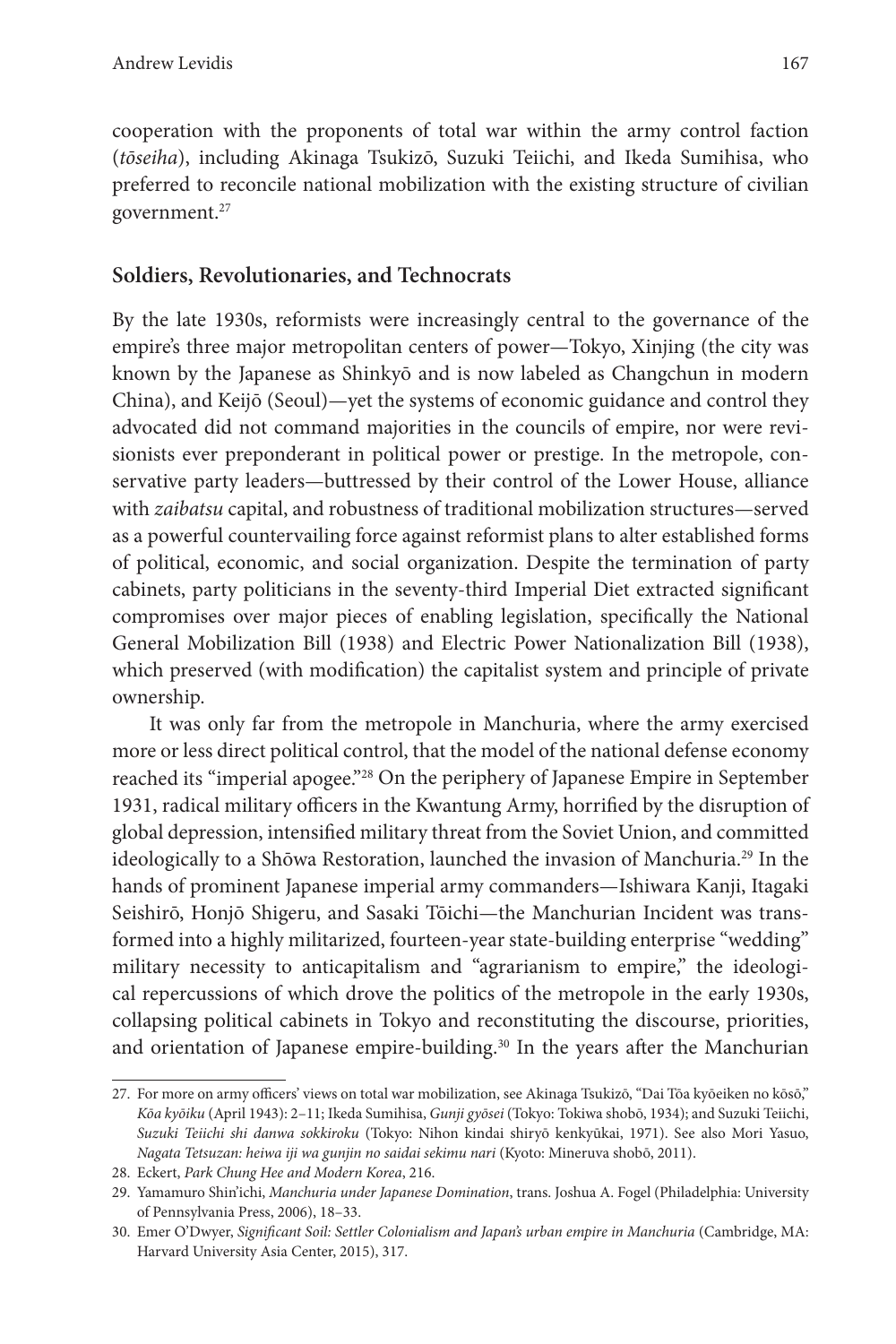disunity and lack of discipline, and described them as having "drifted far from the desires of the masses" for the "restoration of national independence."75

Kishi's electoral campaign for rural revitalization and national integration coincided with particular concerns about the precariousness of Japan's economy and place in the world following the signing of the San Francisco Peace Treaty in 1951. Such concerns were stimulated by the Korean War, which was carried home through newspapers, radio reports, and munitions factories equipping the American military with arms.76 Kishi's early political activities and the role of the empire-wide diaspora that formed an important part of his ideological coalition can be viewed as part of the wider story of Japan's changing relationship with Asia. These networks of war, commerce, and science drawn from the imperial domains of Korea, Manchuria, and North China embodied the living memory of a multiethnic empire and the irretrievable loss of lives and property dispossessed by war.<sup>77</sup> In the pages of *Diamond (Daiyamondo)* and *Nation and Politics* (*Minzoku to seiji*), Kishi's broad personal nexus, strengthened by the bonds of solidarity from service in northeastern China and Manchuria, served as a key ideological link in transnational anticommunist networks in East Asia. Throughout the 1950s, the pan-Asianist ideology of the wartime empire was transformed into an anticommunist, postcolonial solidarity that sought to align Japan with the movement of ideals and nations at the center of the 1955 Afro-Asian Conference held in Bandung.78 Kishi and his allies present a certain paradox: the vast majority had been imperialists, committed to the empire, and their views of international order upheld an underlying attitude of national destiny and civilizational leadership that had been challenged by military defeat in 1945.

#### **Party, Sovereignty, and Empire**

In the aftermath of the Federation's electoral defeat in October 1952, Kishi entered the Liberal Party to shape the future of constitutional and political debates, and more importantly to capture the party's policy-making process. The steady return of formerly purged wartime political and bureaucratic leaders to national life in the early 1950s shifted the balance of power between internal factions of the Liberal Party, weakening Yoshida Shigeru's grip on power.79 Kishi's commitment to national

<sup>75.</sup> *Asahi shimbun*, July 3, 1952.

<sup>76.</sup> For more on the influence of the Korean War internationally, see Masuda Hajimu, *Cold War Crucible: The Korean Conflict and the Postwar World* (Cambridge, MA: Harvard University Press, 2015).

<sup>77.</sup> Key figures within this network included Ayukawa Yoshisuke, Shiina Etsusaburō, Kan Tarō, Takasaki Tatsunosuke, Fujiyama Aiichirō, Shiobara Tokisaburō, and Fujisaki Nobuyuki, among others. For more on the role of the Manchurian faction in post-1945 Japan and Korea, see Kang Sang-jung, *Dai Nihon*, *Manshū teikoku no isan: kōbō no sekaishi* 18 (Tokyo: Kōdansha, 2010).

<sup>78.</sup> For Kishi's portrait of the international right-wing leaders he admired, see Kishi Nobusuke, *Nijūseiki no rīdātachi* (Tokyo: Sankei shuppan, 1982). For more on the Japanese conservatives' role at Bandung, see Miyagi Taizō, *Bandon kaigi to Nihon no Ajia fukki: Amerika to Ajia no hazama de* (Tokyo: Sōshisha, 2001).

<sup>79.</sup> Suetake Yoshiya and Takeda Tomoki, *Nihon seitōshi* (Tokyo: Yoshikawa kōbunkan, 2011), 184.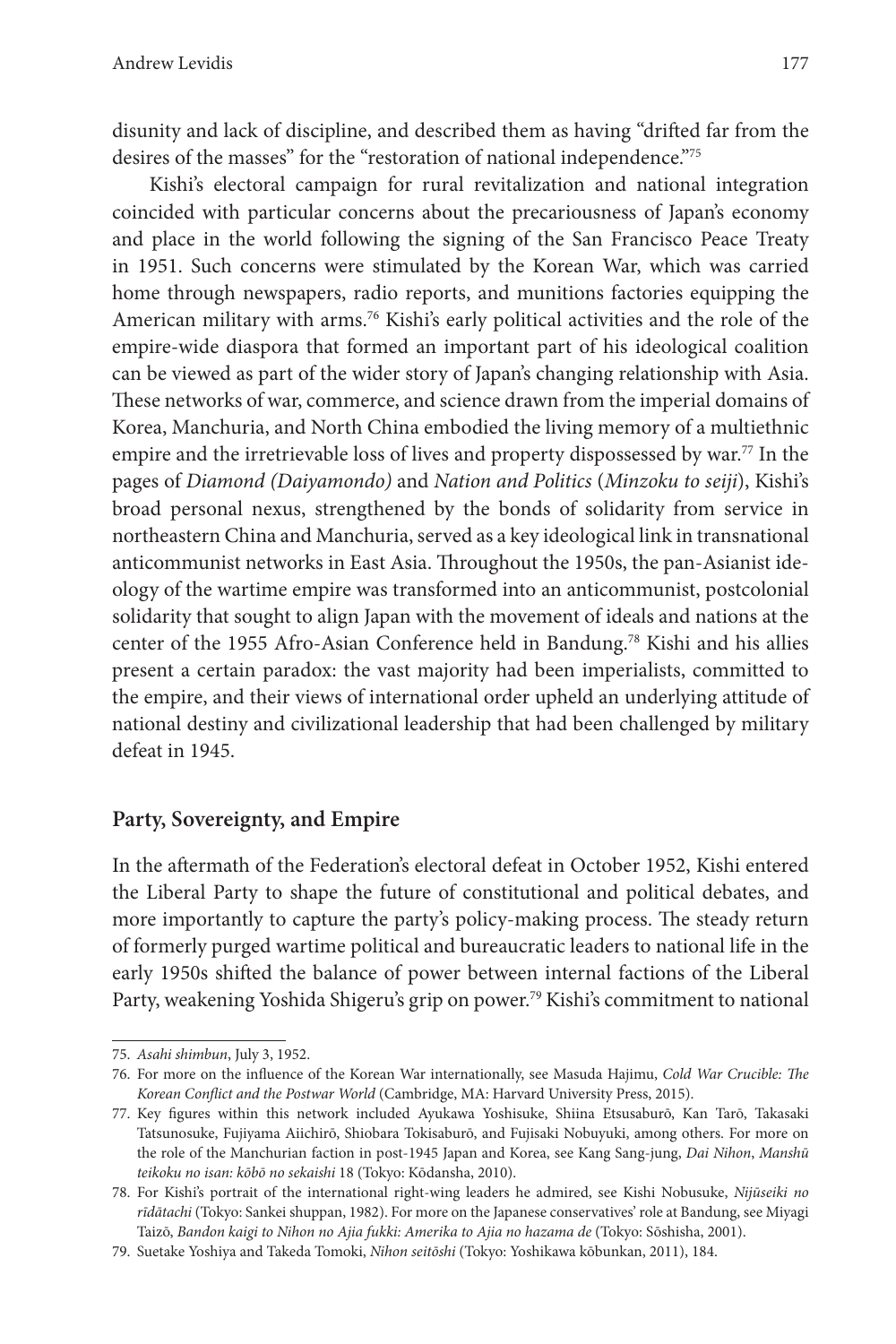cohesion, military rearmament, and anticommunist/anticolonial solidarity with Asia resonated with right-wing nationalists such as Sasakawa Ryōichi and Kaya Okinori, who sought a corrective to Japan's voluntary Cold War pupillage under the United States and to the dichotomy of the global ideological contest between American capitalism and Soviet internationalism.<sup>80</sup> In a banquet speech at the National Policy Research Institute, a little over a year after his election to the Diet in April 1953, Kishi in a similar vein to his earlier criticism dwelt on the chronic factionalism of the conservative right and the need to bring cohesion to the common conservative ideological position. To applause, Kishi declared commitment to the two-party system to address the institutional inefficiencies of the divided and disorganized parliament as the "mission of my political career."<sup>81</sup>

In the aftermath of an election that left Yoshida Shigeru leading a minority government, Kishi's speech was strategically advantageous and found much resonance in the intense national concern over the political decision-making process. As one of the leaders of the wartime revisionist bureaucrats, Kishi was committed to a technocratic vision of continual rapid economic growth through "comprehensive planning" to deepen the industrial and technological structure of Japan.<sup>82</sup> Soldiers may not have been welcome in the new nation-empire, but the technocratic Japanese elite from Tokyo, Seoul, Taipei, and Xinjing were. Throughout the late 1940s and 1950s, Kishi's wartime supporters assumed pivotal roles in planning the country's economic reconstruction under the socialist cabinets of Katayama Tetsu and Ashida Hitoshi. From the 1940s through the 1960s, Kishi's fellow travelers such as Wada Hiroo, Sakomizu Hisatsune, and Shiina Etsusaburō were appointed to key positions of leadership in the postwar economic planning ministries, centered on the Ministry of International Trade and Industry (MITI), the Economic Stabilization Board (ESB), and the Economic Planning Agency (EPA).<sup>83</sup> The end of the Korean War in July 1953, and the resultant decline in American military and economic aid under the Mutual Security Act (MSA), led Fujiyama Aiichirō and Ayukawa Yoshisuke, technocrats and Kishi's business allies, to stress the close relationship between fiscal equilibrium and stable government and long-range plans for steel, shipbuilding, petrochemicals, and automobiles.<sup>84</sup> At its fifteenth annual meeting on May 6, 1955, the largest business federation, the Keidanren, appealed for "prompt coalescence of opinion on basic national policy" and the "completion of independence for our country."85

<sup>80.</sup> For more, see Itō Takashi, *Hyōden Sasakawa Ryōichi* (Tokyo: Chūō kōron, 2011), 265–69.

<sup>81.</sup> Kishi Nobusuke, "Hoshu shintō ha watashi no higan," banquet speech presented at the Research Institute for National Policy on July 5, 1954, reprinted in Kishi Nobusuke, Yatsugi Kazuo, and Itō Takashi, ed., *Kishi Nobusuke no kaisō* (Bungei shunjū 1981), 378–81.

<sup>82.</sup> Mimura, *Planning for Empire*, 198.

<sup>83.</sup> Ibid.

<sup>84.</sup> Suetake and Takeda, *Nihon seitōshi*, 219; for more on the importance of MSA to conservative consolidation, see Nakakita, *1955-nen taisei no seiritsu*, 17–42.

<sup>85.</sup> Keidanren official announcement, cited in Suetake and Takeda, *Nihon seitōshi*, 219.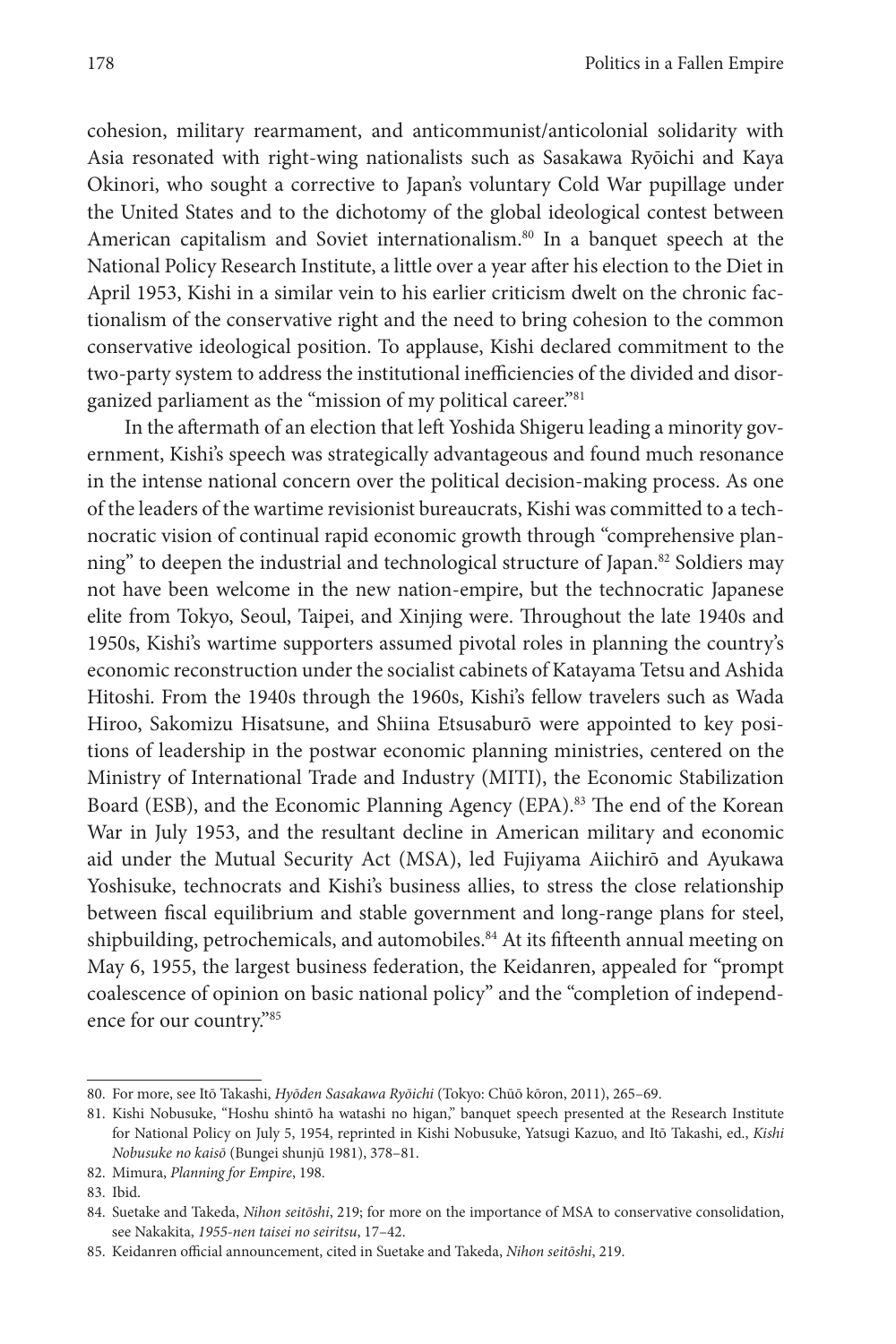Between 1952 and 1955, Kishi refined his ideas in private lectures, articles, and parliamentary debates. His vision was contested, partial, and uncertain; he harked back to models of parliamentary government and national unity cabinets of the 1920s and early 1930s. To popularize his arguments, Kishi utilized the vibrant press and turned to new methods of mass communication to ensure that the whole citizenry engaged with the new party movement. Traditional campaign practices such as speech tours still figured prominently in Japanese parliamentary politics of the 1950s. In the summer of 1954, Kishi and Kanemitsu Tsuneo, a wartime politician and proponent of the New Order movement, embarked on a tour of the southern island of Kyūshū, visiting the cities of Kumamoto, Kagoshima, and Ōita to promote conservative consolidation.86

The Japanese political world of the 1950s was in marked flux. In the pages of *Reconstruction* (*Kaizō*), *Asian Affairs* (*Ajia mondai*), and *Business World* (*Jitsugyō no sekai*), conservative politicians from across the Diet fiercely contested new models of political mobilization, state-building, and electoral institutions. These conservative political imaginaries drew momentum from the arc of imperial debates stretching from World War I to the mid-twentieth-century Keynesian "politics of stability," based on economic planning, welfare statism, and Cold War internationalism.<sup>87</sup> Kishi's decisive contribution to the new party movement came with the publication of "Theory of a New Conservative Party" in the May 1953 edition of *Kaizō*. 88 A quarter of a century of political upheaval imparted a distinctive cast to his plans for the new party, one which bore the unmistakable shadow of the polarization in high politics that had once brought strikes, bloodshed, and mutinous armies onto the streets of the metropole, tearing at the empire's unity. For Kishi, the destruction of the Japanese Empire provided a powerful precedent that served only to prove the point: national cohesion and political integration of the citizenry into the state were essential to generating wealth and power.

Kishi's ideas to mobilize the popular will drew momentum from the attempt to integrate the traditions of party government in the 1920s with the aims of the reformist and mobilization movement of the 1930s and 1940s. Drawing on the templates and concepts of the interwar period, Kishi championed the resuscitation of the "two party system" to ensure "stable management of the Diet," outlining plans for the creation of a hegemonic conservative party and Cold War center-right governing coalition. Kishi envisioned two broad-church parties, conservative and socialist, ideologically porous and shorn of the "polarized formations" of right and left to "firmly draw a clear line against violence and the denial of parliament." The proposed reordering of parliamentary politics aimed to ensure the smooth transfer of power at elections and avoid the serious disruption to national policy that came from frequent elections thus ensuring the "nation will not fall into crisis every time

<sup>86.</sup> Kishi, Yatsugi, and Itō, ed., *Kishi Nobusuke no kaisō*, 114.

<sup>87.</sup> Tony Judt, *Postwar: A History of Europe since 1945* (New York: Penguin 2005), 241–78.

<sup>88.</sup> Kishi Nobusuke, "Shin hoshutō ron," *Kaizō* (May 1953): 90–95.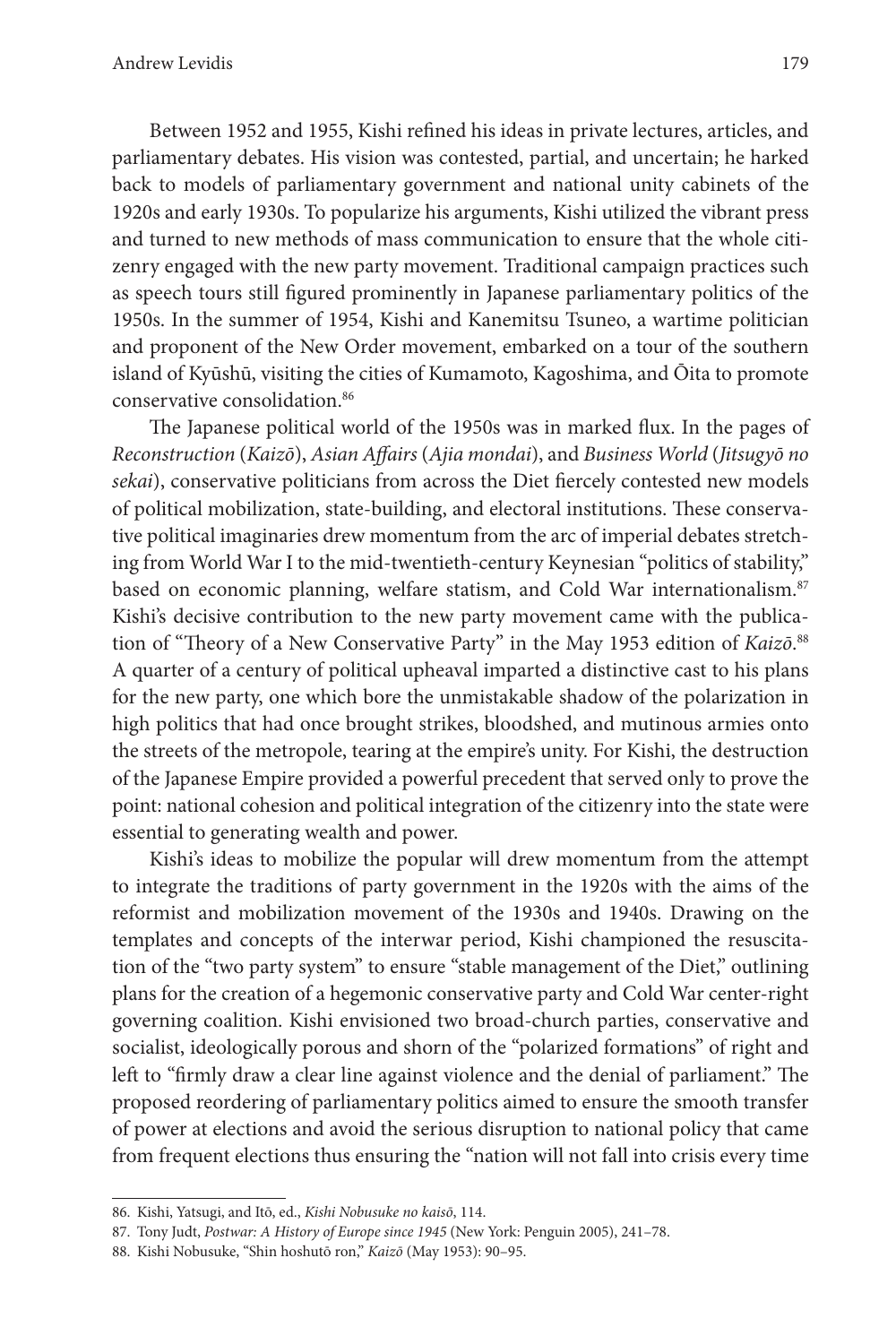the party changes."89 By narrowing the areas of political disputation and exiling the political extremes of left and right that had dominated the 1920s and 1930s, Kishi envisaged the creation of a political center close to state authority, conducive to economic reconstruction and long-range industrial planning, and thus safe from political interference and backboned by national solidarity between the classes.

Kishi took the prewar ideas of "normal constitutional government" (*kensei jōdō*) that still resonated with a generation of imperial party politicians and coopted and inverted them in unique ways. As a former imperial bureaucrat, Kishi sought to check unrestrained capitalism in the name of national service and national cohesion; in the postwar, he conflated the destructive competition of free markets with the partisanship and divisiveness of parliamentary debate and liberalism as part of his outline for the creation of a new party of order. Kishi criticized the institutional inefficiencies of the Diet and politicians' tendency toward "separation and dissolution" as injurious to the reconstruction of national strength.<sup>90</sup> Kishi's plan for the two-party system was to devise a political system to manage divisions and inefficiencies in the parliament to ensure a stable governing majority responsive to the needs for long-term technocratic planning for economic recovery. His ideal was for the parliament to operate as a type of disciplined administrative apparatus overseen by a socially cohesive governing elite, reinforced by cooperative representatives of the proletarian and agrarian classes, deliberating on state affairs in terms of national interests and driven by national goals.91 Taken broadly, the distinctive cast of the regime Kishi envisioned represented a continuation of the wartime doctrine of ordering, of creating institutions that provide for the control, monitoring, and management of politics and the economy.

The new national political party would be based on the principle of solidarity of the classes and a rejection of class warfare and social antagonism that was the preserve of the left. Kishi's conception of the party was progressive, both an agent of national unity and reform, capable of mobilizing public opinion in the name of state power and general interests of the nation. In the high moral and meliorating language of mid-twentieth-century progressives—that is, mass participation, social citizenship, and the national welfare state—Kishi argued for the new party to eschew ideological prejudice and antagonistic class consciousness and to reject a confrontational approach to the democratic enthusiasm of the working class.<sup>92</sup> To do this required constructing a new materialist synthesis that drew on the Keynesian "politics of stability" and the welfare state to constrain economic inequalities. In justifying new priorities such as the development of the welfare state, Kishi drew connections between the participation of the masses in government and the strengthening of the

<sup>89.</sup> Ibid. This echoed Kishi's call for the exiling of radical elements from the Japanese parliamentary mainstream that was first made in the September 22, 1952, edition of the *Sangyō keizai shinbun*.

<sup>90.</sup> Kishi Nobusuke, "Nihon no ikiru michi," October 13, 1953, speech reproduced in Kishi Nobusuke, *Kishi Nobusuke kaikoroku* (Tokyo: Kōsaidō, 1983), 92–100.

<sup>91.</sup> Kishi Nobusuke, "Keizai jiritsu no yōtei," *Fūsei* (March 1954).

<sup>92.</sup> Kishi Nobusuke, "Shin hoshutō ron," *Kaizō* (May 1953): 90–95.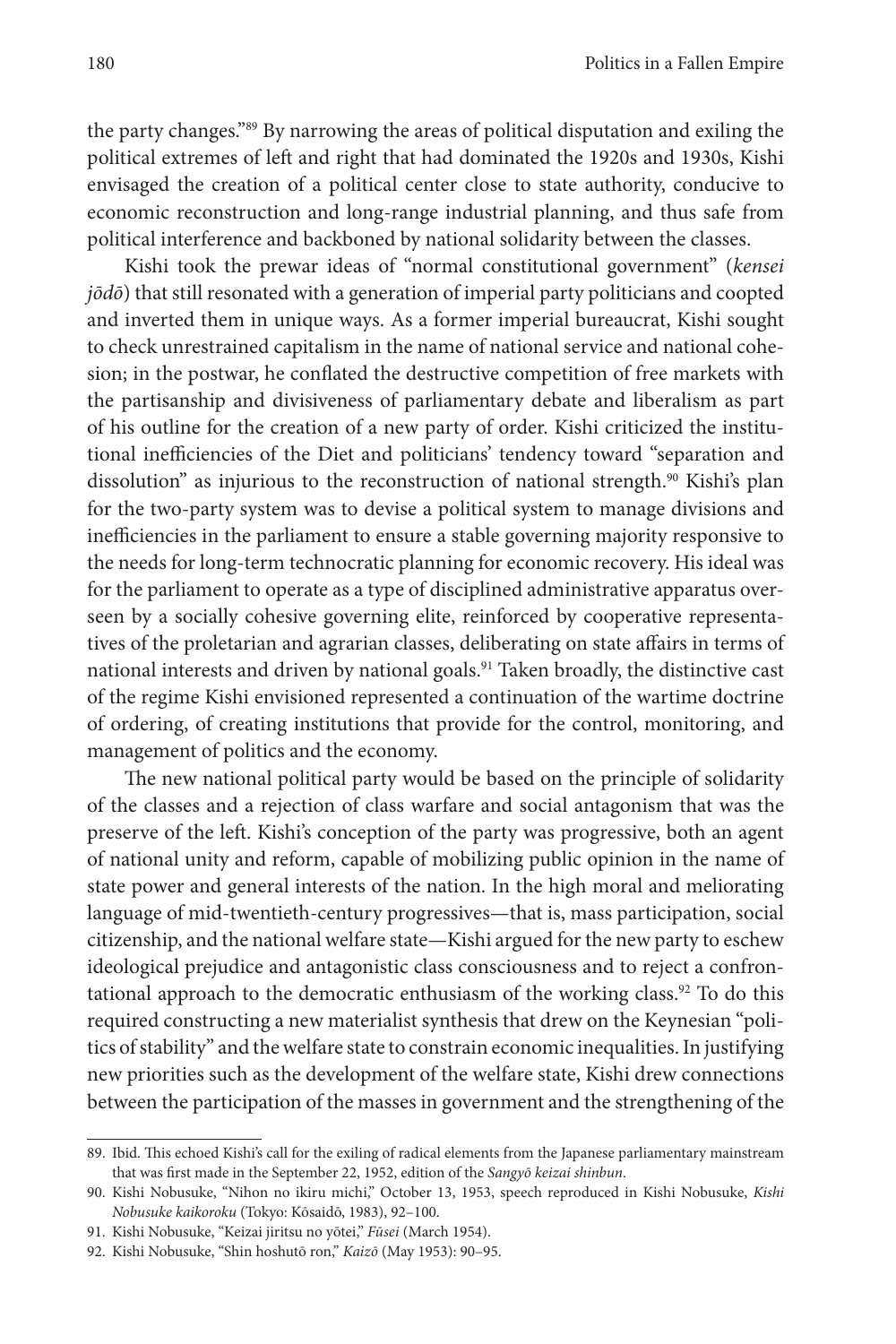anticommunist character of the state. His views were grounded in pragmatic political calculation. War industrialization, in terms of factories and production, and the material and manpower mobilization campaigns carried out during the Korean War boom, expanded the number of Japanese factory workers, technicians, engineers, and branch managers, the so-called drivers of the twentieth century. To Kishi, the energies of this new, massified electorate, eager for material progress, represented an electoral bulwark and, more pragmatically, the vehicle to shift power away from the prewar ruling class represented by the diplomatist Yoshida Shigeru.

By December 1954, Kishi had seized the initiative for the new conservative party and was a central figure in the coalition that drove Yoshida Shigeru from power after a tenure of almost a decade in the premiership. A month earlier, the Constitutional Revision Committee that Kishi helmed published a draft report entitled "Proposals for Reform of the Constitution of Japan."93 An attached explanatory note to the November 1954 draft written by Kishi makes plain the linkage between the consolidation of conservative power in the Diet and revision of the 1947 constitutional order. Here, Kishi proposed "adjustment" of the institutional mechanism and linkage between the cabinet and the legislature to complement the two-party system. Second, from the perspective of "political efficiency and stability," Kishi identified the need to empower the premiership with "strong political power" to constrain elite discord and set national policy.<sup>94</sup>

In 1955, the balance of political power in Tokyo shifted inexorably toward conservative consolidation and into the hands of Kishi and former wartime political elites who had reconsolidated their hold on power after 1952.<sup>95</sup> Kishi, now secretary-general of the governing Democratic Party (*Minshutō*), observed that the renovation of political order underpinned by the creation of a powerful new movement was key to transitioning from the "politics of occupation" to the "politics of an independent country."96 From the beginning, Kishi's pursuit of political renovation had a distinctly international dimension. There is a certain consistency to the centrality of Germany in Kishi's emulative attitudes, specifically in the unhesitating manner in which he praised the German spirit in appeals to "awaken the essence of the people that made us, together with the Germans, the most industrious people in the world."97 In February 1953, Kishi met the suspected war criminal and former Nazi German economics minister Hjalmar Schacht in his offices in West Germany; their wide-ranging discussions—on antipathy for the United States, on the German and Japanese character, national destinies, and economic reconstruction—imparted

<sup>93.</sup> Jiyūtō kenpō chōsakai, ed., *Nihon koku kenpō kaisei-an yōkō-an* (November 5, 1954).

<sup>94.</sup> Ibid.

<sup>95.</sup> One example is Kaya Okinori, who returned to the parliament in 1958. For more, see Miyamura Saburō, *Hyōden Kaya Okinori* (Tokyo: Orijin shobō, 1977).

<sup>96.</sup> *Asahi shimbun*, May 7, 1955.

<sup>97.</sup> Kishi Nobusuke, "Nihon no ikiru michi," October 13, 1953, speech reproduced in Kishi, *Kishi Nobusuke kaikoroku*, 99.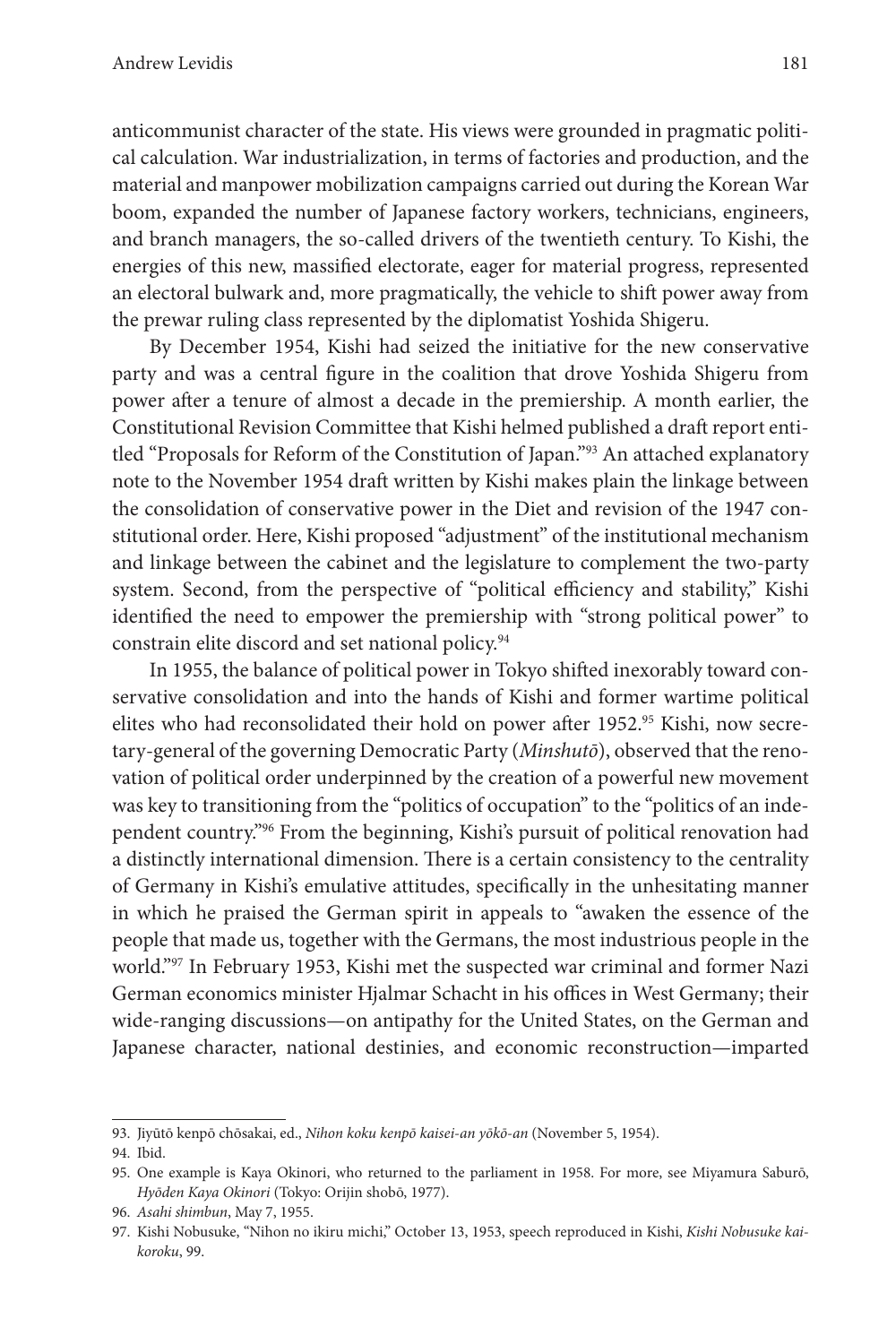direction and momentum to Kishi's political campaign.<sup>98</sup> In an October 13, 1953, speech entitled "Japan's Road of Survival," delivered in Hibiya before three thousand assembled students, Kishi presented a perturbingly desolate vision of Japan's overabundance of population, scarcity of land and resources, and deficiencies in national solidarity, industrial planning, and munitions. As architect of the Japanese Empire's war economy, and chastened by the feeling of having lived through crises of unprecedented magnitude, Kishi sought to dispel the prevailing mood of peacefulness and, by extension, the opposition to rearmament and state strength: "I cannot say there is no threat of war."99

Three months later, in the private newsletter of his political support group, *Fūsei*, Kishi further developed these themes in "For a Truly Independent Japan." In darker, more biting tone, he eulogized the empire and its vast lands as well as the spirit of self-sacrifice, and praised the seriousness and discipline of youth, "burning with the spirit of nation-building for the fatherland," despite the occupation-era policy to undermine the roots of patriotism and "weaken the national spirit." Such concerns must be contextualized within Kishi's broader preoccupation with and critique of the 1947 constitutional order drafted under the initiative of the Supreme Commander of the Allied Powers (SCAP). He insisted that "the essence of the constitution should be a democracy intertwined with the blood and soil of Japan."<sup>100</sup> Increasingly common in all of Kishi's writings in this period was his advocacy of the creation of a powerful movement to realize an ethos of self-sufficiency, national solidarity, and international legitimacy, the sine qua non of "true independence."<sup>101</sup>

 International events in 1954 gave a final and decisive impulse to Japanese conservatives' attempt to win American support for the reconstitution of political order in Tokyo. The defeat of French colonial forces in the valley of Dien Bien Phu in May 1954 brought an end to the French war to keep control of its empire in Indochina. The success of the 1955 Afro-Asian Conference in Bandung, Indonesia, and Japanese negotiations to restore diplomatic relations with the USSR deepened the specter of neutralism that loomed over Foreign Minister Shigemitsu Mamoru's meeting with the American secretary of state John Foster Dulles in August 1955. In a series of high-level meetings in Washington, DC, Shigemitsu requested the United States commence negotiations to revise the 1951 mutual security treaty. Dulles, however, was not prepared to discuss revision of the mutual security treaty before political instability in Japan had first been resolved. As secretary-general of the ruling Democratic Party, Kishi participated in the delegation to Washington; in the months following his return to Japan, Kishi wielded American support for political and economic reform into a calibrated and ideological campaign to tip

<sup>98.</sup> For more on Kishi's meeting with Hjalmar Schact, see Kishi, Yatsugi, and Itō, ed., *Kishi Nobusuke no kaisō*, 101. 99. Kishi, "Nihon no ikiru michi."

<sup>100.</sup> Kishi Nobusuke, "Shin no dokuritsu Nihon no tame ni," *Fūsei* (January 1954).

<sup>101.</sup> See Kishi Nobusuke, "shintō keisei no tame ni," *Fūsei* (September 1954); see also Kishi Nobusuke, "Shintō keisei no tame ni," *Fūsei* (September 1954).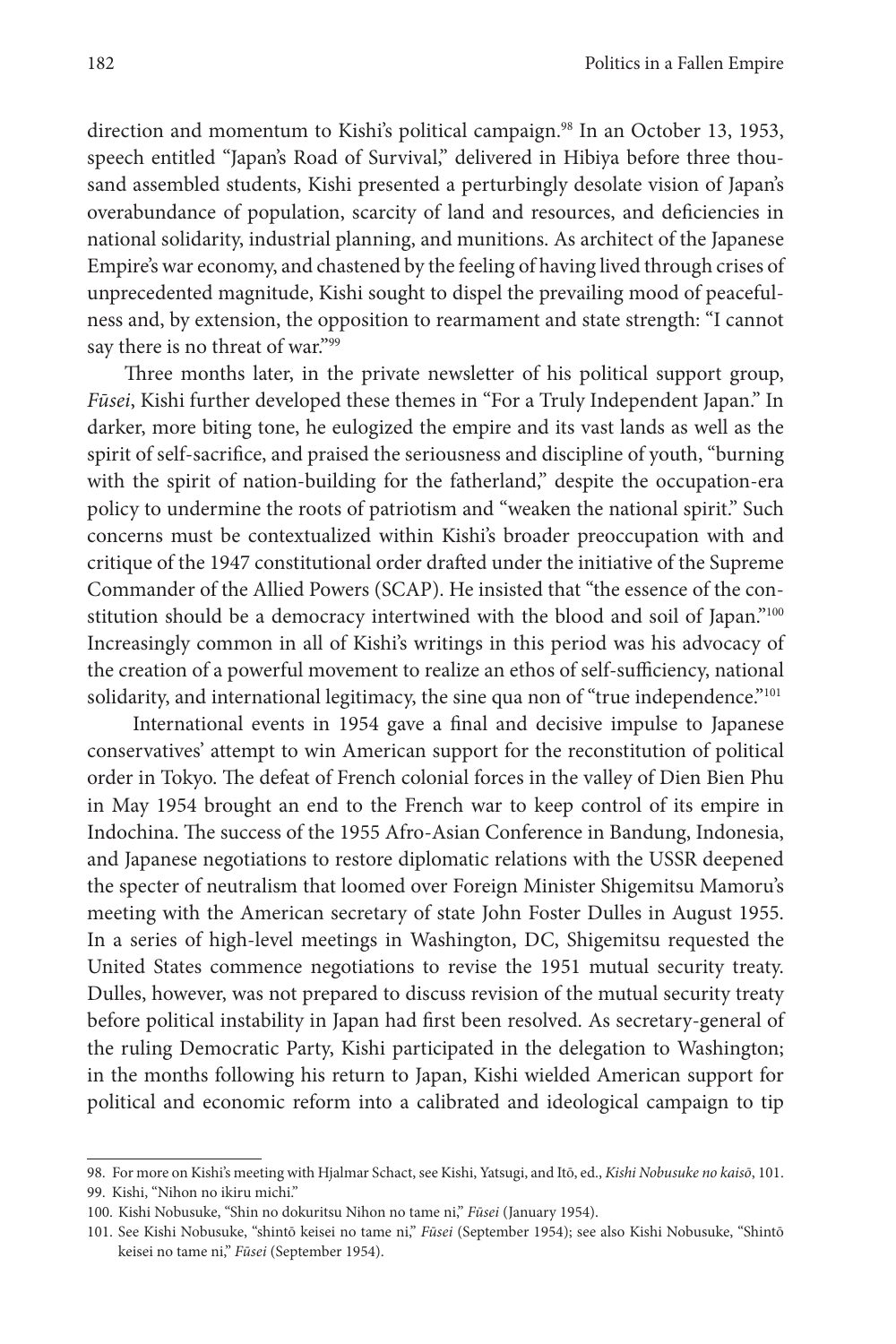the parliamentary balance toward conservative unification.<sup>102</sup> In October 1955, the right and left factions of the Socialist Party joined hands in a new and stronger party organization under the leadership of Suzuki Mosaburō and Asanuma Inejirō.103 In a November 14 afternoon meeting of the conservative leadership at the Grand Hotel in Tokyo, representatives of the mainstream conservative parties, fearful of losing control of the cabinet and premiership, agreed to the consolidation of conservative power in the Japanese Diet. Less than a day later, in the crowded and noisy Nakadai Hall in Kanda, the dissolution of the parties' organization was formalized and the creation of the new conservative party announced.<sup>104</sup> Five years past the midpoint of the twentieth century, the Liberal Democratic Party was born.

#### **Conclusion**

In the official history of the Liberal Democratic Party, published in the twilight of the Shōwa era, then ninety-one-year-old Kishi Nobusuke reflected on the history of the LDP, observing that "contemporary Japan's peace and wealth has its distant origins in the consolidation of conservative power."105 As a historically rooted institution, the LDP represented the central political organization of the newly reconstituted Japanese nation-state, one that was overlaid by the memory of political and social crisis in the last decades of the Japanese Empire. To the founders of Japan's postimperial national order, the "long shadow" of upheaval was not merely a cautionary tale; rather their fixation on political stability and determination to prevent a recurrence of the chronic instability of the 1920s and 1930s were central to the ideology of 1955.<sup>106</sup> Put simply, postwar Japan's democratic regime was haunted by chaos. In the hands of ex-imperial parliamentarians and high officials, conservative order in 1955 was reinforced internationally by American Cold War power and domestically by an "iron triangle," linking business, bureaucracy, and the LDP together.107 The political order they forged, with the LDP at its core, represented a transwar bridge between the imperial and postimperial worlds, one that was suffused, and in many ways shaped by, the political history and culture of the fallen Japanese imperium. As a key figure in this last generation of imperial bureaucratic and political leaders, Kishi's experience was shaped by the pandemonium of empire's collapse in 1945, as the state and mission to which he had devoted his entire life disintegrated.

<sup>102.</sup> Kishi, *Kishi Nobsuuke kaikoroku*, 188–205.

<sup>103.</sup> For more on the Socialist Party, see Gekkan Shakaitō henshūbu, *Nihon shakaitō no sanjūnen* (Tokyo: Shakai shinpō, 1974–1975)

<sup>104.</sup> Kishi, *Kishi Nobsuuke kaikoroku*, 212.

<sup>105.</sup> Kishi Nobusuke, "Yoku matomatta hoshu gōdō," *Jiyū Minshutō tōshi shōgen shashin hen*, ed. Jiyū Minshutō (Tokyo: Jiȳu minshutō 1987), 19.

<sup>106.</sup> The "long shadow" comes from David Reynolds, *The Long Shadow: The Great War and the Twentieth Century* (New York: Simon & Schuster, 2013).

<sup>107.</sup> Louise Young, "Rethinking Empire: Lessons from Imperial and Post-imperial Japan," in *The Oxford Handbook of the Ends of Empire*, ed. Martin Thomas and Andrew Thompson (New York: Oxford University Press, 2017), 13.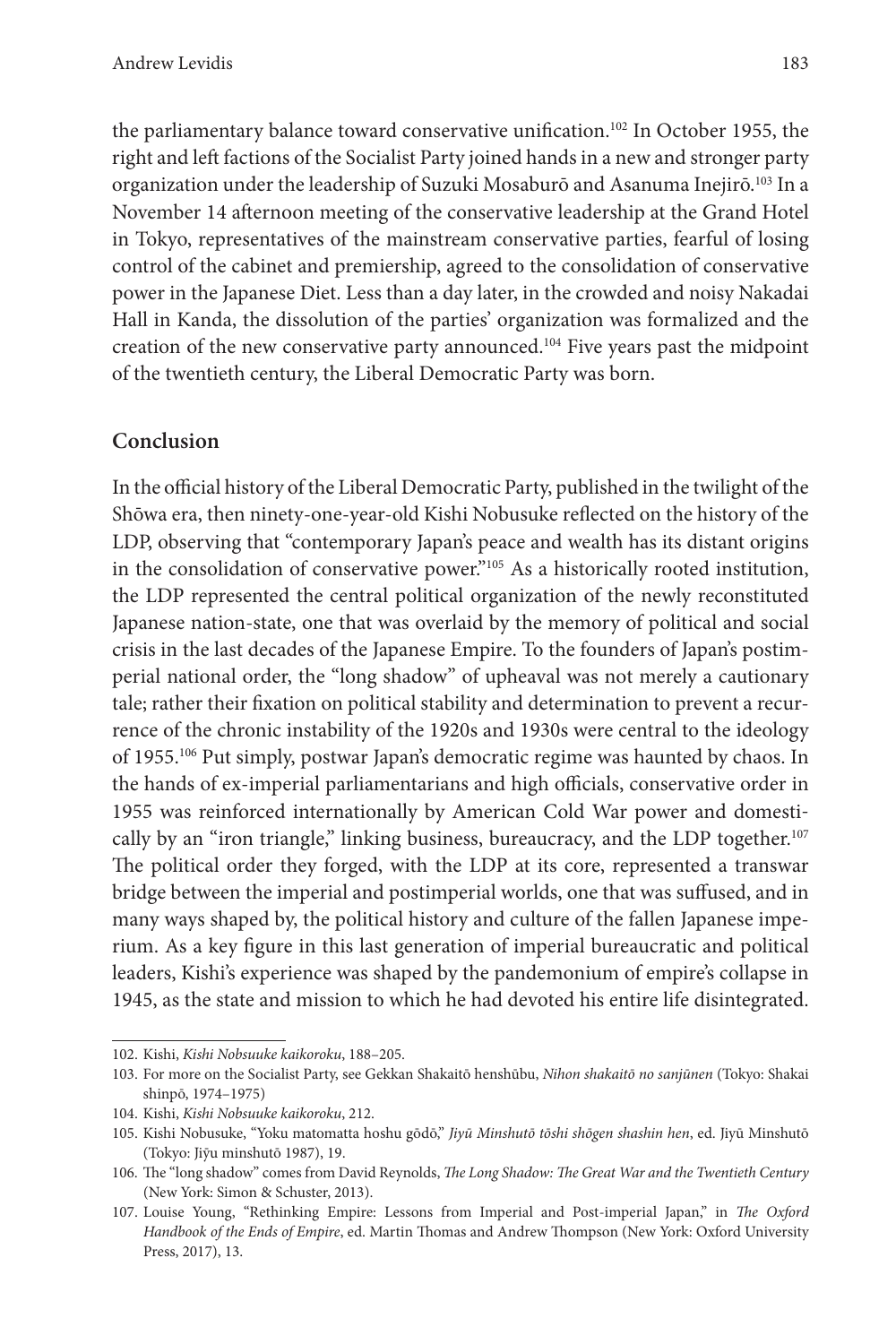The global Cold War answered Kishi's ambitions for national leadership; in the name of transnational anticommunism, technocracy, and nation-building, his vision assumed new connotations and force in East Asia. The transwar political regime Kishi helped forge in the 1950s assists us to think in a deeper structural and ideational fashion about the transition from empire to Cold War client-state, and about the transformation of the Japanese political class as part of the reification of technocratic knowledge into political power in twentieth-century East Asia.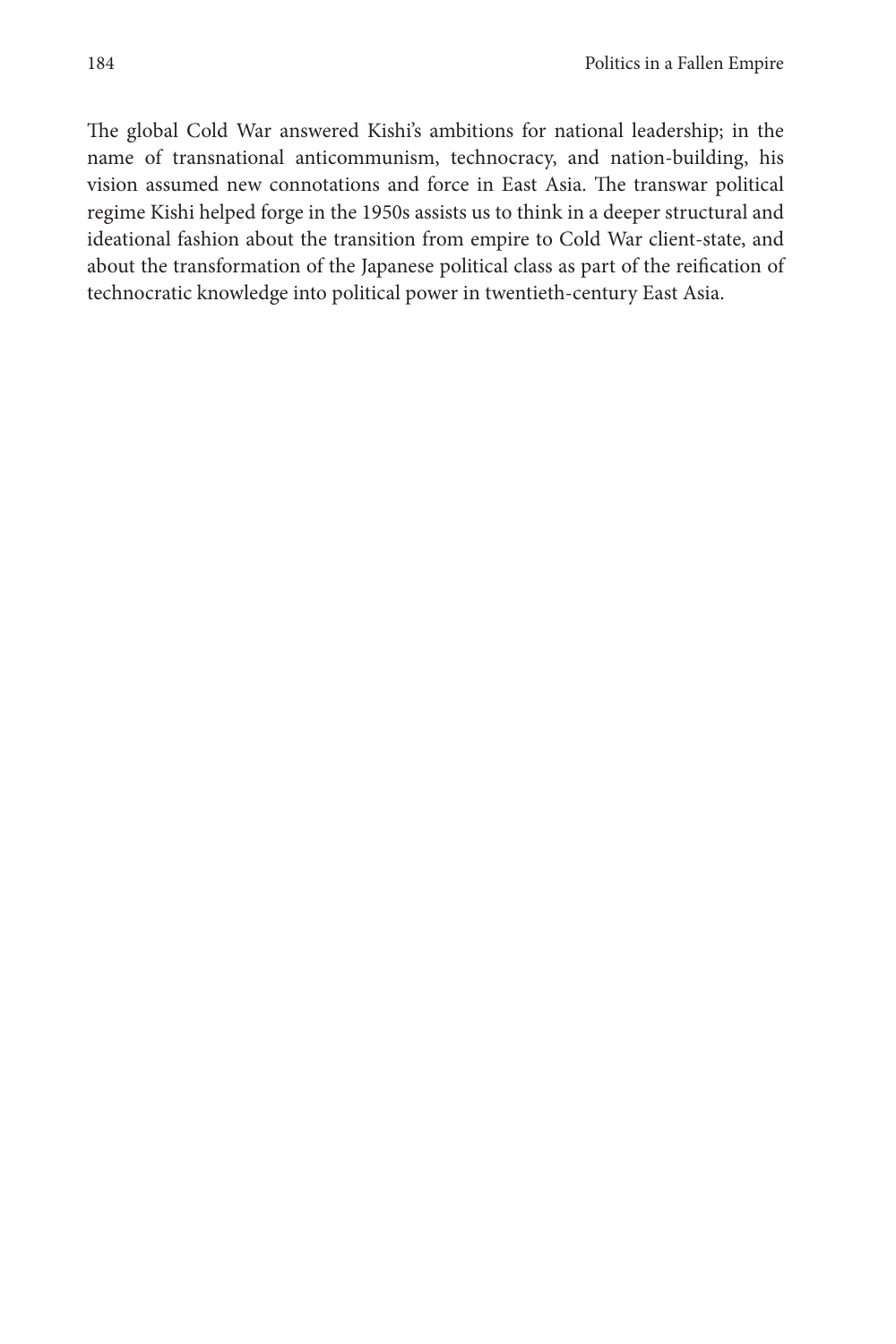### **Contributors**

(*in alphabetical order*)

#### **Mark E. Caprio, Rikkyo University (Japan)**

Mark E. Caprio is professor in the College of Intercultural Communication at Rikkyo University in Tokyo, Japan. He earned his PhD in history at the University of Washington. His primary research interests include assimilation policy, postcolonial legacies, and war and peace studies. His work has been published in the *Journal of Korean Studies*, *Acta Koreana*, and the *Journal of American-East Asian Relations*. The author of *Japanese Assimilation Policies in Colonial Korea* (University of Washington Press, 2009), he is currently working on a manuscript tentatively titled "The Dregs of Japanese Colonial Policy in Korea."

#### **Adam Cathcart, University of Leeds (UK)**

Adam Cathcart is lecturer in Chinese history at the University of Leeds, where he specializes in contemporary Chinese history, with a geographic focus on Manchuria and research emphasis on Northeast Asian interactions in the early Cold War (1945–1960). His research falls into three main categories: China–North Korea relations, Sino-Japanese relations, and East-West cultural relations. In addition to publishing over a dozen articles in scholarly journals, Adam is currently at work on a book manuscript concerning North Korean–Chinese relations and borderlands from 1945 to 1950, and has coedited *Change and Continuity in North Korean Politics* (Routledge, 2016).

#### **Matthew Fraleigh, Brandeis University (USA)**

Matthew Fraleigh is associate professor of East Asian literature and culture at Brandeis University. His research concerns the literature of early modern and modern Japan, especially *kanshibun* (Sinitic poetry and prose). His work has appeared in journals such as *Japanese Studies*, *Monumenta Nipponica*, *Harvard Journal of Asiatic Studies*, *Kokugo kokubun*, and the *London Review of Books*. He has published two books: *Plucking Chrysanthemums: Narushima Ryūhoku and Sinitic Literary Traditions in Modern Japan* (Harvard University Press, 2016) and *New Chronicles of Yanagibashi and Diary of a Journey to the West: Narushima Ryūhoku Reports from Home and Abroad* (Cornell University Press, 2010). The latter, an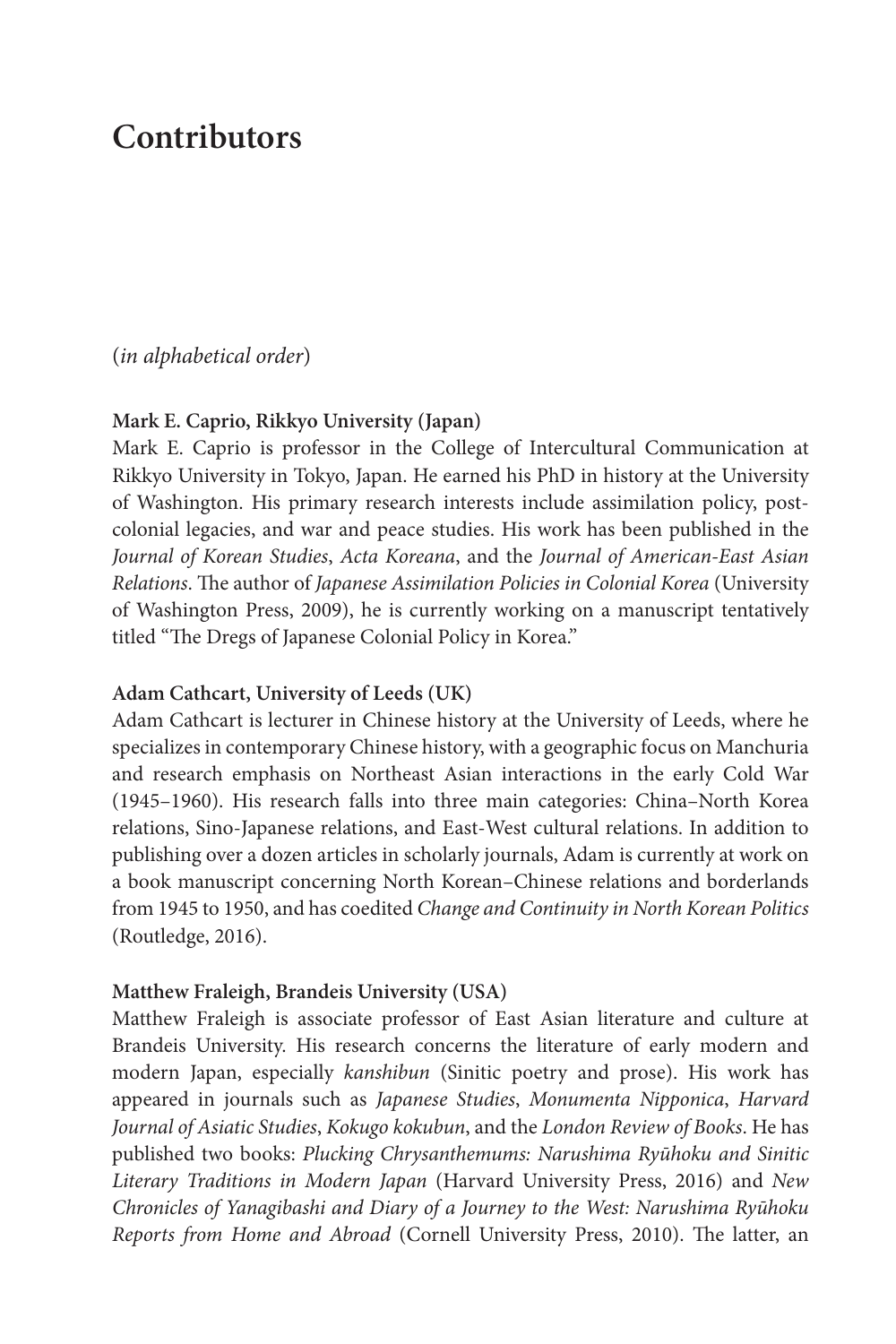annotated translation, was awarded the Japan-US Friendship Commission Prize. In 2012, he received the Sibley Prize for his translation of Ryūhoku's prison essay, "Super Secret Tales from the Slammer."

#### **Rotem Kowner, University of Haifa (Israel)**

Rotem Kowner is professor of Japanese history and culture at the University of Haifa, Israel. His research focuses on wartime behavior and attitudes in modern Japan as well as on the cultural and racial nexus between Japan and the West since the early modern period. His recent books include *From White to Yellow* (Vol. I): *The Japanese in European Racial Thought, 1300–1735* (McGill-Queens University Press, 2014); coedited volumes (with Walter Demel) *Race and Racism in Modern East Asia I: Western and Eastern Constructions* (Brill, 2013) and *Race and Racism in Modern East Asia II: Interactions, Nationalism, Gender and Lineage* (Brill, 2015); and the second expanded edition of his *Historical Dictionary of the Russo-Japanese War* (Rowman & Littlefield, 2017)

#### **Barak Kushner, University of Cambridge (UK)**

Barak Kushner is professor of East Asian history in the Faculty of Asian and Middle Eastern Studies, University of Cambridge. He has written three monographs, most recently *Men to Devils, Devils to Men: Japanese War Crimes and Chinese Justice* (Harvard University Press, 2015). Barak also recently coedited, with former *Asahi Shimbun* editor-in-chief Funabashi Yōichi, a volume on Japan's lost decades entitled, *Examining Japan's Lost Decades* (Routledge, 2015), and completed a large translation project, *Media, Propaganda and Politics in 20th-Century Japan* (Bloomsbury, 2015). In March 2013, Barak launched a six-year European Research Council–funded project, "The Dissolution of the Japanese Empire and the Struggle for Legitimacy in Postwar East Asia, 1945–1965," examining the impact of the fall of the Japanese Empire in East Asia. The first volume of that project, edited with Sherzod Muminov, was *The Dismantling of Japan's Empire in East Asia: Deimperialization, Postwar Legitimation and Imperial Afterlife* (Routledge, 2017).

#### **Andrew Levidis, University of Central Lancashire (UK)**

Andrew Levidis is lecturer in history at the University of Central Lancashire and received his PhD in history from Kyoto University. He is currently completing work on a manuscript that focuses on modern conservatism and right-wing internationalism in Japan through the life and career of Kishi Nobusuke. He has been a postdoctoral fellow at the Edwin O. Reischauer Institute of Japanese Studies and in the Program on US-Japan Relations at the Weatherhead Center for International Affairs at Harvard University. He was also a research associate in modern East Asian history at the Faculty of Asian and Middle Eastern Studies, Cambridge University. His research focuses on empire, war, technology, and the global history of militarism.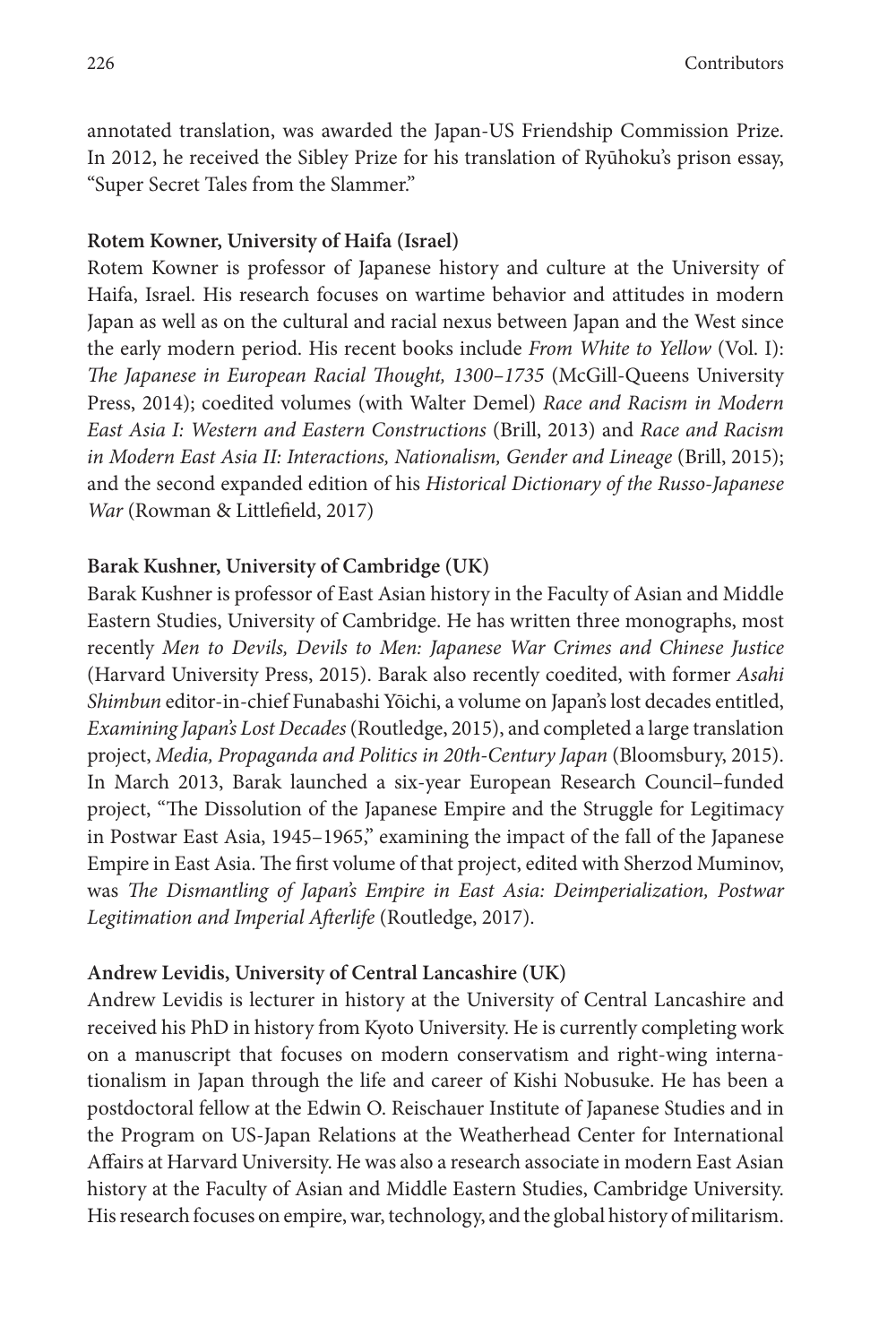#### **Victor Louzon, Sorbonne University, Paris (France)**

Victor Louzon is assistant professor of history at Sorbonne Université and associate researcher at the Center for History, Sciences Po. He holds a PhD in history from Sciences Po (Paris) with a dissertation concerning the end of Japanese imperial rule and social discontent in Taiwan, entitled "L'Incident du 28 février 1947, dernière bataille de la guerre sino-japonaise? Legs colonial, sortie de guerre et violence politique à Taiwan." He was a postdoctoral scholar at the Weatherhead East Asian Institute and taught at Columbia University. Victor's research interests focus on war, colonialism, and political violence in modern East Asia. He has published in the *Journal of Asian Studies* and *Vingtième Siècle*, and is working on a book manuscript concerning the February 28 Incident in 1947 in Taiwan.

#### **Garren Mulloy, Daito Bunka University (Japan)**

Garren Mulloy, professor in the Faculty of International Relations, has been at Daito Bunka University since 2003, having previously taught at Keio University, and also currently teaches on peacekeeping for Tsukuba University. Since receiving his MA (Modern History, University of Dundee) in 1990, he has spent over twenty years in Japan, conducting research on peacekeeping, the Japan Self-Defense Forces (JSDF), and related defense, security, and political issues. He received his doctorate (Politics, Newcastle University) in 2011 for a study of JSDF overseas operations, and has published on peace, conflict, diplomacy, security, war memory, and historical subjects. During 2013–2014, Mulloy was a visiting scholar in the Faculty of Asian and Middle East Studies and at Darwin College, University of Cambridge, and has been a visiting scholar at Stanford, Rajasthan, and Griffith universities. He has completed a book, *Defenders of Japan*, a history of Japan's armed forces 1946–2016, and their roles in emergent Japanese security strategy, due for publication in 2019 (for Hurst & Co. Publishing, London).

#### **Lauren Richardson, Australia National University**

Lauren Richardson is director of studies and lecturer at the Asia-Pacific College of Diplomacy, ANU. Previously, she taught Northeast Asian relations at the University of Edinburgh and Keio University (Japan). Her research focuses on the role of nonstate actors in shaping transnational diplomatic interactions in the context of Northeast Asia, particularly Japan-Korea relations. Her publications have focused on the South Korean antinuclear movement and the role of religion in Sino-Japanese diplomacy. She is currently completing a book manuscript provisionally entitled *Reshaping Japan-Korea Relations: Transnational Advocacy Networks and the Politics of Redress*. She holds a bachelor's and master's degree in Asian studies from Monash University, and a master's in political science from Keio University. Her PhD at ANU entailed one year of fieldwork in South Korea and Japan. She has been a visiting fellow at the Japan Institute of International and Affairs and a participant in the US-Korea NextGen Scholars Program.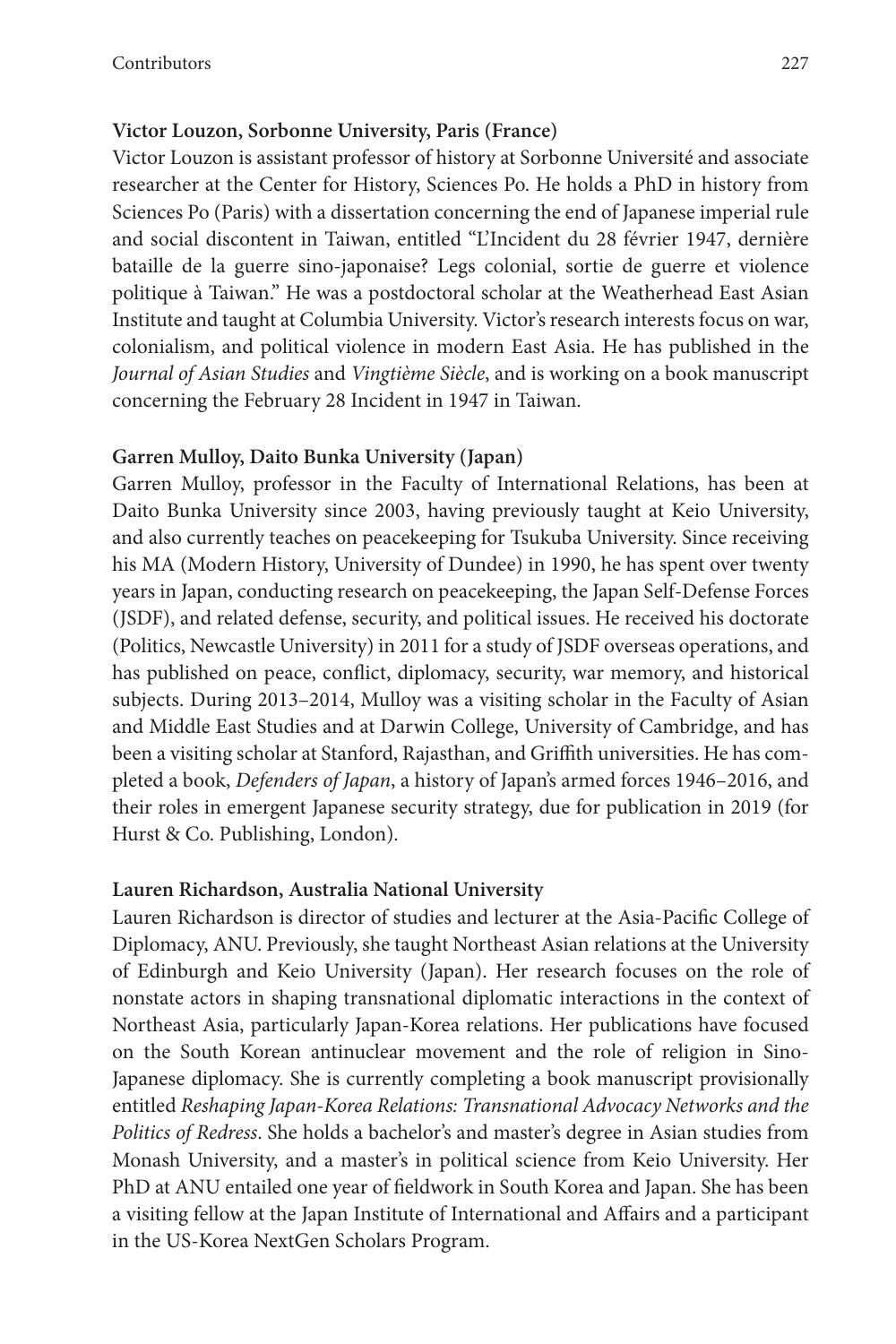#### **Gregory Adam Scott, University of Manchester (UK)**

Dr. Gregory Adam Scott is lecturer in Chinese culture and history at the University of Manchester. Originally from Canada, he received his PhD in 2013 from Columbia University with a thesis on Chinese print culture in early Republican China. His recent project, "Reconstructing Buddhist Monasteries in China, 1866–1966," was funded by the Leverhulme Trust and examines the history of the destruction and reconstruction of Buddhist sacred spaces in modern China.

#### **Yun Xia, Valparaiso University (USA)**

Yun Xia joined Shanghai University as professor of Chinese history in the fall of 2019. Previously she was associate professor of history and international studies at Valparaiso University, USA. Her first book, *Down with Traitors: Justice and Nationalism in Wartime China, 1930s–1950s* (2017), looks into the political, legal and moral campaigns against the so-called "traitors to the Chinese nation" during the Sino-Japanese War of 1937–1945. She has since then developed an interest in the interaction between law and disorder in various contexts. She is currently working on an edited volume entitled *Subversive Taiwan: Crime, Community, and Social Order in Historical Context*, and a monograph on the rise of organized crime in postwar Taiwan.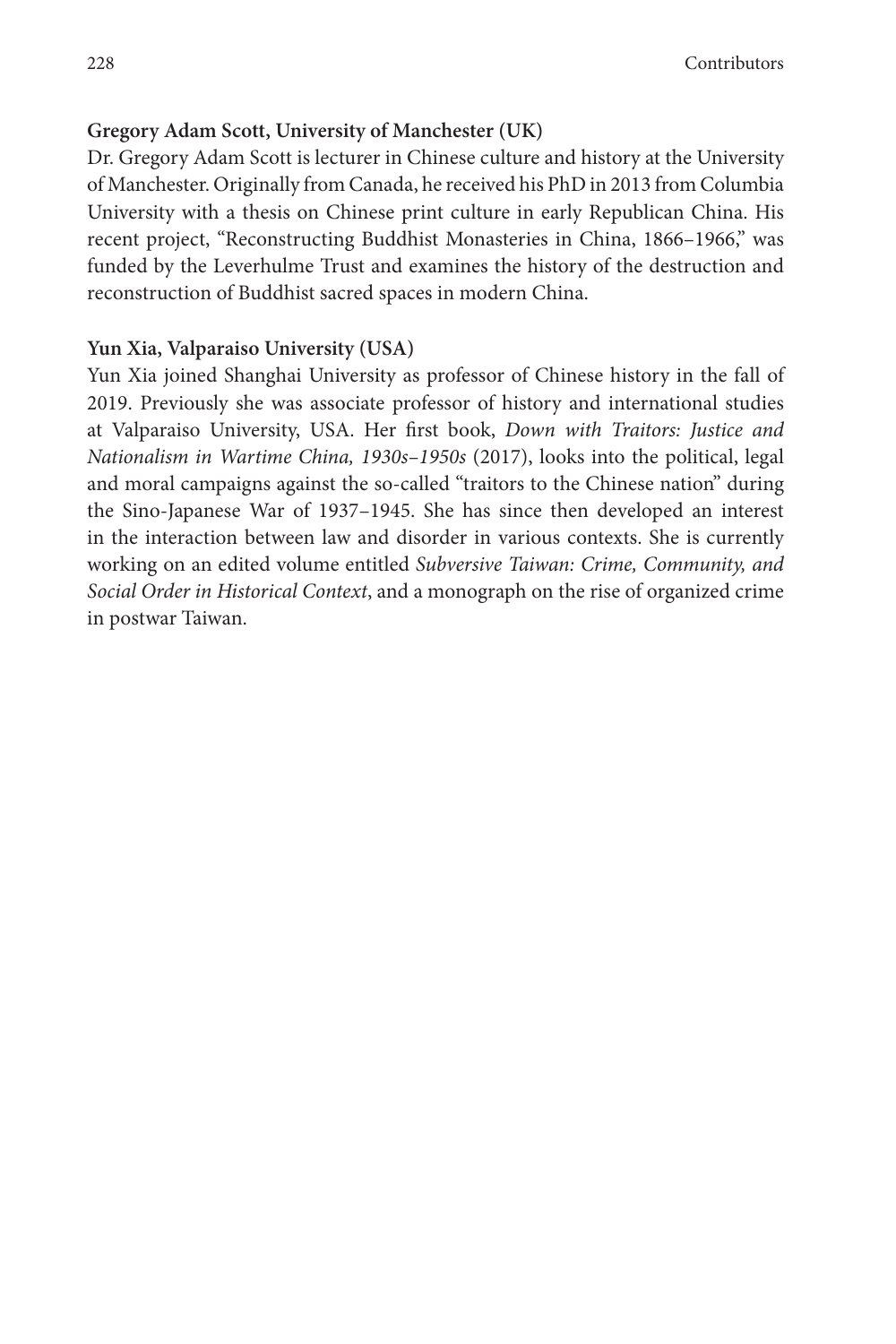### **Index**

1911 revolution, 78 1955 system 161. *See also* Liberal Democratic Party 21st division, 92–93 38th parallel, 17, 34–35, 48 24th Corps, 34 442nd Regimental Combat Team, 30

Abe Kōbō, 4. *See also* Manchukuo Adelman, Jeremy, 9–10 Advisory Committee on Postwar Foreign Policy, 34. *See also* Hugh Borton, Korea Afro-Asian Conference, 177, 182 Aida Yūji, 127. *See also* POW Air Self Defense Force (ASDF), 149, 152–53, 153–54, 159 *Ajia mondai*, 179. *See also* Pan-Asianism Akinaga Tsukizō, 167. *See also* Manchukuo, Kishi Nobusuke, controlled economy, Imperial Japanese Army Akiyama Teisuke, 171. *See also* New Order movement, Konoe Fumimaro American Occupation, 213, 216–17. *See also* General Headquarters (GHQ), Supreme Commander for the Allied Powers (SCAP) Allied Council for Japan, 102, 114. *See also* occupation Allied Military Commission, 109 Allied Powers, 51, 163, 214 Allied Trusteeship, 33 Alien Registration Act (1940), 29 American Consulate in Shanghai, 114. *See also* State Department

*Analects*, 209, 224. *See also* Buddhism Andō Rikichi, 80, 124. *See also* Taiwan anticommunism, 176 Anti-Semitism, 11 Arai Koji, 104–6. *See also* Shibuya incident Araki Sadao, 172. *See also* Imperial Japanese Army, Ogasawara Naganari, Ida Iwakusu, Tōyama Mitsuru, Konoe Fumimaro, New Order Ariyoshi Sawako, 200. *See also* Takasaki Tatsunosuke Article 9, 135, 140. *See also* Japan's Constitution *Asahi shimbun*, 13 Asano Toyomi, 4 Asanuma Inejirō, 183, 201. *See also* Japan Socialist Party Ashida Hitoshi, 142, 150, 178. *See also* General Headquarters (GHQ), Liberal Democratic Party Asia and Pacific Peace Conference, 192 Asia Development Board (*Kōain*), 170 Asia Pacific War, 49, 216 Asō Hisashi, 171. *See also* New Order, Konoe Fumimaro, Taisei yokusankai Association for the Devoted Subjects of the Emperor, 65 Association of Imperial Subjects for Patriotic Service, 93 Atcheson, George, 108–9, 109–10, 115–16 Atsugi Air Base, 135. *See also* General Headquarters (GHQ)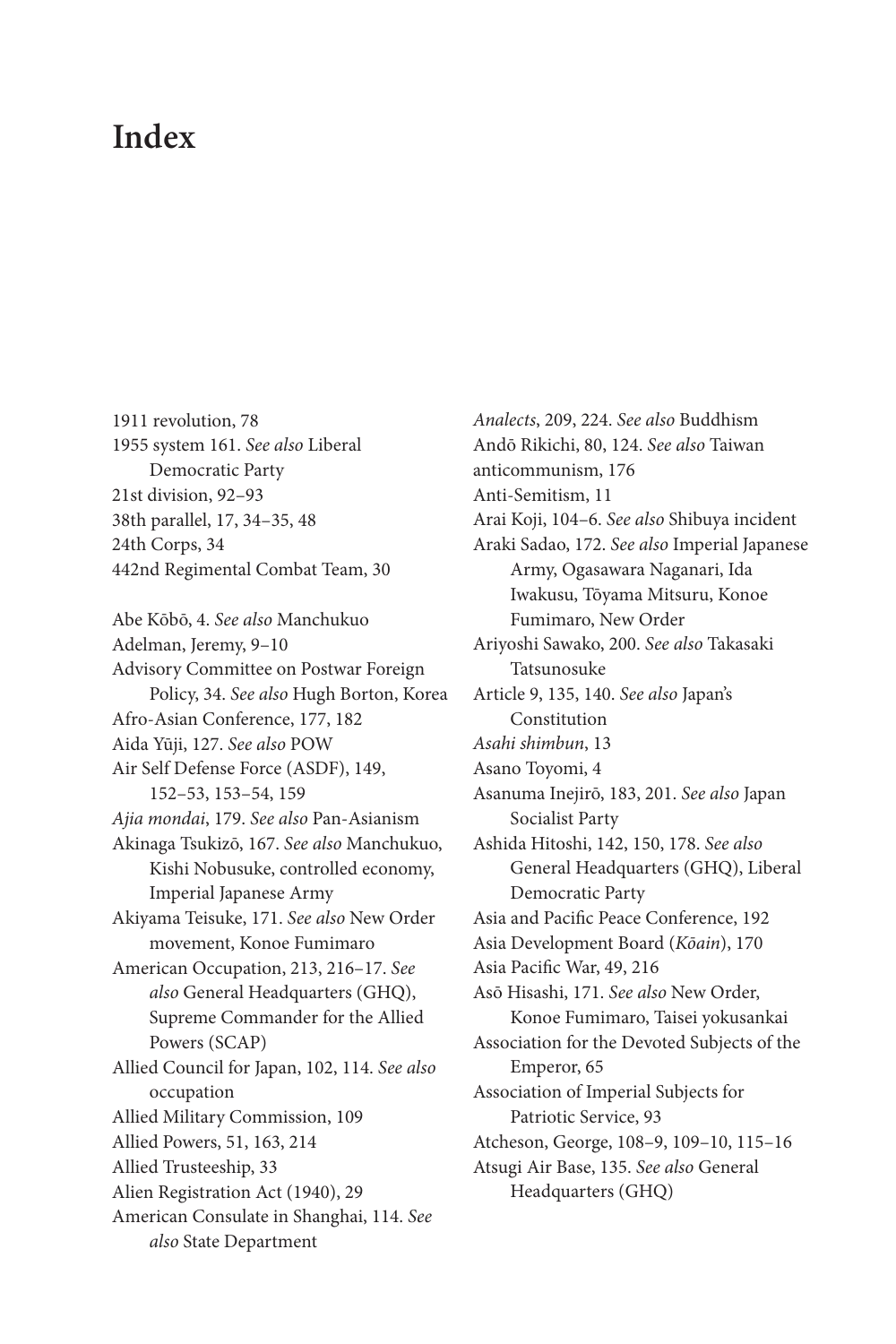Attlee, Clement, 127, 129. *See also* United Kingdom, Ernest Bevin, Louis Mountbatten

Australia, 124

- Aviation Preparation Office (JPN), 153
- Ayukawa Yoshisuke, 169, 178. *See also* Manchukuo, Manchurian Heavy Industries, Kishi Nobusuke
- Azuma Shirō, 12–13. *See also* comfort women, Asahi Shimbun
- Bai Chongxi, 94, 96. *See also* KMT, Republic of china, Chinese Civil War, General Liu Yuqing
- Baima Monastery, 190
- Bangbuathong, 64
- Bangkok, 64. *See also* hanjian, Republic of China
- Bank of China, 58
- Basic Principles of National Defense and its Intensification (*Kokubō no hongi to sono kyōka no teishō*), 165–66. *See also* Imperial Japanese Army
- Bataan Death March, 217–18. *See also* Philippines
- Battle of Okinawa, 3. *See also* World War II, Imperial Japanese Army
- Beijing University, 115. *See also* Peking University
- Bishop, Max W., 108, 110. *See also* Shibuya case, Chinese Mission, Yorkson Shen, George Atcheson
- *Beasts Head for Home*, 5. *See also* Abe Kōbō Beijing, 71, 130
- Beijing No. 1 prison, 52. *See also* POW Berlin, 8
- Berlin Airlift, 143. *See also* Cold War
- Bevin, Ernest, 127. *See also* Clement Attlee, Japan Surrendered Personnel (JSPs), United Kingdom
- *Biographical Dictionary of Collaborators*, 14. *See also* Korea
- Bird, William H., 34. *See also* State Department, Harry S. Truman, Henry Stimson, Korea

black markets, 103–4. *See also* Shibuya incident Bishop, Max W., 108–10. *See also* Eighth Army, George Atcheson, SCAP, Shibuya Incident Bonesteel, Charles, 20. *See also* Dean Rusk, Korea, Korean War Borton, Hugh, 34. *See also* Advisory Committee on Postwar Foreign Policy, State Department, Korea Buddhism, 187, 189, 191, 194, 203; *Buddhism in China*, 193; Confucian

- orthodoxy, 189; cultural diplomacy, 195; internationalism, 192; monasteries, 188, 191, 194; Sino-Japanese Buddhist exchanges, 188, 192, 197
- Buddhist Association of China, 187, 198. *See also* Buddhism, People's Republic of China
- Buddhist Ecumenical Association, 190 *Bungei shunjū*, 169
- Bundy, William, 155. *See also* State Department, JSDF, US Joint Chiefs of Staff, Japan

Cabinet Planning Board (*Kikakuin*), 170–72. *See also* Kishi Nobusuke Cairo Conference, 80. *See also* Second World War Cairo Declaration, 33, 79, 81, 123. *See also* Cairo Conference Caldwell, John, 114. *See also* American Consulate in Shanghai, State Department, Shibuya Incident Cao Cifu, 69. *See also* Taiwan, Records of the Hanjian Criminals in Fujian and Taiwan Carpenter, Alva, 112. *See also* Occupation, war crimes trials *Chaenam sinbun*, 47 Cheju island, 18, 47. *See also* massacre, anti-communism

Chen Chengbo, 92. *See also* Taiwan, 2.28 incident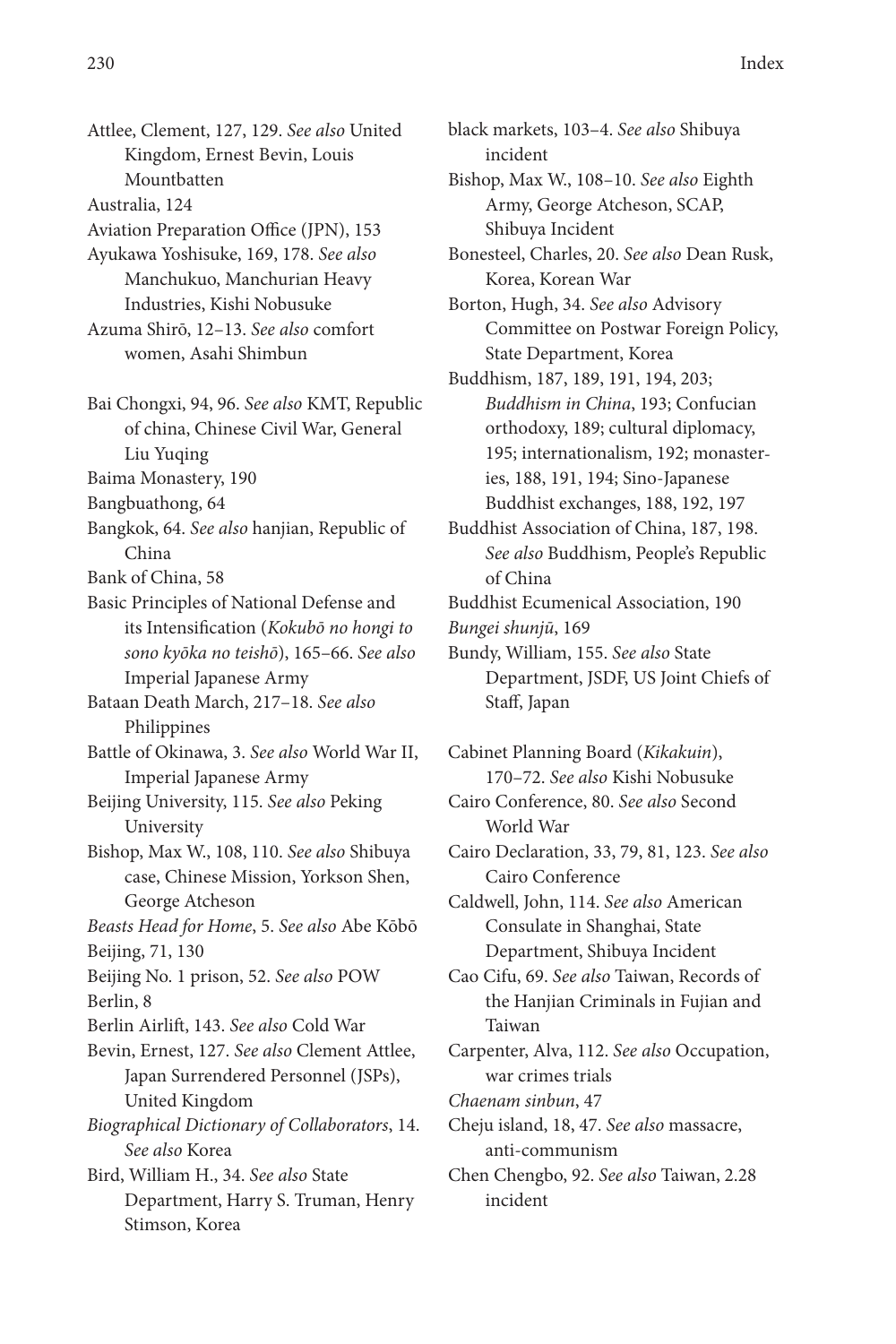Chen Li-Kwei, 107, 109–10. *See also* General Chinese Association, Taiwan, Douglas MacArthur. Shibuya incident

Chen Sancai, 53. *See also* Taiji hanjian, Chen Yuqi, Lin Jiyong, Huang Kuishan

Chen Yi, TPAEO, 64, 66; governor Taiwan, 72, 78, 81–82, 124; investigation commission, 79–80; February 28 incident, 84–85, 91–92, 97; purges, 94–95. *See also* Kuomintang

Chen Yuqi, 69

- Cherry Blossom Society (*Sakurakai*), 172. *See also* October Incident, Imperial Japanese Army, Hashimoto Kingorō
- Chiang Kai-shek, Cairo Declaration, 33; *hanjian*, 53–54, 59, 64, 66, 68; Taiwan, 79, 92, 95; Shibuya incident, 99–100; relations with Japan, 102; civil war, 108, 113, 117, 174; relations with Okamura Yasuji, 130–31. *See also* Kuomintang, Imperial Japanese Army

Chiayi, 89, 92–93

China Expeditionary Army, 130. *See also* Okamura Yasuji, Chiang Kai-shek, Sino-Japanese War

Chinese Buddhist Association (CBA), 193–94

Chinese Civil War, 76, 99, 131. *See also* Chiang Kai-shek, Lu Han

- Chinese Communist Party (CCP), civil war, 2, 10, 23, 113, 176; Buddhism, 187–88, 191; collaborators, 7; Japan, 130–31, 131–32; Sino-Japanese rapprochement, 194–95, 197; Taiwan, 85
- Chinese Mission in Tokyo, 99, 102–3, 105, 111–12, 115–16. *See also* General Headquarters (GHQ), Shibuya incident, Yorkson Shen, Chen Li-Kwei, Henry Chiu, Dr. Y. Koung

Chinese nationalism, 76

Chinese Nationalist Party. *See* Kuomintang (KMT)

- Chinese Nationalist Army, 93
- Chiu, Henry, 110. *See also* Chinese Mission in Tokyo

Cho Man-sik, 2. *See also* North Korea, USSR, Kim Il-sung Cho Un-kuk, 6. *See also* war criminals, Korea, Singapore Chǒn Ihyǒng, 40–41. *See also* Korea, Yang Chepak, Yu Yǒnggŭn Chongqing, 62, 79, 96, 99, 102, 118, 171 Chōren (*Zai-Nihon Chōsenjin sōren gōkai*), 13. *See also* League of Korean Residents of Japan Chosŏn era, 41 Chosen Hotel, 34 Chuandao Fangzi, 52. *See also* Kawashima Yoshiko, hanjian, Manchuria, Republic of China Chūsūinsangi, 41. *See also* Korea, Wǒn Sehun, Hong Sǒngha, Yun Sǒkkui Churchill, Winston, 33. *See also* Second World War Coastal Security Force (CSF), 149. *See also* MSDF, Japan Defense Agency, Far East Commission (FEC) Cold War, Buddhist exchanges, 187–88; colonialism, 97; decolonization 76; disarmament, 139–40; East Asia security, 160; postimperial order, 1, 15, 173; Japan Self-Defense Forces, 138, 151–52, 154–55, 155–56; Kishi Nobusuke, 163, 175; Liberal Democratic Party, 183–84 U.S.-Japan relations, 143–44; rearmament Japan, 146, 158; Sino-Japanese relations, 9, 192, 194, 203, 214; East Asia, 18, 22–23 Committee for Building the Country (*Kŏn'guk chunbi ŭiwŏnhoe*), 35

Communism, 214. *See also* Chinese Communist Party (CCP), USSR

Concordia Association (*Kyōwakai*), 169. *See also* Manchukuo, Furumi Tadayuki, Kishi Nobusuke

Confucius, 223. *See also* Kendō, poetry

Corregidor Island, 134. *See also* POW, Philippines *Chūgai nippō*, 198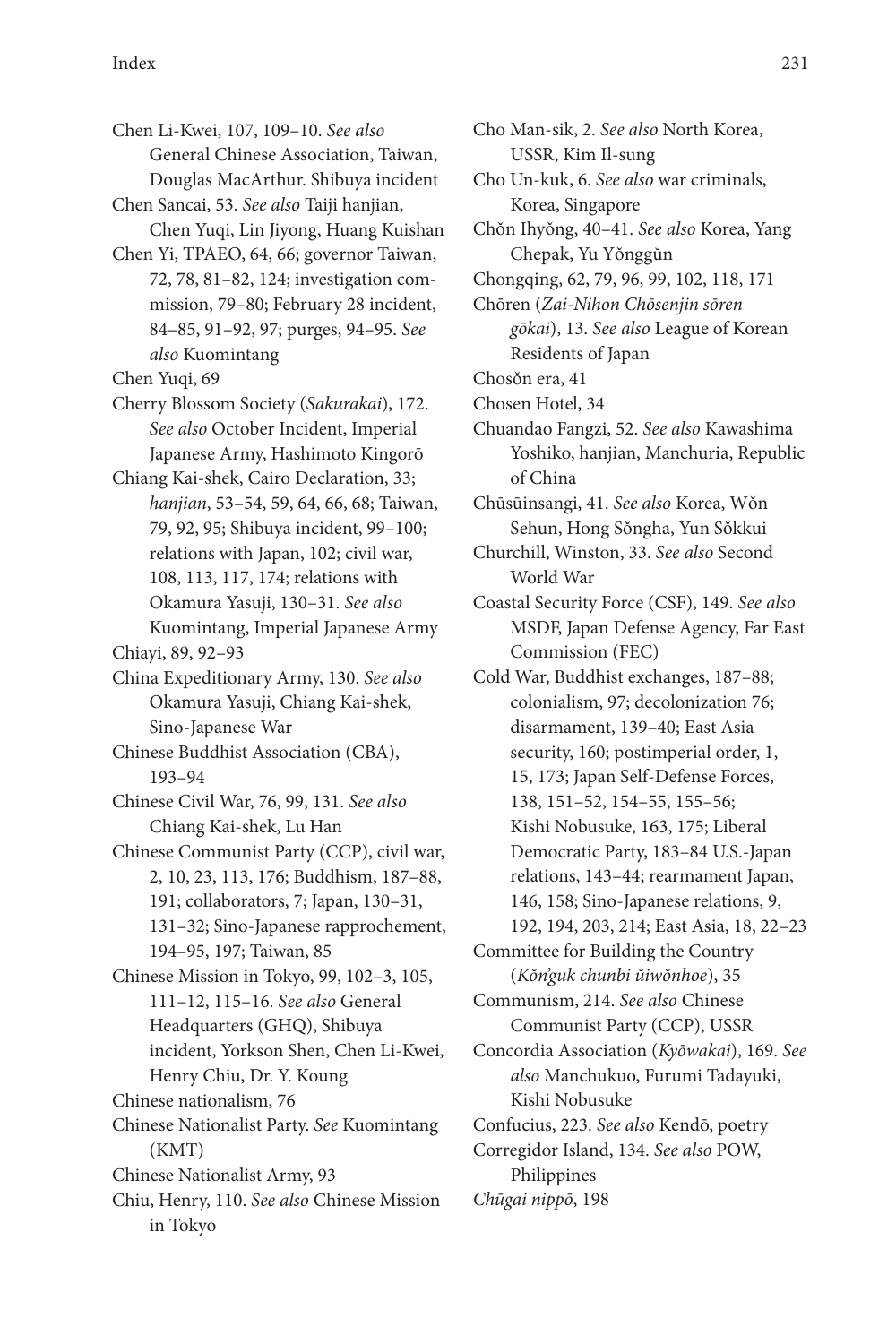Cultural Revolution, 8, 193, 200. *See also* Chinese Communist Party, Buddhism, Guangji Monastery

*Cumberland* (HMS), 128. *See also* Japan Surrendered Personnel, Yamamoto Moichirō, Louis Mountbatten

Da Nang, 160

Dachen Islands, 192

*Dagongbao*, 62, 118. *See also* Wang Yunsheng

*Daiyamondo*, 177

daisan kokujin, 101. *See also* third country nationals, Japan, Shibuya incident

Dalai Lama, 104

Declaration of the National Salvation Committee, 56

Decolonization, 1

De Gaulle, Charles, 2, 30. *See also* Vietnam, Dien Bien Phu

Dien Bien Phu, 182. *See also* Cold War, French Colonial Forces

Diet, 222. *See also* Japan, Liberal Democratic Party

Demilitarization, 139. *See also* occupation, Japan Self Defense Force, Imperial Japanese Army

Democratic Party (*Minshutō*), 181–82. *See also* Hatoyama Ichirō, Kishi Nobusuke, Shigemitsu Mamoru

Democratic People's Republic of Korea, 146. *See also* Kim Il-sung, Korean War

Democratic Republic of Vietnam (DRV), 59

Deng Youya, 58. *See also* hanjian, *Gangfeng ribao*, Vietnam

Distinguished Service Order, 145. *See also* Korean War, Imperial Japanese Army, Japan Surrendered Personnel (JSP), Korea

divine punishment (*chŏnpŏl*), 46. *See also* Korean War, National Traitors Act, Korea

Dōmei News Agency, 117, 176

Dong Guoshu, 72–73. *See also* China National Assembly, hanjian, Japan, February 28 incident

Dower, John, 141

Duara Prasenjit, 15

Dulles, John Foster, 182, 216. *See also* State Department, Kendō, Kishi Nobusuke, Shigemitsu Mamoru

Dutch East Indies, 128, 144 *See also* Indonesia

Eckert, Carter, 5–6. *See also* Korea, Park Chung-hee Economic Planning Agency (EPA), 178 Economic Stabilization Board (ESB), 178. *See also* Wada Hiroo

Eighth United States Army, 101, 131, 136. *See also* United States Army, Japan, occupation, George Atcheson, SCAP, Shibuya incident, Max. W. Bishop, Robert L. Eichelberger, George Atcheson

Eichelberger, Robert L., 135. *See also* occupation, Eighth United States Army

Electric Power Nationalization Bill, 167

Emelionoff, Glovge, 54. *See also* White Russians, hanjian, France

Exchange Committee on Reparation of Remains of Chinese Forced Laborers, 196. *See also* Ōtani Eijun

Executive Yuan, 66. *See also* Republic of China, Ministry of Justice, Taiwan, TPAEO

Far East Air Forces (FEAF), 152

Far East Command, 143

Far East Commission, 102, 149

February 26 incident, 164, 166, 170. *See also* Imperial Japanese Army

February 28 incident, 6, 18, 72, 76, 86, 89, 91, 93, 95, 97. *See also* Taiwan, Chen Yi, Kuomintang, collaboration

February 28 Incident Resolution Committee, 84

France, 75

First Front Army, 58. *See also* Kuomintang, Chinese Civil War, Wang Zhiwu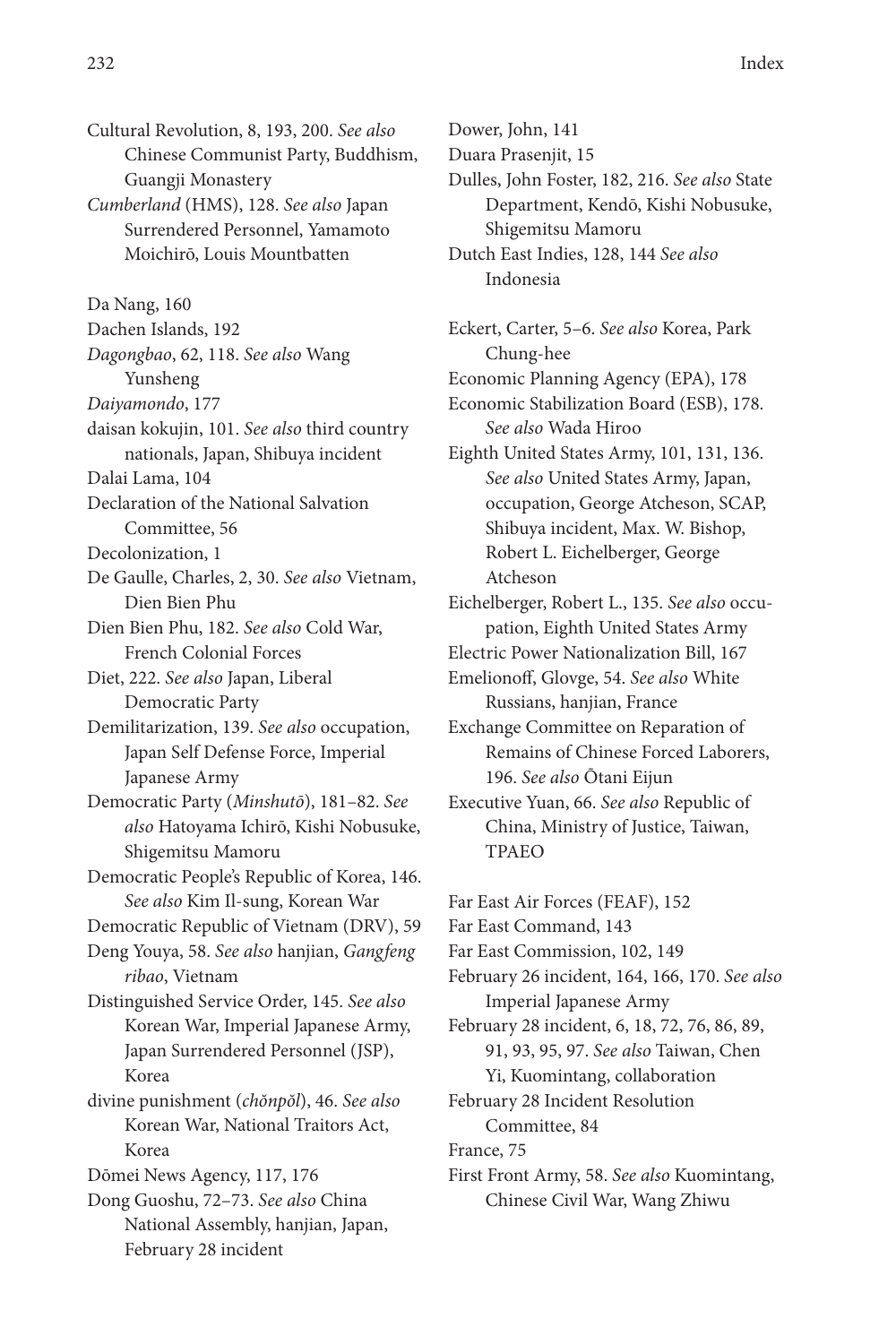First Mobilization Ministry, 142. *See also* Imperial Japanese Army, Japan Self Defense Forces, Katayama Tetsu Foguang Monastery, 193. *See also* Buddhism, Sino-Japanese

- reconciliation
- Foreign Office, 149, 193
- Fourth Republic, 54
- French Indochina, 2, 56, 75. *See also* Vietnam
- *Friends in Elegance*, 210, 224. *See also* Imazeki Tenpō, Miura Eiran. Liang Ciru, Wu Bokang, Kumoto Yasutaka, and Koike Shige
- Fujian, 68, 71, 78
- Fujian Advanced Court, 69
- Fujiyama Aiichirō, 178. *See also* Kishi Nobusuke
- Fukuchiyama City, 155
- Fumoto Yasutaka, 209, 223. See also *Shibun*, Takada Shinji, Ishikawa Tadahisa, Ruan Yougang, and Katō Tenen
- *Fūsei*, 182. *See also* Kishi Nobusuke
- Fushun colliery, 168. *See also* Ayukawa Yoshisuke, Manchukuo, Mangyō, Kishi Nobusuke

Fushun Prison, 7

G2 *Periodic Report* (1947), 42. *See also* collaboration, USAMGIK, General G. C. Helmick, Kim Kyusik

Gao Luopei, 210. See also *Friends in Elegance*, Hosono Endai, and Robert van Gulik

- *Gayū*, 204–10, 211–12, 214, 222–24. See also *Friends in Elegance*
- Genda Minoru, 152. *See also* Japan Self Defense Forces, Imperial Japanese Navy, ASDF, US Legion of Merit
- General Chinese Association in Japan, 107–8. *See also* Shibuya Incident, Henry Chiu, Chen Li-Kwei, SCAP

General Headquarters (GHQ), 111, 135; Civil Affairs, 147; G2 military intelligence, 147; Legal Section, 112. *See also*

Supreme Commander for the Allied Powers (SCAP) General Plan for the Resolution of the February 28 Incident, 85. *See also* Chen Yi, Kuomintang, Taiwan genrō, 165. *See also* Saionji Kinmochi Germany, 122, 163, 166, 171 Geneva Accords, 23, *See also* France, Vietnam Geneva Convention (1929), 126. *See also* Japan Surrendered Personnel Guangji Monastery, 193 Guam, 134 *Godzilla*, 156 Gokoku dōshikai, 172. *See also* Imperial Diet, Kishi Nobusuke, World War II Government-General Korea, 41. *See also* collaboration, Korea, Sǒ Sangil Government-General Taiwan, 61. *See also* Andō Rikichi Granjdanzev, Andrew, 33. *See also* Henry McCune, Korea Greater East Asia Co-Prosperity Sphere, 98. *See also* Manchukuo, Korea, Kishi Nobusuke Grew, Joseph, 32. *See also* US State Department Gromyko, Andrei, 218. *See also* USSR, *Friends in Elegance* Ground Self Defense Force, 148, 151–52, 154–57, 159. *See also* Self Defense Forces Eastern Command, 158 Guangdong, 68 Guangji Monastery, 194. *See also* Buddhism, Sino-Japanese rapprochement *Guangming Daily*, 200 Guo Yimin, 208. See also *Friends in Elegance*, Imazeki Tenpō, *Analects* Guo Yunguan, 54. *See also* Vietnam, Kuomintang, hanjian, France Gurka battalions, 128

Habomai, 219 Hakone ekiden, 156 Hainan Island, 73 Haiphong, 57–58, 60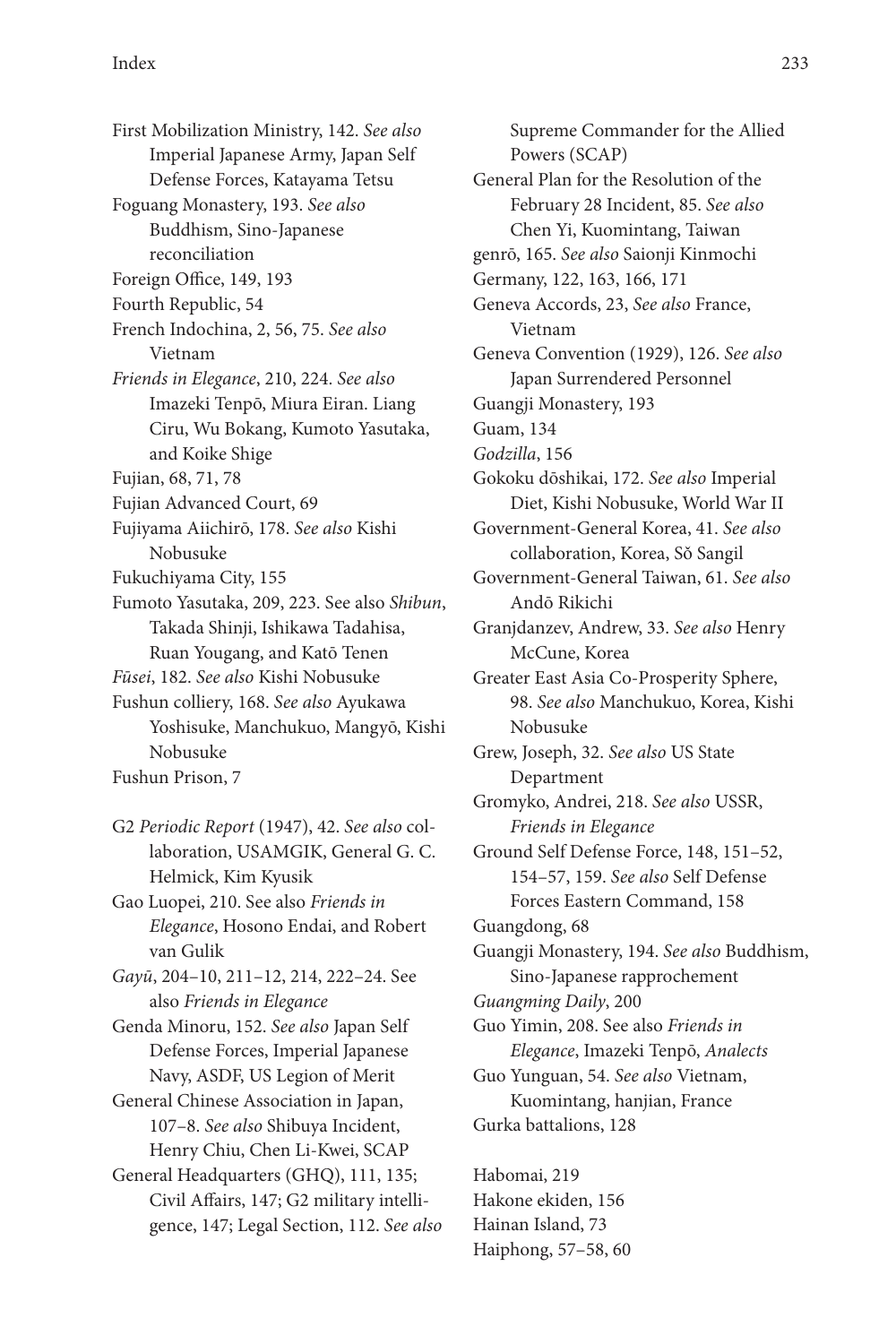Hamaguchi Osachi, 164. *See also* Kishi Nobusuke hanjian, 50–51, 52–53, 64; anti-hanjian laws, 58, 66; Chinese nationality, 55; French hanjian, 53–54; international law, 54; Nationality Act (1929), 54; Regulations on Punishing Hanjian (*chengzhi hanjian tiaoli*), 50, 74; Taiwanese hanjian, 61 67–68, 68–69, 69–70, 70–71; Vietnamese hanjian, 56–57, 58–59 Hanoi, 2, 55–56 Han Kilsoo (Han Kilsu), 29. *See also* Korea, Syngman Rhee Han Sin-gŭn, 42. *See also* Yŏ Unhyŏng Han Yu, 208. *See also* Tokutomi Sohō and Ogura Masatsune Harbin, 8, 53, 108, 123 Hashimoto Kingorō, 172. *See also* Imperial Japanese Army, Sakurakai Hatoyama Ichirō, 163, 175. *See also* Liberal Democratic Party, Democratic Party, Kishi Nobusuke, Ishibashi Tanzan, Yoshida Shigeru Hattori Takushirō, 153. *See also* Imperial Japanese Army, G2, SCAP, General Charles Willoughby Hayashi Keizō, 152. *See also* Japan Self Defense Forces He Yuanfen, 91. *See also* Chen Yi, Taiwan, February 28 incident Hebei, 68 Hebei Advanced Court, 52. *See also* Kawashima Yoshiko, Manchukuo, Republic of China Helmick, G. C., 43. *See also* William Langdon, USAMGIK, Korea, Ordinance No. 18 Heungnam, 147 hikiagesha, 4, 98. *See also* Japanese Empire, Korea, Manchukuo Hikotani Takako, 158. *See also* JSDF, Kurisu Hiroomi, Mishima Yukio, SDF Eastern Command Hirohito, 15, 31. *See also Korean*

*Independence*, Japan, World War II

Hirota Kōki, 170. *See also* Imperial Japanese Army Hitler, Adolf, 22 Ho Chi Minh, 2, 59. *See also* Vietnam, Vietnam War Ho Chi Minh City, 123. *See also* Saigon Hǒ Chung, 41. *See also* Sǒ Sangil, Chǒn Ihyǒng, and Yun Sǒkkui Hodge, John R., 27, 31, 34, 36. *See also* Korea, IJA, US Army USMGIK Hokkaido, 153 Hokkaido Development Bureau, 156 hokō (baojia), 77 Holocaust, 11 Hong Kong, 123, 223 Hong Sǒngha, 41. *See also* collaboration, Hǒ Chung, Sǒ Sangil, Chǒn Ihyǒng, and Yun Sǒkkui Hong Wenzhong, 70. *See also* hanjian, Juntong, Xiamen Honjō Shigeru, 167. *See also* Imperial Japanese Army, Manchukuo Hoover, Herbert, 34. *See also* Henry Stimson, State Department, Japan *Hōshō*, 125, Southeast Asian Command (SEAC), Japanese surrendered personnel Hosaka Masayasu, 13. *See also* Asahi shimbun, Yoshida Seiji, Kitaoka Shin'ichi Hosono Endai, 210. See also *Friends in Elegance*, Robert van Gulik House of Commons, 127 House of Representatives (JPN), 196 House of Councilors (JPN), 196–97 House of Peers, 45, 165 Hu Shi, 211. *See also* Lu Xun, Yu Dafu, Hu Shi, Imazeki Tenpō and *Friends in Elegance* Huang Jiu, 58. *See also* Wang Zhiwu, hanjian, Li Chengqiu Huang Kuishan, 69. *See also* Lin Jiyong, *Records of the Hanjian Criminals in Fujian and Taiwan* Hyōken, 210. *See also* Suzuki Torao, Imazeki Tenpō, *Friends in Elegance*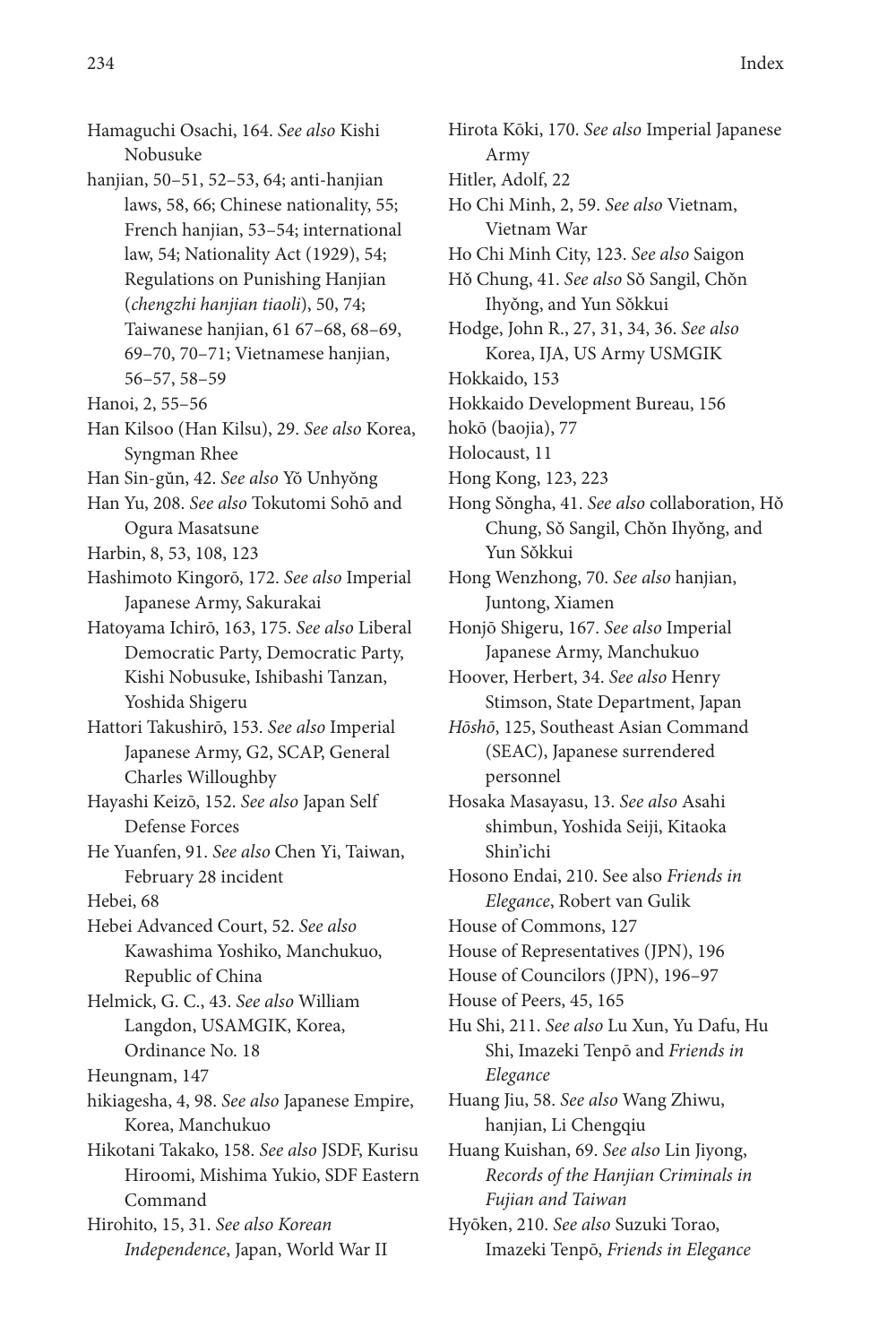Ibaraki Noriko, 4 Ida Iwakusu, 172. *See also* New Order movement Ikeda Daisaku, 199–201. *See also* Toda Jōsei, Sōka gakkai Ikeda Daisaku Research Society, 202. *See also* Ikeda Daisaku Ikeda Sumihisa, 167. *See also* Akinaga Tsukizō, Suzuki Teiichi, and Kishi Nobusuke Im Mun'am, 44. *See also* Korean Government General, Keijō Imperial University Imazeki Research Institute, 212. *See also* Imazeki Tenpō, *Shina gendai no shikai*, *Shina gendai no bunshōkai* Imazeki Tenpō, 206–9, 211–12. See also *Friends in Elegance* Imperial Japanese Army (IJA), ceremonies of surrender, 122–23; Chinese Civil War, 131; colonial servicemen, 94; demobilization, 123; deserters and pan-Asianism, 133; imperial legacies, 140, 151, 153; postwar assistance to imperial powers, 129; repatriation 125; Self Defense Forces, 148 Imperial Japanese Navy (IJN), 140, 142, 148, 152–53 Imperial Palace Incident (*Kyūjō jiken*), 173 Imperial rescript on the Termination of the War, 122, 124 Imperial Rule Assistance Association (IRAA), 171 Imperial Rule Assistance Political Association (IRAPA), 176 Imperial Way (*Kōdōha*), 168 Independence Club, 44 Indonesia, 134; British occupation, 129. *See also* Dutch East Indies Inner Mongolia, 168 Institut d'Histoire du Temps Présent, 10 Interim Legislative Assembly, 42–43, 45 International Military Tribunal for the Far East (IMTFE), 13, 174 Inukai Tsuyoshi, 164 Ise Bay typhoon, 156

Ishikawa Kōsai, 211. *See also* Imazeki Tenpō Ishikawa Tadahisa, 223. See also *Friends in Elegance*, *Shibun* Ishiwara Kanji, 167, 170. *See also* Manchukuo, Kwantung Army, Itagaki Seishirō, Honjō Shigeru Ishizaki Matazō, 224. See also *Friends in Elegance* Itagaki Seishirō, 128, 167. *See also* Manchukuo, Kwantung Army, Itagaki Seishirō, Honjō Shigeru Iwamura Sochiku, 213. See also *Friends in Elegance Jiangshengbao*, 71 Jakarta, 123 Jiangsu, 130 Japan-China Friendship Association, 198. *See also* Ōtani Takeshi Japan-China Memorandum on Trade

Agreement, 201

Japanese Communist Party (JCP), 135

Japan Defense Agency, 148, 153–54, 158

Japan-Korea relations, 33

- Japan Reconstruction Federation (*Nihon saiken renmei*), 175, 177. *See also* Kishi Nobusuke, Liberal Democratic Party (LDP)
- Japanese Army of Taiwan, 83. *See also* Imperial Japanese Army, Taiwan, Andō Rikichi
- Japanese Empire, colonial law, 4; decolonization 76; dissolution, 2, 160, 173, 179; February 28 incident, 85; hanjian, 68, 74; Liberal Democratic Party, 183; party government, 163–64; national integration, 170; Taiwan, 79; total war mobilization, 167

Japanese Surrendered Personnel (JSP), 126, 128–29, 144–45

Jiangsu, 68

Jiangxi, 71

Jin Bihui, 52. *See also* Kawashima Yoshiko *Jitsugō no sekai*, 179

Jōdō shinshū, 195–96. *See also* Ōtani Eijun, Buddhism, Sino-Japanese diplomacy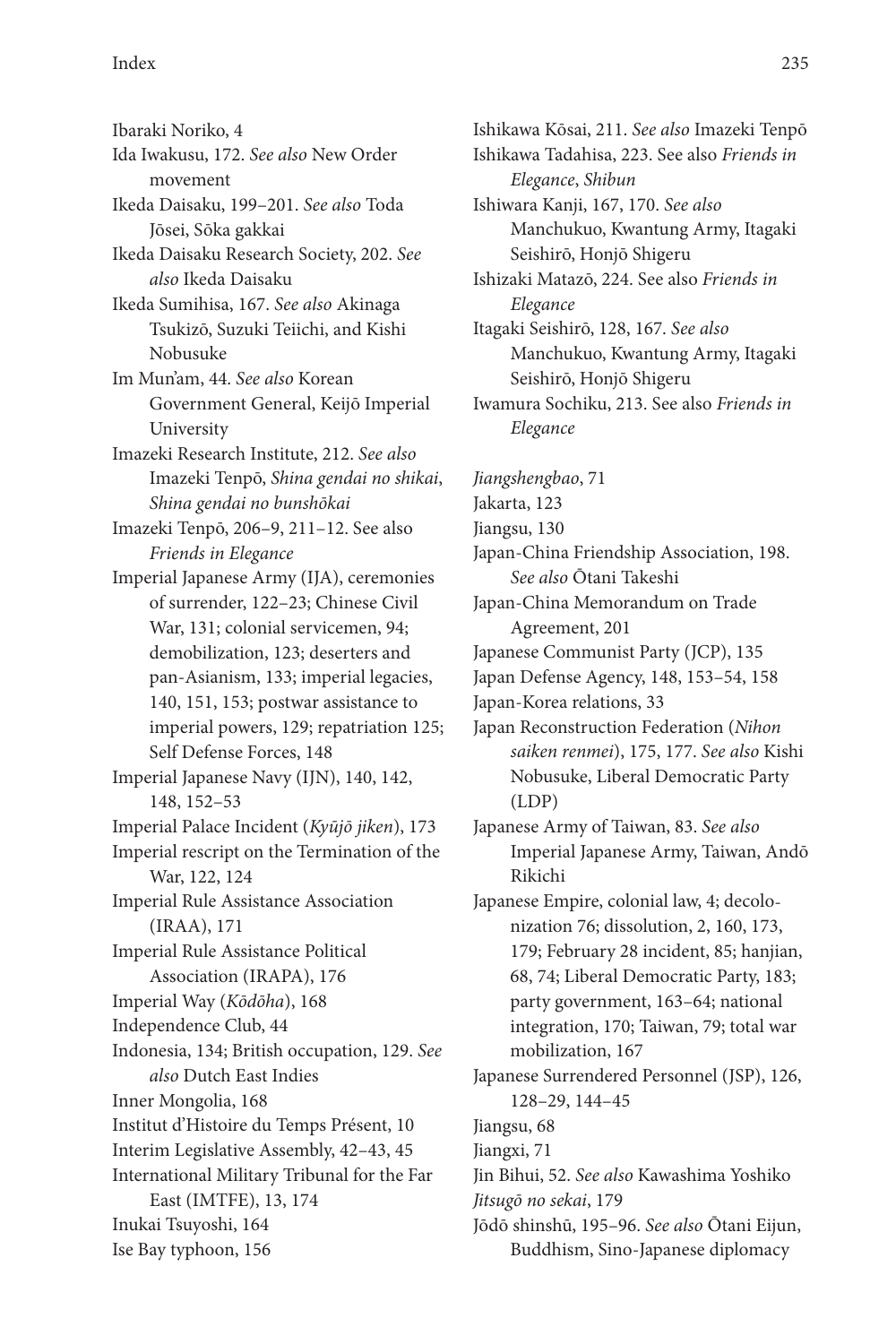Joint Chiefs of Staff (JCS), 143, 153, 155 Joint Staff Planners (JSP), 143

Joy, Charles, 145. *See also* US Navy, Japan, Japan Surrendered Personnel

Judicial Yuan, 81

Juntong, 68–69. *See also* Nationalist intelligence

*jus soli*, 55

*Kaizō* (Reconstruction), 179

Kamei Kan'ichirō, 168, 171. *See also* Kishi Nobusuke and New Order movement

Kanda Kiichirō, 211. See also *Friends in Elegance*, Morohashi Tetsuji, and Aoki Masaru

Kanemitsu Tsuneo, 179. *See also* Kishi Nobusuke

*kanshi*, 207

Kaohsiung, 92

Katayama Tetsu, 178. *See also* Ashida Hitoshi

Kataguchi Kōtō, 213

Katō Ten'en, 223

Kawashima Yoshiko, 52. *See also* Jin Bihui and Chuandao Fangzi

Kaya Okinori, 178. *See also* Kishi Nobusuke

Ke Yuanfen, 92, 94. *See also* Chen Yi,

Taiwan, Whampoa Military Academy Keelung, 92–93

Keidanren, 178

Keijō, 167

Keijō (Seoul) Imperial University, 44. *See also* Im Mun'am

Keio University, 214

Kempeitai, 49. *See also* Imperial Japanese Army, Tōjō Hideki

Kendō, 214–22. See also *Friends in Elegance*, Kokubu Seigai, Maekawa Saburō

Kennan, George F., 136, 143

*kensei jōdō*, 180

Kim Myun'un, 36. *See also* Korean People's Republic, John R. Hodge, USAMGIK, Korea

Kim Il-sung, 2

Kim Ku, 2, 44. *See also* Korea March First, Korean Provisional Government, USAMGIK, Korea

Kim Kyusik, 42–43. *See also* USAMGIK, General G. C. Helmick, Yŏ Unhyŏng, and Han Sin-gŭn

Kim Taesuk, 46. *See also* Korea, National Traitors Act, Syngman Rhee

Kim Tukki, 46. *See also* Korea, National Traitors Act

Kim Yungjin, 45. *See also* Korea, National Traitors Act

Kishi Nobusuke, electoral campaign, 177; Anticommunism, 184; Asianism, 161, 177; Cold War, 171–72, 172–73; conservatism 161–62; constitutional revision, 181; control faction 164, 167; *Fūsei*, 182; Gokoku dōshikai, 172–73; Great Depression, 165; Japan Reconstruction Federation, 175–76; kakushin kanryō, 162, 166; Kwantung Army, 164, 167, 169; Liberal Democratic Party 20, 163, 183–84; Manchukuo, 162, 167 ; Manchurian Heavy Industries, 169; Manchukuo Kyōwakai, 169; national integration, 167, 170; New Order movement, 171; party government 163, 179; normal constitutional government, 180; *Proposal for Reform of the Constitution of Japan*, 181; Sugamo Prison, 172; *Theory of a New Conservative Party*, 179–80; total war capitalism, 168; *True State of Industry in Manchuria and China*, 172; War for Constructing Asia, 173; welfare state, 179–80 Kissinger, Henry, 202

Kitakata City, 104

Kitaoka Shin'ichi, 13, 161

Kiyose Ichirō, 176

Kobayashi Seizō, 176. *See also* Kishi Nobusuke, Japan Reconstruction Federation, Japan Kobayashi Yoshinori, 11 Kobe, 105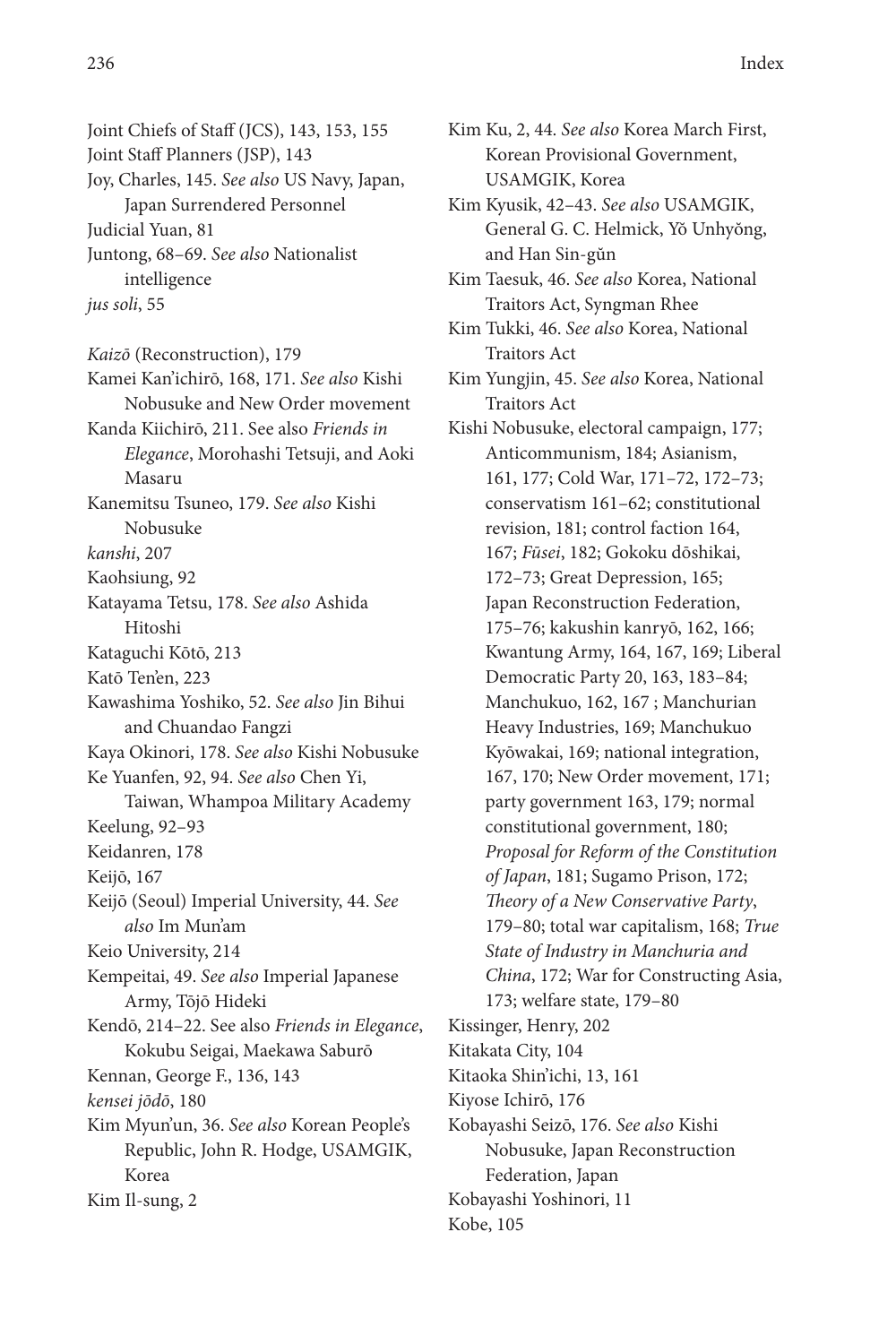Koike Mandō, 223. See also *Friends in Elegance*, Koike Shige, Yan Hui Zengzi, Zi Si, and Mengzi

Koike Shige, 209. See also *Friends in Elegance*, Mandō and Shionoya On

Kokubu Seigai, 208, 214. See also *Friends in Elegance*, Mori Kainan

Kokubu Zan'an, 214. *See also* Cold War, San Francisco Peace Conference, Maekawa Saburō

Kōmeitō, 199, 201–2. *See also* Ikeda Daisaku, Takeiri Yoshikatsu, Sino-Japanese reconciliation

*kōminka*, 88

Kōmoto Daisaku, 169. *See also* Manchukuo, Kwantung Army

Komura Jutarō, 150. *See also* Yoshida Shigeru, SCAP, JSDF

Kong linghe, 222. *See also* Anita Tong

Konoe Fumimaro, 171–72. *See also* New Order, Imperial Rule Assistance Association

Korea (ROK); collaboration, 38, 47; colonial era, 7; U.S. occupation, 41, 43

Korea Commission, 44. *See also* USAMGIK, Syngman Rhee, Independence Club, Korea

Korea Straits, 125

Korean Communist Party (KCP *Chosŏn kongsandang*), 37. *See also* USAMGIK, Korea People's Republic

Korean Democratic Front (KDF), 37. *See also* Korea People's Republic, USAMGIK, Moscow Agreement

*Korean Independence*, 31

Korean Independence Army (*Kwangbokgun*), 30

Korean People's Party (KPP *Chosŏn kukmindong*), 37

Korean People's Republic (KPR *Chosŏn Inmin Konghwaguk*), 35

Korean People's Revolutionary Party (*Minhyŏkdang*), 30

Korean Provisional Government (KPG), 29–30, 44

Korean Volunteer Army (*Ŭiyonggun*), 30

Korean landlord class, 17

Korean War, 17. *See also* colonialism, 47; China, 21; Cold War, 138, 192; imperial soldiers, 12, 145; POW, 132; international politics, 162; Japanese remilitarization, 134, 139, 146, 178, 181; San Francisco Peace Treaty, 144–45; SCAP, 147; zaibatsu, 150; MSDF, 159

- Kotoyoshi, 211
- Koung, Y., 110. *See also* SCAP, Yorkson Shen, Henry Chiu, China Mission

Kowalski, Frank, 147–48. *See also* SCAP, General Charles Willoughby, National Police Reserve

Kōzuki Yoshio, 35. *See also* John R. Hodge, Imperial Japanese Army, Korea, USAMGIK

Kuomintang (KMT), Civil War, 2, 23, 130–31; competitive justice, 18; February 28 incident, 76, 91, 93–94, 97; hanjian, 50, 60, 74–75; Japanese surrender, 124; monastery reconstruction, 190; Shibuya incident, 112, 114, 117; Taiwan, 6, 73, 85; Vietnam, 54; Wang Jingwei, 53. *See also* Chinese Nationalist Party

Kuril Islands, 123, 219–20

Kurisu Hiroomi, 158. *See also* JSDF, Japan

Kusunoki Ayako, 155. *See also* JSDF, US Joint Chiefs, William Bundy

Kwantung Army, 164, 167–68, 168–69. *See also* Manchukuo, Ishiwara Kanji, Itagaki Seishirō, Imperial Japanese Army, Kishi Nobusuke Kyoto, 155

Lai Guomin, 69. *See also* Juntong, Taiwan, hanjian Langdon, William, 42–43. *See also* USAMGIK, Kim Kyusik, General G. C. Helmik Law of Pro-Japanese, National Traitors and Profiteers, 38. *See also* Korea, Syngman Rhee

League of Korean Residents of Japan, 13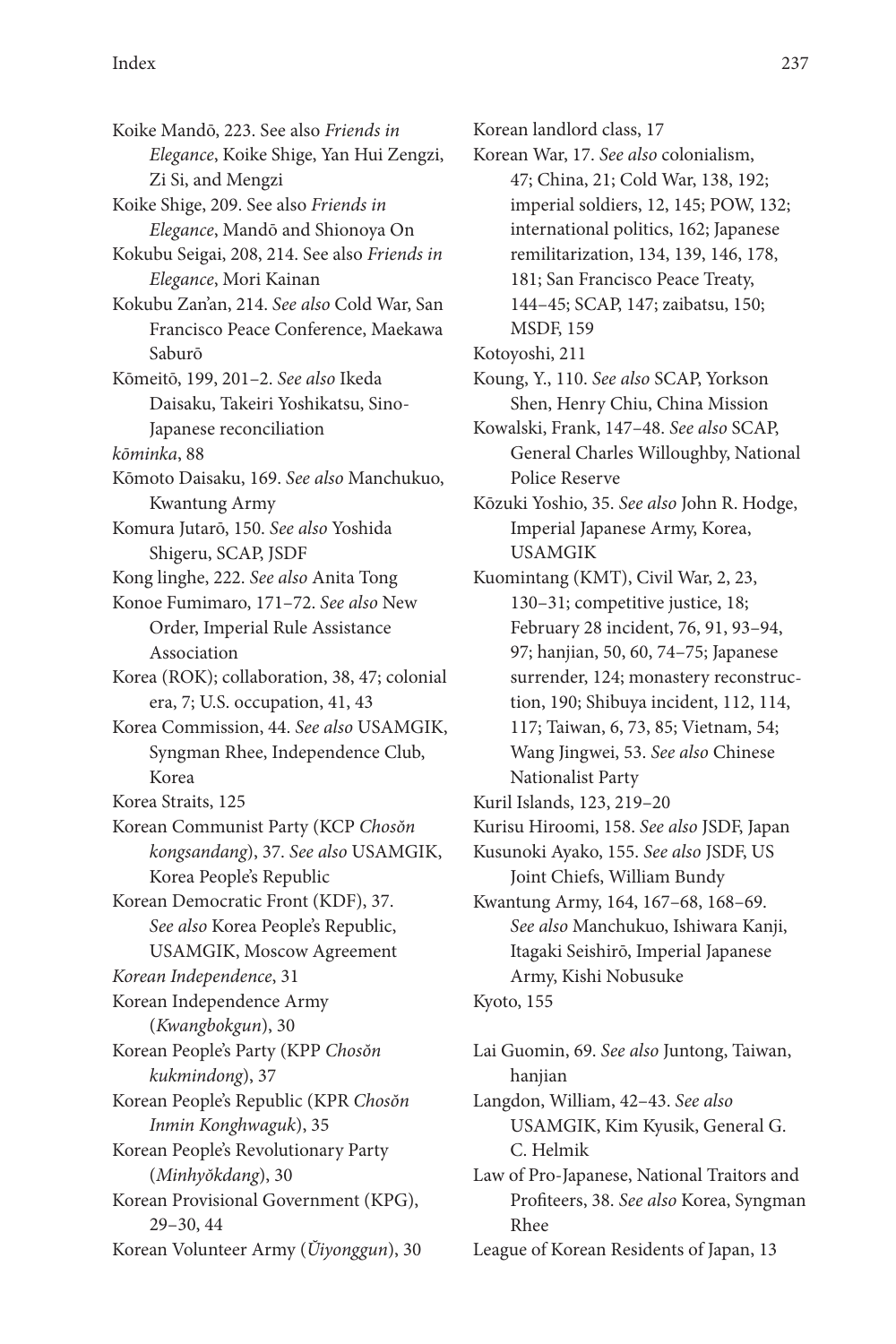League of Nations, 168

- Lee Ki Yung (Yi Kiyong), 46. *See also* Korea, National Traitors Act, Kim Taesuk, Kim Tukki
- Lee Myung-bak (Yi Myŏngbak), 49
- Li Chengqiu, 58. *See also* hanjian, Wang Zhiwu
- Li Daichen, 223. See also *Friends in Elegance*, Shionoya On
- Li Wanju, 62. *See also* hanjian, Taiwan Revolutionary Alliance
- Liang Ciru, 209. *See also* Wu Bokang, *Friends in Elegance*
- Liberal Party, 175, 177. *See also* Yoshida Shigeru, Hatoyama Ichirō, Ishibashi Tanzan, Kishi Nobusuke, Democratic Party, Liberal Democratic Party
- Liberal Democratic Party, Kishi Nobusuke, 20; imperial disintegration, 161, 183; empire, 162–63; Sino-Japanese normalization, 201; Sino-Japanese rapprochement, 195; Security Treaty, 198

Liberalism, 214

- Lin Jiyong, 69–70. *See also* Huang Kuishan, Chen Yuqi, hanjian
- Lin Shen, 70–71. *See also* Taiwan, hanjian
- Lin Xianting, 65–66, 87. *See also* TPAEO, Taiwan, Chen Yi
- Lingyin Monastery, 193
- Liu Deyou, 200. *See also* Guangming Daily, Ikeda Daisaku, People's Republic of China
- Liu Yuqing, 92, 94–95. *See also* Taiwan, Chen Yi, Peng Mengji, Ke Yuanfei
- Longchang Monastery, 190
- Lu Han, 2

Lu Xun, 211. See also *Friends in Elegance*, Yu Dafu, Hu Shi and Imazeki Tenpō Lubang, 134

Mabuchi Itsuo, 129. *See also* Yamamoto Mōichirō, Japan Surrendered Personnel, SEAC

MacArthur, Douglas, establishment of USAMGIK, 27, 29, 32; immigrants in occupied Japan, 100–101, 101–2,

102–3, 103–4; Chinese immigrant groups in occupied Japan, 107–8; occupation of Japan, 135, 141, 217; "third-country nationals, " 110; Shibuya incident, 115, 118; repatriation of Japanese soldiers, 124. *See also* American Occupation; General Headquarters (GHQ); Supreme Commander for the Allied Powers; United states Military Government Korea (USAMGIK) MacDonald, Ramsay, 165 Maeda Tetsuo, 148 Maekawa Saburō, 214. *See also* Kendō, Kokubu Seigai, *Friends in Elegance* Mandō, 209. *See also* Koike Shige, Shionoya On, *Friends in Elegance* Major Industries Control Law (1931), 165 Mao Zedong, 20, 191, 202 March 1 movement, 77 Marcos, Ferdinand, 3 *Mainichi shinbun*, 176 Malaya, 3, 127–28 Manchukuo (Manzhouguo), 4–5, 8–9, 52, 123, 162, 168. *See also* Manchuria Manchukuo Legation in Berlin, 8. *See also* Manchukuo, Japanese Empire Manchuria, geopolitics East Asia, 16; colonialism, 76; empire, 78, 98, imperial disintegration, 130–31, 137; Manchurian Incident, 167, 212; POW, 132; state-building, 169. *See also* Manchukuo Manchurian Heavy Industries (*Mangyō*), 169. *See also* Ayukawa Yoshisuke Manchurian Incident, 39, 167–68, 175 Manchurian Military Academy, 6, 28 Maology, 9 March First movement, 44 Maritime Safety Agency (MSA), 142, 145–46, 159 Maritime Safety Force (MSF), 149, 151 Maritime Staff Office (MSO), 152 Maritime Self Defense Force, 154, 157–58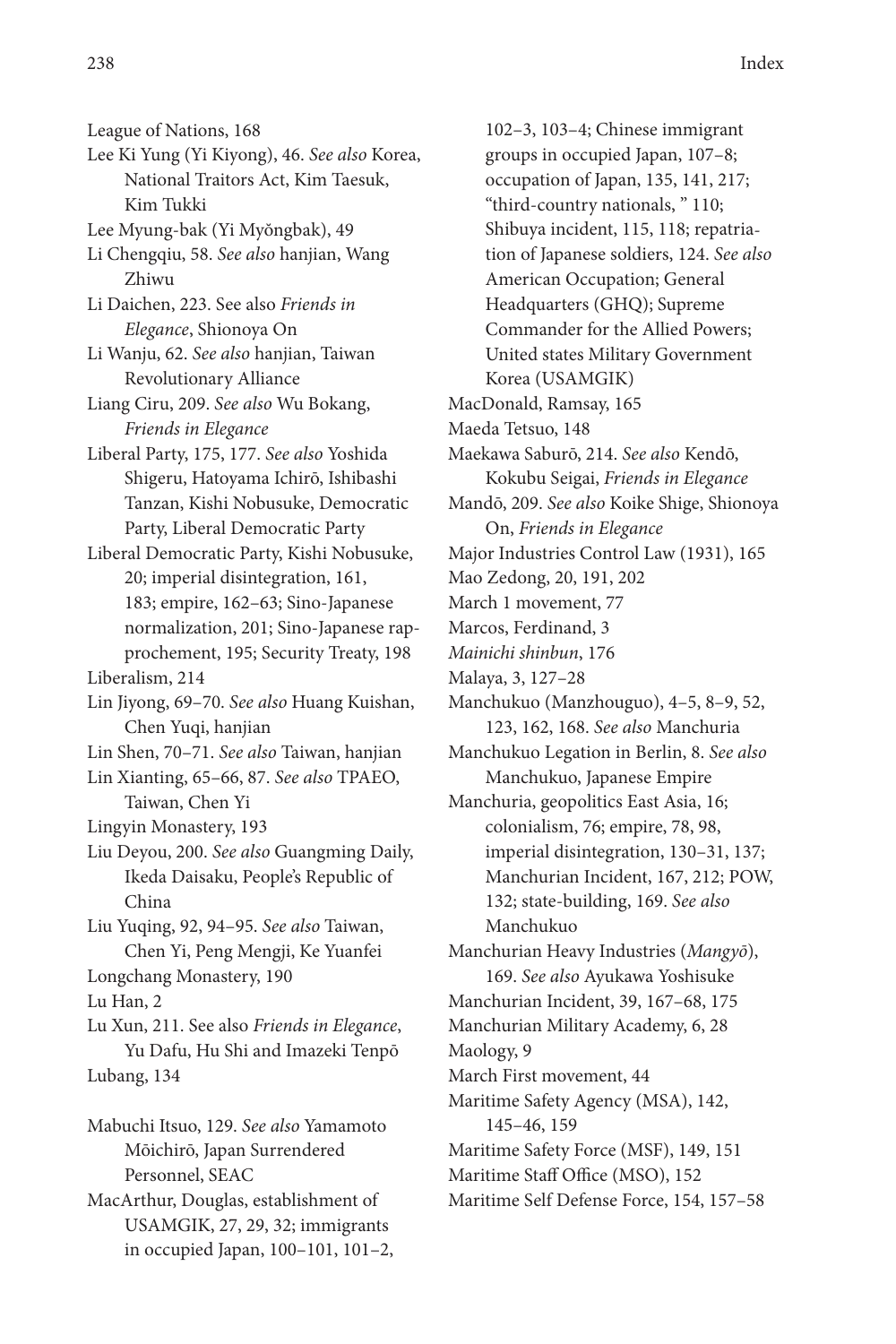Marshall, George, 115. *See also* USIS, SCAP, SCAP public relations, Douglas MacArthur Masuhara Keikichi, 153. *See also* Otto P. Weyland, National Security Agency, USAF, SCAP, Japan Matsuda-gumi, 104–5. *See also* Shigeyama Kotetsu and Shibuya incident Matsumura Kenzō, 201. *See also* Zhou En-lai, Sōka gakkai, Sino-Japanese reconcilliation May 15 incident, 164, 166. *See also* Imperial Japanese Army McCune, George M., 33. *See also* Korea, Andrew Granjdanzev Medan, 129 meibōka, 170 Meiji Restoration, 164, 190, 204 Mengzi, 223. See also *Friends in Elegance* Micronesia, 124, 126, 133 Miki Bukichi, 163. *See also* Liberal Democratic Party Military pacification, 18 Militarism, 16 Ministry of Army (ROC), 65, 68 Ministry of Commerce and Industry (MCI), 165, 172 Ministry of Foreign Affairs (MOFA), 145, 171 Ministry of Foreign Affairs (ROC), 54–55, 60, 112, 209 Ministry of International Trade and Industry (MITI), 178 Ministry of Justice (ROC), 51, 54, 65–66 Ministry of Transportation (JPN), 145 Minobe Tatsukichi, 165 Minseitō, 164–65 *Minzoku to seiji*, 177 *Missing Persons*, 132 Mitamura Engyo, 211 Mitsui, 212 Miura Eiran, 207. See also *Friends in Elegance*, Imazeki Tenpō Mobilization, 1 Monopoly Bureau, 84 Mori Kainan, 208

Morohashi Tetsuji, 211. *See also* Kanda Kiichirō, Nagai Kafū, *Friends in Elegance* Morotai, 134 Morris-Suzuki, Tessa, 12 Moscow, 132 Moscow Agreement (1945), 37 Mount Wutai, 193 Mountbatten, Louis, 127–28, 135. *See also* SEAC, Japanese Surrendered Personnel Mukden Incident, 212 Murphy, Robert D., 150. *See also* Yoshida Shigeru, Kōmura Jutarō, SCAP, Japan Mutual Defense Agreement, 149 Mutual Security Act (MSA), 178 Nagai Kafū, 211. *See also* Morohashi Tetsuji, Kanda Kiichirō, and *Friends in Elegance* Nagasaki, 197 Nagoya, 156 Nakadai Hall, 183 Nakagome Hideki, 13 Nakahara Kinji, 172. *See also* Nakatani Takeyō, Kishi Nobusuke, Gokoku dōshikai Nakano Kyōtoku, 198. *See also* Japan-China Buddhist Exchange Group Nakasone Yasuhiro, 145, 151, 162 Nakatani Takeyō, 172. *See also* Nakahara Kinji, Kishi Nobusuke, Gokoku dōshikai Nakhon Nayok, 64 Nakita Kōji, 161 Nanjing, 66–67, 71–72, 91, 93, 99, 103, 110, 130, 170 Nanjing government, 114. *See also* Republic of China; Chiang Kai-shek Nanjing War Crimes tribunal, 130 Nankai University, 203 National Assembly (ROK), 45, 72 National Defense Academy, 148 National Defense Policy Outline (1957), 150, 157, 159 national emergency (*hijōji*), 163 National General Mobilization Law, 167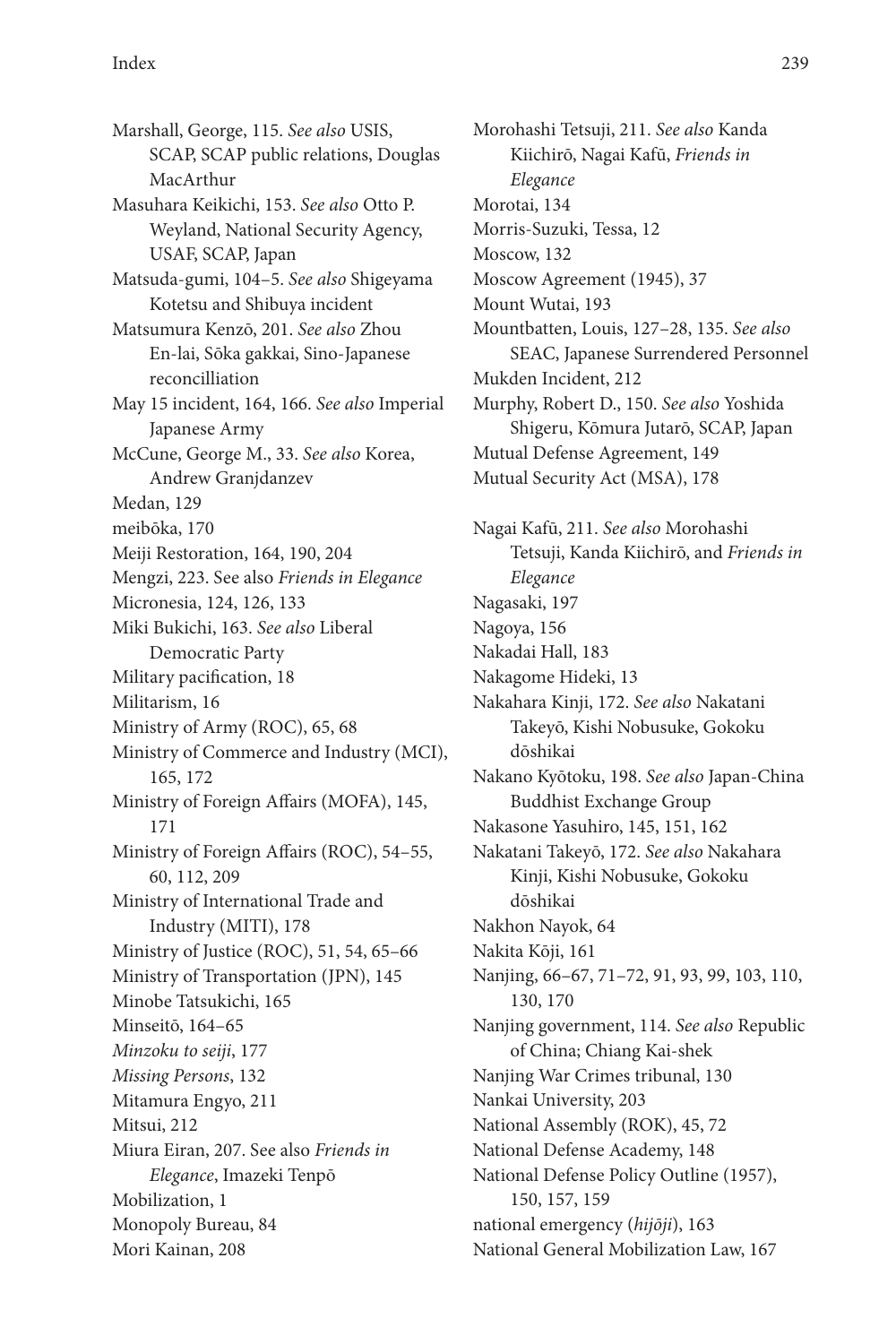National Police Reserve (NPR), 134, 138, 140, 147, 151–52, 152–53, 155, 159 National Policy Research Association, 175, 178 National Rural Police, 140, 148 National Safety Agency, 148–49 National Safety Board (NSB), 148–49 National Salvation Commission, 56–57 National Security Act 1948 (*Kukka poanpŏp*), 28 (ROK) National Security Agency (NSA), 153 National Spiritual Mobilization movement, 170 National Traitors Act (*Panminjok haenguo chŏ pŏlpŏp*), 46–47 national socialism, 166 Nationality Act (1929), 74 Nationalist Army, 94, 132 Nationalist intelligence, 70 *National Geographic*, 20 New Order movement, 171–72. *See also* Konoe Fumimaro *Nihon shi*, 212 Nippon kaigi, 12 *Nippon Times*, 114 Nishitani Sōson, 224. See also *Friends in Elegance*, Ishizaki Matazō Nixon, Richard M., 202 North China Development Corporation, 176. *See also* Manchukuo, Kwantung Army, Kishi Nobusuke North P'yŏngan Police, 46 Northern expedition, 164 NSC 13/2, 143

Ōba Sakae, 134. *See also* Japan Surrendered Personnel, Imperial Japanese Army Office of Far Eastern Affairs, 32 Office of the Procurator, 70 Office of Strategic Services (OSS), 30, 33 Ogasawara Naganari, 172. *See also* New Order, Araki Sadao, Ida Iwakusu, Tōyama Mitsuru Ogata Taketora, 163. *See also* Liberal Democratic Party

Ogura Masatsune, 208. See also *Friends in Elegance*, Mitsui Okinawa, 34–35, 79 Okamura Yasuji, 130–31. *See also* Tomita Naosuke, Chiang Kai-shek, Nanjing War Crimes Tribunal "one country, one party" (*ikkoku ittō*), 169. *See also* Manchukuo, Kyōwakai

"one industry, one company" (*ichigyō issha*), 169. *See also* Mangyō, Ayukawa Yoshisuke, Manchukuo

Ono Masao, 103–4, 105–6, 114. *See also* Shibuya incident

Onoda Hirō, 134. *See also* Japan Surrendered Personnel

- Ōno Kazuo, 126. *See also* Imperial Japanese Army, Japan Surrendered Personnel
- "Oppose American Revival of Japan," 99 Osaka, 105
- Ōtani Eijun, 196–97, 197–98, 202. *See also* Buddhism, Jōdō shinshū, Exchange
	- Committee on reparation of Remains of Chinese Forced Laborers
- Ōtani Takeshi, 198. *See also* Japan-China Friendship Association Outer Mongolia, 78
- Ordinance No. 118, 43

Pacific War, 79, 137. *See also* World War II Pacification, 139 Palembang, 129, 135 Pan-Asianism, 162 Papen, Franz von, 165 Park Chung-hee (Pak Chŏnghŭi), 5–7, 49. *See also* Republic of China, Manchukuo, Kishi Nobusuke Park Geun-hye (Pak Kŭnhye), 49. *See also* Park Chung-hee. Sin Kinam, Roh Moo Hyun Pauley Report, 141 Pearl Harbor, 29, 31, 152, 217–18 Peng Mengji, 92, 97 *People's Daily*, 198 People's Republic of China, 187, 191, 193, 196–97, 200–201, 202–3

Pescadores, 79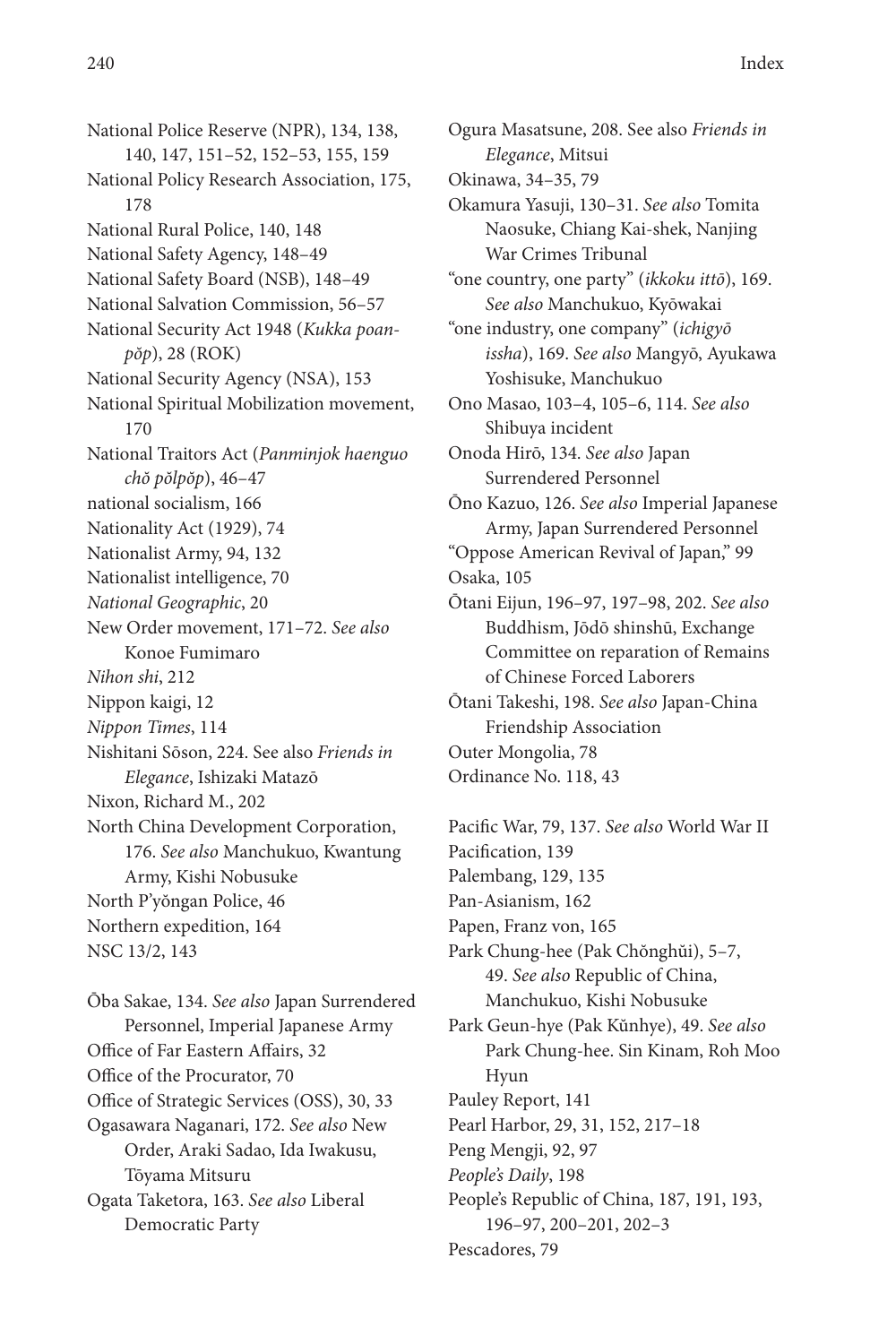Philippines, 62 Police Law (1947), 142 Potsdam Declaration, 123 POW, 88, 132, 220 Prime Minister's Office (PMO), 145, 148–49 pro-Japanese Koreans (*ch'ilnilp'a*), 17, 28, 32, 37, 41 Provisional Korean Democratic Government, 38 Pu-Yi, 7, 173. *See also* Manchukuo, Japanese Empire Pyongyang, 33 Qing Empire, 54, 61–62, 79, 190, 212 Quemoy, 68 Qiu Fengjia, 66. *See also* Qiu Niantai, Chiang Kai-shek Qiu Niantai, 66–67, 72–73. *See also* Taiwan Investigation Committee, Chiang Kai-shek, Taiwan Qiu Shaoheng, 107. *See also* Henry Qiu *Quanmin ribao*, 57 Red Army, 17, 132

Red Menace, 97 *Records of the Hanjian Criminals in Fujian and Taiwan*, 69, 71 *Record of What I saw and Heard in New China*, 197 Rempang, 127 Reorganized National Government (Nanjing), 53. *See also* Wang Jingwei Republic of China, 56, 131, 191, 222 resisting Japan and rebuilding the nation (*kangzhen jianguo*), 74 Resolution Committee, 86–87, 89 revisionist bureaucrats (*kakushin kanryō*), 166 Roh Moo-hyun (No Muhyŏn), 14, 48–49. *See also* Sin Kinam, Park Chung-hee, Park Geun-hye Roosevelt, Franklin, 33 Rousso Henry, 10 Royall, Kenneth, 143. *See also* George Kenan, US-Japan Security Treaty

Ruan Youguang, 223. See also *Friends in Elegance* Rusk, Dean, 20. *See also* Charles Bonesteel Russian Revolution (1917), 53 Russo-Japanese War, 142, 212 Ryukyu Islands, 79. *See also* Okinawa Sagami Bay, 140 Saigon, 2, 57–58, 60, 129 Saionji Kinmochi, 165 Saitō Makoto, 212. *See also* February 26, 1936 (2.26) incident Sakhalin, 123 Sakomizu Hisatsune, 178. *See also* Shiina Etsusaburō, Okada Keisuke, Kishi Nobusuke Sakurai Yoshiko, 11–12 Sanagi Sadamu, 153. *See also* Uemura Kentarō, ASDF Sangai, 214 *Sankei shimbun*, 145 San Francisco Peace Treaty, Allied Occupation Japan, 213–14, 214–15; Sino-Japanese Friendship, 216–17; Sinitic poetry, 222; Soviet Union, 220; U.S.-Japan Security Treaty, 143 Sasakawa Ryōichi, 178. *See also* Kaya Okinori, Kishi Nobusuke, Liberal Democratic Party Sasaki Tōichi, 167. *See also* Itagaki Seishirō, Manchukuo Sasebo, 116 Satō Eisaku, 200. *See also* People's Republic of China, Ikeda Daisaku Schacht, Hjalmar, 181 Sebald, William, 111. *See also* Yorkson Shen, SCAP, MacArthur, Japan Second Mobilization Ministry, 142. *See also* First Mobilization Ministry, JSDF Security Treaty, 143 *Seisha shikai*, 222–23 Self Defense Forces (JSDF), anticommunism, 154; Cold War, 138, 160; collaboration, 134; five principles SDF mindset, 157; founding 139, 144; imperial legacies, 140, 151; institutional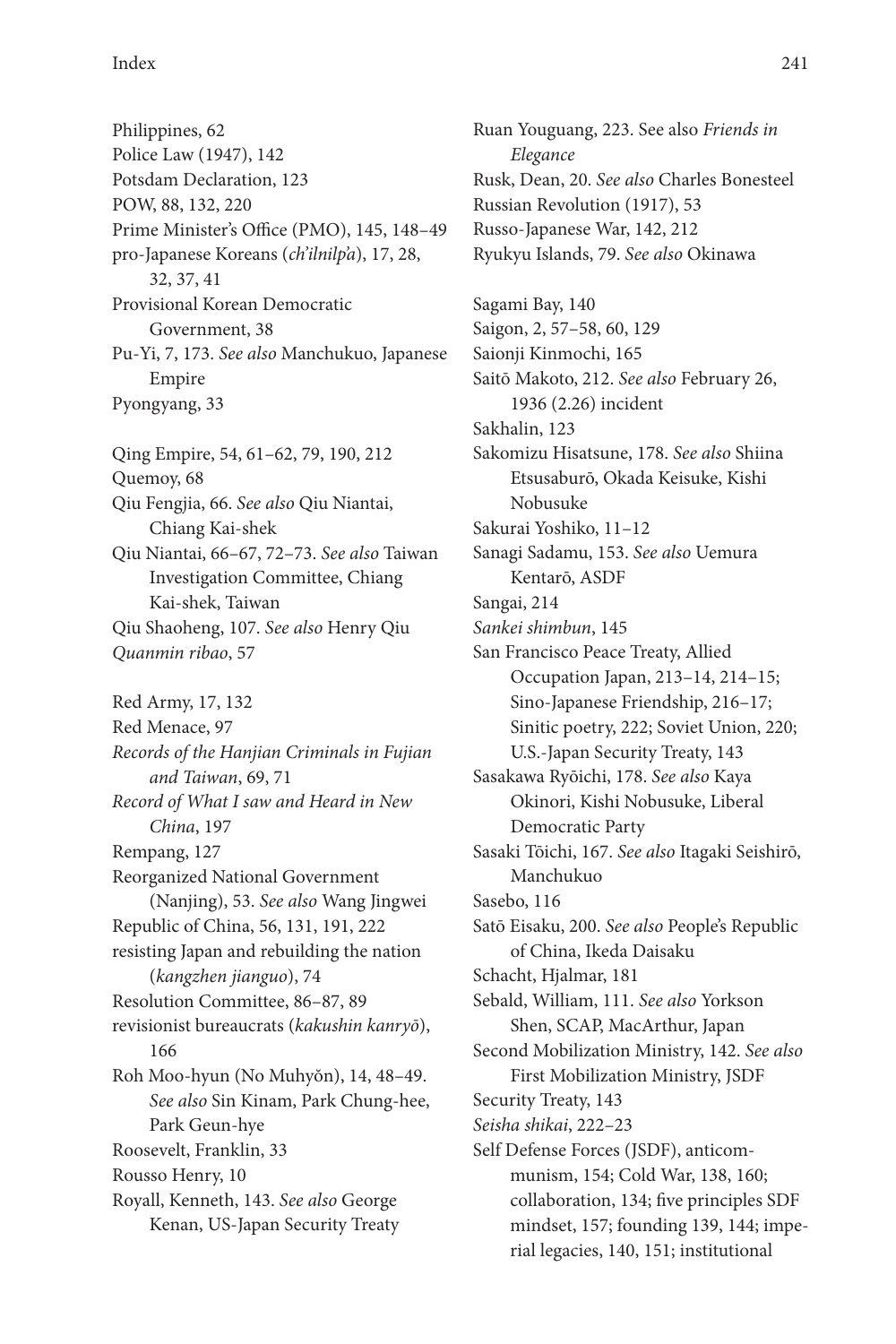structure, 148, 156; rearming, 150; security architecture, 155; three arrows, 158; civil-military relations, 159 Semarang, 19, 128 Seoul, 123 Seventh Area Army, 128. *See also* Yamamoto Moichirō, SEAC, Indonesia Seventeenth Area Army, 35 Shandong, 68 Shanghai, 53, 69, 91, 130 Shanghai Advanced Court, 54 Shepherd, Whitfield P., 148. *See also* SCAP, NPR, Frank Kowalski Shen Chong, 116. *See also* Leighton L. Stuart, SCAP, Yenching University Shen Jinding, 102. *See also* Chinese Mission, Yorkson Shen, Kuomintang, Japan, SCAP Shen, Yorkson, Chinese Mission, 108–9; Shibuya incident, 110–11, 111–12 Shibayama Futoshi, 144 *Shibun*, 223 Shibuya incident, former imperial subjects, 19; MacArthur, 108; and media, 112–13, 113–14, 114–15; police powers, 142. ROC in postwar Japan, 99, 116, 118 Shibuya market, 103–4 Shigeyama Kotetsu, 104. *See also* Shibuya incident, Matsuda-gumi Shigemitsu Mamoru, 182, 212. *See also* Kishi Nobusuke Shikotan, 219 Shiina Etsusaburō, 160, 178. *See also* Manchukuo, Kishi Nobusuke *Shina gendai no shikai*, 212 *Shina gendai no bunshōkai*, 212 Shintō, 190 Shionoya On (Setsuzan), 209, 222 Shōwa era, 160, 215 Shōwa Restoration, 167–68 Shōwa Steel Works, 168 Sichuan, 131

Singapore, 124, 128

Sinitic poetry, 205–6, 210, 222

78, 171, 190, 194. *See also* War of Resistance Siberia, 132 Special Procurement Agency, 146 special relationship, 144 Sŏ Sangil, 41. *See also* Government-General Korea, Hŏ Chung, 41, Chŏn Ihyŏng, and Yun Sŏkkui Socialist Party, 176, 183, 201 Sōka gakkai, 195, 199–200, 200–201, 201–2, 202–3. *See also* Ikeda Daisaku; Kōmeitō South Vietnam, 54 Southeast Asian Command (SEAC), 19, 125, 128–29. *See also* Mountbatten, Louis Soviet Union, World War II, 122; Cold War in East Asia, 134–35, 136; diplomacy, 218; economics, 166; geopolitics, 171, 201, Kuril Islands, 220 Sugamo Prison, 174 Suetsugu Nobumasa, 171. *See also* Araki Sadao, Ida Iwakusu, Ogasawara Naganari, Ida Iwakusu, Tōyama Mitsuru, Konoe Fumimaro, New Order Sun Bingqian, 64. *See also* hanjian Sun Yat-sen, 64 Sumatra, 129, 133, 135 Surabaya, 124, 128, 144 Suzuki Mosaburō, 183. *See also* Japan Socialist Party Suzuki Torao, 210. *See also* Hyōken, *Friends in Elegance* Suzuki Teiichi, 167. *See also* Akinaga Tsukizō, Ikeda Sumihisa, Imperial Japanese Army

Sin Kinam, 49. *See also* Roh Moo Hyun, Park Chung-hee, Park Geun-hye Sino-American Treaty of Commerce and

Sino-Japanese Relationship, 114, 194, 196

Sino-Japanese Friendship Society, 202 Sino-Japanese War (1937–1945), 61,

Navigation, 109

Sino-Japanese War, 77 Sixteenth Army, 128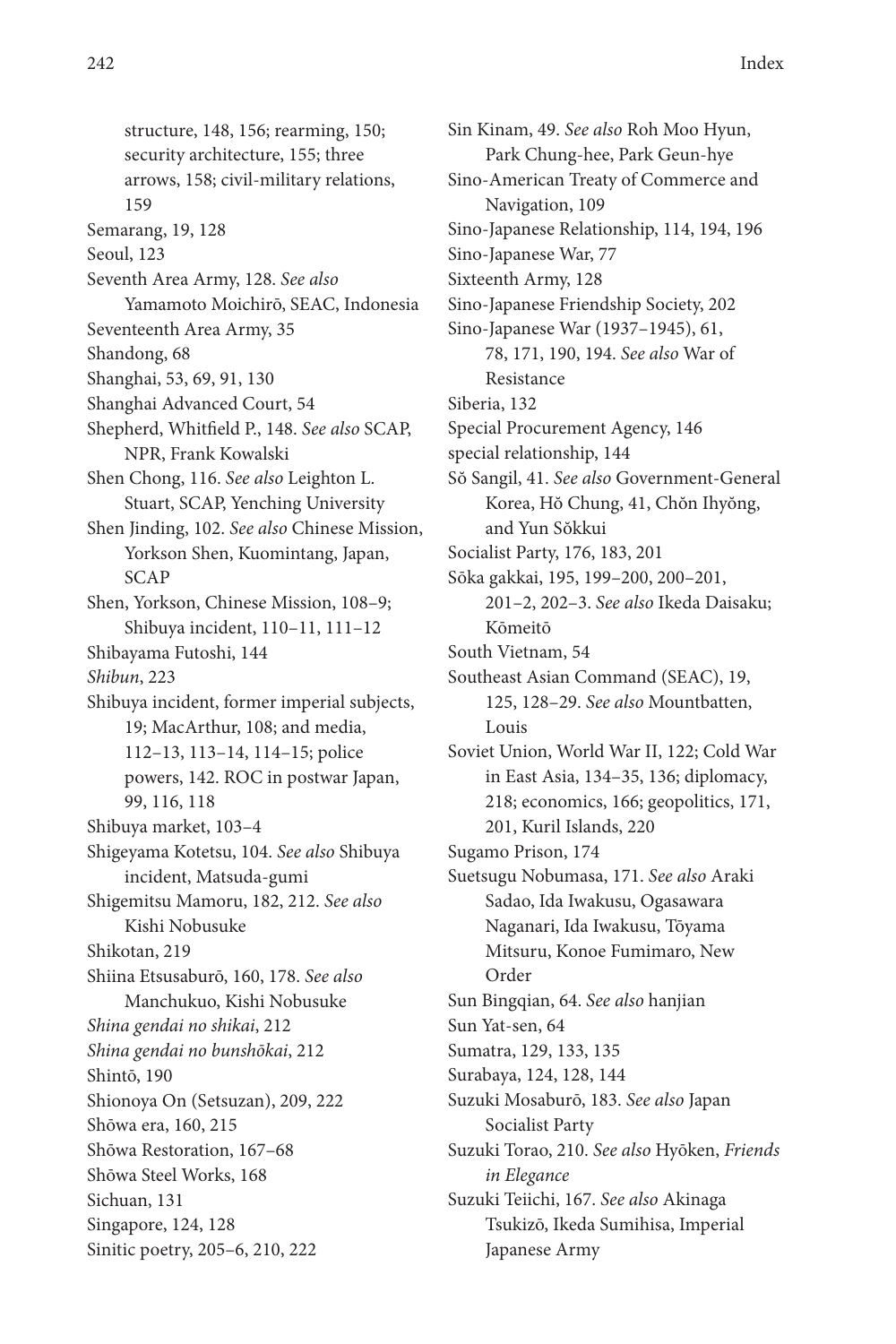|  | Stalin, Joseph, 22 |  |
|--|--------------------|--|
|--|--------------------|--|

- State Department, 33–34, 42, 118; Division of North Asian Affairs, 108. *See also* Henry Stimson
- Stimson, Henry, 34. *See also* State Department
- Strong, Anna Louise, 17
- Stuart, Leighton L., 116. *See also* George Atcheson
- Sun Pinghua, 199. *See also* Ikeda Daisaku, Sōka gakkai, Kōmeitō, Sino-Japanese reconciliation
- Supreme Commander for the Allied Powers (SCAP), immigration and repatriation, 100–101; Shibuya case, 108, 115; imperial demobilization, 141–42; rearming Japan, 147–48, 150, 153–54, Japanese constitution, 182
- SWNCC228, 141
- Syngman Rhee (Yi Sŭngman), 2, 28, 30, 44, 47. *See also* Kim Taesuk, Korea Commission Law of Pro-Japanese, National Traitors and Profiteers, Korea Szalontai, Balazs, 10
- *Tachibana maru*, 116
- Tahara Soichirō, 13
- Taiping War, 190
- Takada Shinji, 223. See also *Friends in Elegance*, Katō Ten'en
- Tanimoto Kikuo, 134. *See also* Japanese Surrendered Personnel
- Tainan, 95
- Tianjin, 124
- Taipei Resolution Committee, 84, 91–92
- Taishō democracy, 165
- Taiwan, 123; assimilation, 77; atrocities, 91; citizenship, 63; decolonization, 97; democratization, 97; extraterritoriality, 61; Japanization, 62, 77; Martial law, 92–93; nationality, 69, 104; pacification, 95; Japanese propaganda, 94; sinicization, 83. *See also* Republic of China Taiwan Advanced Court, 65
- Taiwanese Communist Party, 78. *See also* Xie Xuehong Taiwan Investigation Committee, 66 *Taiwan minshengbao*, 63 Taiwan Provincial Administrative Executive Office, 64–65, 65–66, 73 Taiwan Revolutionary Alliance, 62–63 Taiwan Self-Governing Committee, 65–66 Taiwan Strait, 91 , 97 Taiwan Strait Crisis, 197 *Taiwan tongbao*, 62 Takasaki Tatsunosuke, 200. *See also* Kishi Nobusuke, Ayukawa Yoshisuke, Ariyoshi Sawako Takeiri Yoshikatsu, 201. *See also* Kōmeitō, Ikeda Daisaku Tanaka Kakuei, 202 Tao Ci, 53 Tenmangu Temple, 205 Tenpō, 210–11 Three Arrows, 158. *See also* JSDF Tianjin, 71, 113 Taichung, 85, 93. *See also* Sino-Japanese War, Imperial Japanese Army Terauchi Hisaichi, 164. *See also* February 26, 1936 incident, Imperial Japanese Army Thailand, 64 *The True State of Industry in Manchuria* (*Man-Shi sangyō no jitsujō*), 172 Tibet, 78 Toda Jōsei, 199. *See also* Ikeda Daisaku, Sōkka gakkai Tōjō Hideki, 169, 176. *See also* Manchukuo, Kishi Nobusuke Tokutomi Sohō, 208, 212. See also *Friends in Elegance* Tokyo Fire-bombings, 3 Tokyo Imperial University, 165, 210 Tokyo Trials, 109. *See also* International Military Tribunal for the Far East (IMTFE) Tomita Naosuke, 131. *See also* Okumura Yasuji, Japan Twenty-Third Army, China Tong, Anita, 222. *See also* Kong Linghe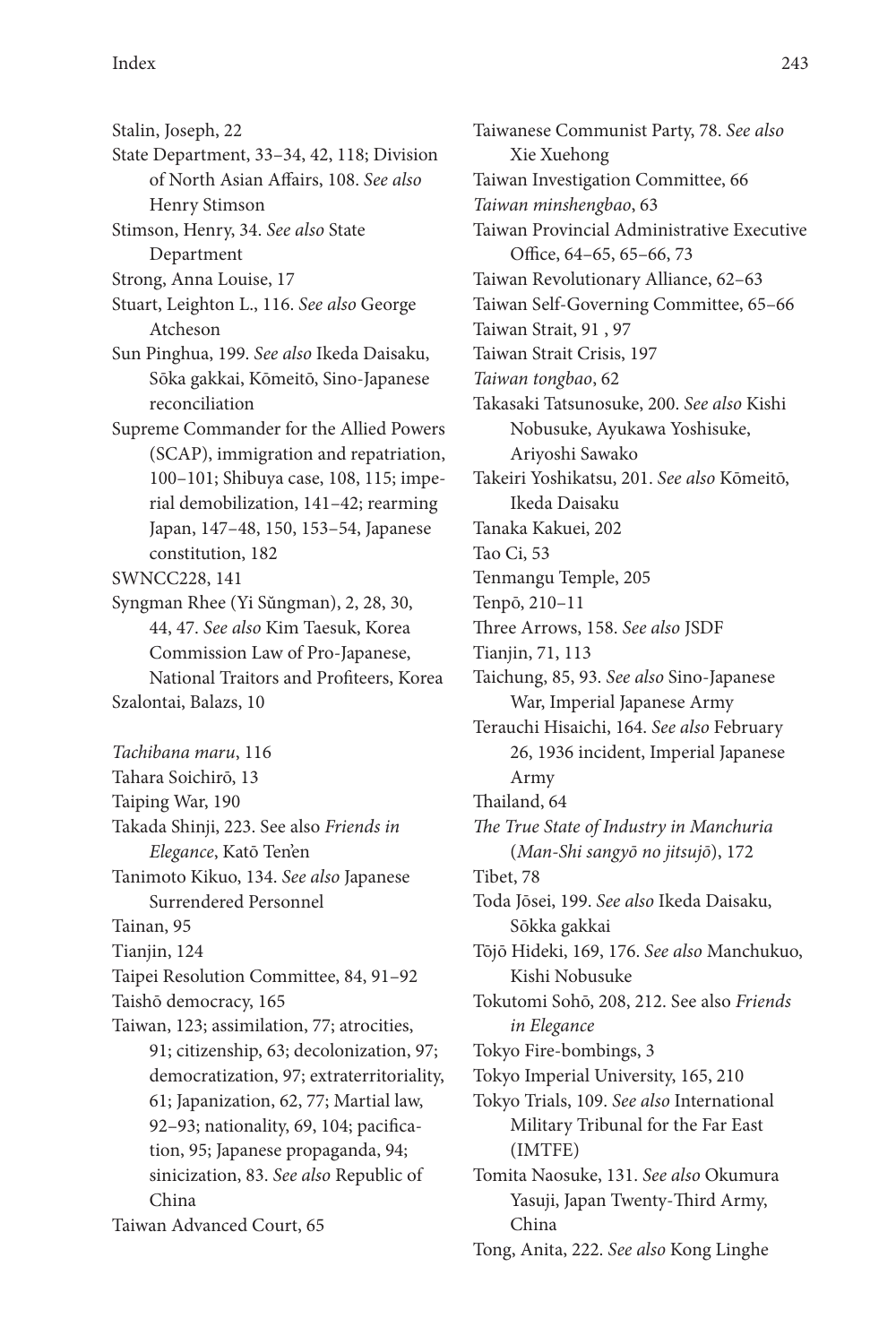Tong, Hollington, 222. *See also* Republic of China, San Francisco Peace Treaty, *Friends in Elegance*

tongbao, 55

*Tongnip Chŏngsin (Spirit of independence)*, , 44

Tongzhi Restoration, 190

total war (sōryokusen), 171

Tōyama Mitsuru, 172. *See also* Ogasawara Naganari, Araki Sadao, Ida Iwakusu, New Order, Konoe Fumimaro "traitors of the people" (*minjok panyŏkcha*),

35, 38 *The Transcendent Wisdom scripture for Humane Kings Who Wish to Protect*

*their States*, 189

Treaty of Shimonoseki, 67, 77–78, 80, 113

Tripartite Pact, 171

Truman Doctrine, 143

Truman, Harry S., 34, 117, 132

Truth and Reconciliation Commission, 14, 49

Tsukakoshi Ōtei, 213. See also *Friends in Elegance*

Tsushima Strait, 100

Twenty-Third Army, 131. *See also* Tomita Naosuke

Uchida Ginnosuke, 124. *See also* Imperial Japanese Army

Ueda Kunitarō, 126. *See also* Japanese Surrendered Personnel

Ugaki Kazushige, 170. *See also* Imperial Japanese Army, Saionji Kinmochi

Umezu Yoshijirō, 164. *See also* Imperial Japanese Army, February 26 incident

Uemura Kentarō, 153. *See also* Sanagi Sadamu, ASDF

United Nations, China, 200; formation, 1; General Assembly, 24; United Nations nationals, 102; POW, 132; Korean War, 145–46; Sino-Japanese Friendship, 220; UN-centric security, 157

United Nations Relief and Rehabilitation Administration (UNRRA), 73

United States Air Force (USAF), 153–54

United States Information Service (USIS), 115, 118 United States Joint Staff Planners (JSP), 134 United States Military Government in Korea (USAMGIK), Japanese colonialism, 27–28; U.S.-Japan relations, 32; pro-Japanese collaboration, 35–36, 47–48; anti-collaboration legislation, 37, 39, 42–43 United States Navy, 157, 159 University of California, Berkeley, 211 Ura Shigeru, 153. *See also* ASDF, Imperial Japanese Army Urase, 106 U.S.-Japan Security Treaty, 157 U.S. occupation force (Korea), 35 USS Missouri, 27

USSR, 53, 192

Van Gulik, Robert, 210. See also *Friends in Elegance*, Gao Luopei (nom de guerre), Hosono Endai Vichy, 12. *See also* France Viet Minh, 129, 133. *See also* Vietnam War Vietnam, 129, 134; British occupation, 129; intermarriage and migration, 56; trading, banking, manufacturing, 56

Vietnam War, 160

Wada Hiroo, 178 Wang Jingwei, 53, 56, 95, 173. *See also* Hanjian, New Order movement Wang Tifu, 8. *See also* Manchukuo Wang Yunsheng, 118. *See also Dagongbao*, Macarthur Wang Zhiwu, 58. *See also* First Front Army, 58. *See also* Kuomintang, Huang Jiu, hanjian, Li Chengqiu war criminals, 39, 67 War Relief Committee, 57 War of Resistance (*Kangri zhanzheng*), 50, 61, 112 Waseda University 7 Wehrmacht, 136 Wei Daoming, 95, 97. *See also* Chen Yi,

Kuomintang, Chiang Kai-shek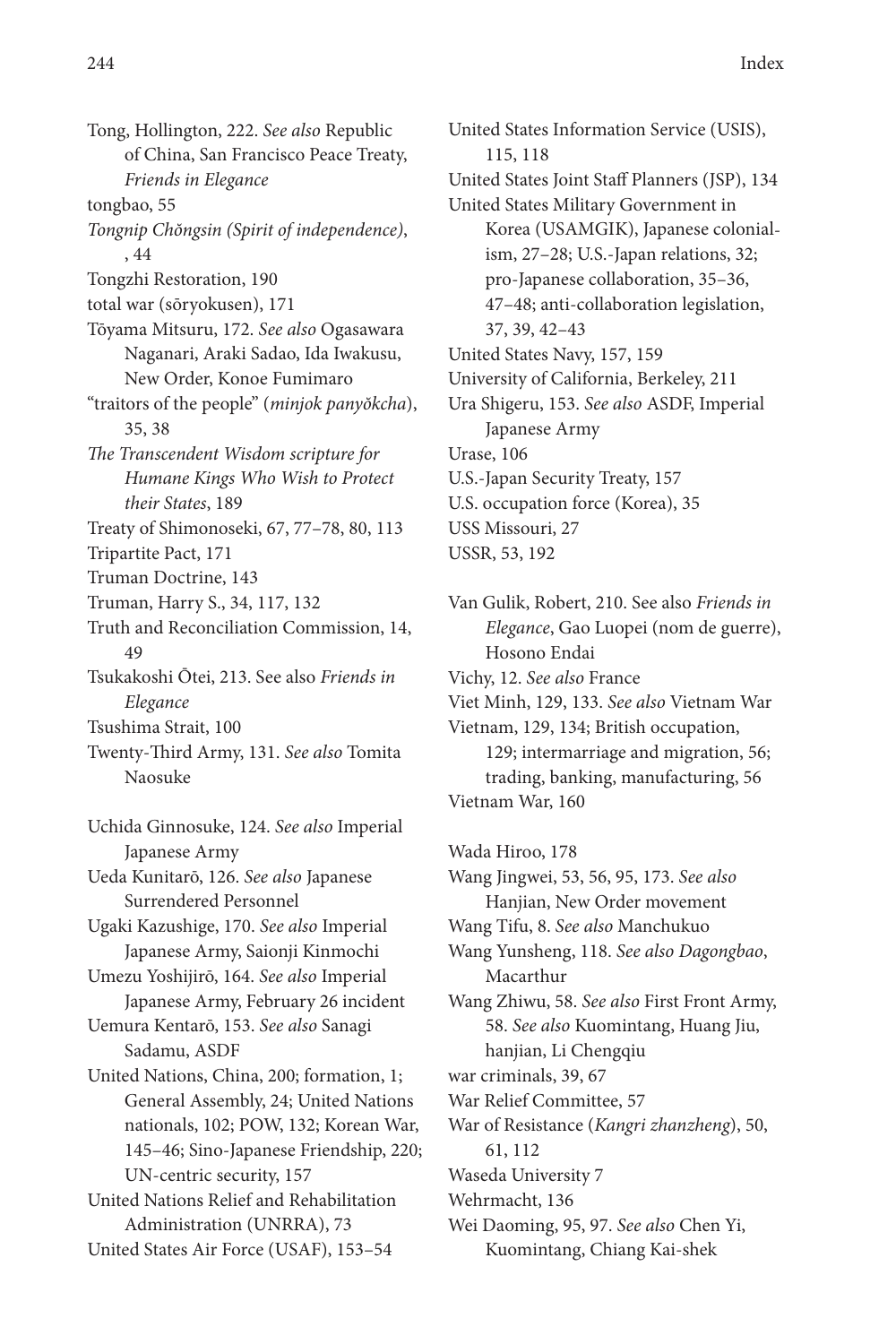*Wenhuibao*, 115

- West Germany, 140
- Weyland, Otto P., 152–53. *See also* Japan, National Security Agency, Masuhara Keikichi
- White Russians, 52
- White Terror, 97
- Willoughby, Charles, 135, 153. *See also* Hattori Takushirō, G2, SCAP, Frank Kowalski, National Police Reserve
- Wŏn Sehun, 41. *See also* Yun Sŏkkui, Chūsūinsangi, Hong Sŏngha
- Wonson, 145
- World War I, 179
- World War II, Allied Occupation Japan, 204; East Asia, 1–2; postimperial violence, 9–10, 10–11, 16, 98, 187; Korea, 28; hanjian, 51, 55, 60–61; Japanese empire, 196; Japanese surrender, 122; seventieth anniversary, 14–15; Taiwan, 76, 78
- Wu Bokang, 209. See also *Friends in Elegance*, Imazeki Tenpō, Miura Eiran, Liang Ciru, Kumoto Yasutaka, and Koike Shige
- Xian, 190
- Xiamen, 61, 68–71
- Xie Xuehong, 85, 87, 93. *See also* Taiwan Communist Party, Chinese Communist Party Xingjiao Monastery, 190 Xinjing, 28, 167–68, 178
- Xinjiang, 78

Y-committee, 153 Yad Vashem Museum, 8 Yalta agreement, 17 Yalu River Dam, 168 Yamada Makoto, 153. *See also* National Security Agency, JSDF, Yoshida Shigeru *Yamato*, 103 Yamamoto Moichirō, 128–29. *See also* Seventh Area Army, Indonesia, SEAC

Yan Hui, 223. *See also* Zengzi, Zi si, Mengzi *Jiangshengbao*

Yan'an, 85 Yang Chepak, 40. *See also* Chŏn Ihyŏng and Yu Yŏnggŭn, Korea Yamamuro Shin'ichi, 4–5 Yenching University, 116 Yin Fengzao, 58, 60. *See also* hanjian, Saigon, Vietnam Yŏ Unhyŏng, 34, 42. *See also* Han Sin-gŭn, Kim Kyusik, USAMGIK, General G. C. Helmick, and Han Sin-gŭn Yokohama, 135 Yokoi Shōichi, 134 *Yomiuri shinbun*, 176 Yonghe Temple, 193 Yoshida Seiji, 13 Yoshida Shigeru, conservative politics, 175, 177–78, 181; Shibuya incident, 102; Occupation, 135; imperial legacies, 151–52, 152–53; legitimizing the SDF, 157, 159; national defense, 141, 150–51; SDF, 148; relations with PRC, 192; San Francisco Peace Treaty, 216–17, 217–18 Yoshimatsu Tamori, 152. *See also* Imperial Japanese Navy, MSDF Yoshimi Shunya, 3–4, 4–5, 7 Yŏsu, 47 Yŏŭido airfield, 34 Yu Dafu, 211. *See also* Hu Shi and Lu Xun Yu Yŏnggŭn, 40. *See also* Chŏn Ihyŏng and Yang Chepak Yun Il, 36. *See also* USAMGIK, Korea People's Republic Yun Sŏkkui, 41. *See also* Chūsūinsangi, 41. *See also* Korea, Wŏn Sehun, Hong Sŏngha Hŏ Chung, Sŏ Sangil, Chŏn Ihyŏng Yushima Seidō temple, 222 zaibatsu, 150, 172 Zengzi, 223 Zhang Jinghui, 7. *See also* Manchukuo Zhang Mengshi, 7. *See also* Manchukuo Zhang Shenwei, 71. *See also* hanjian,